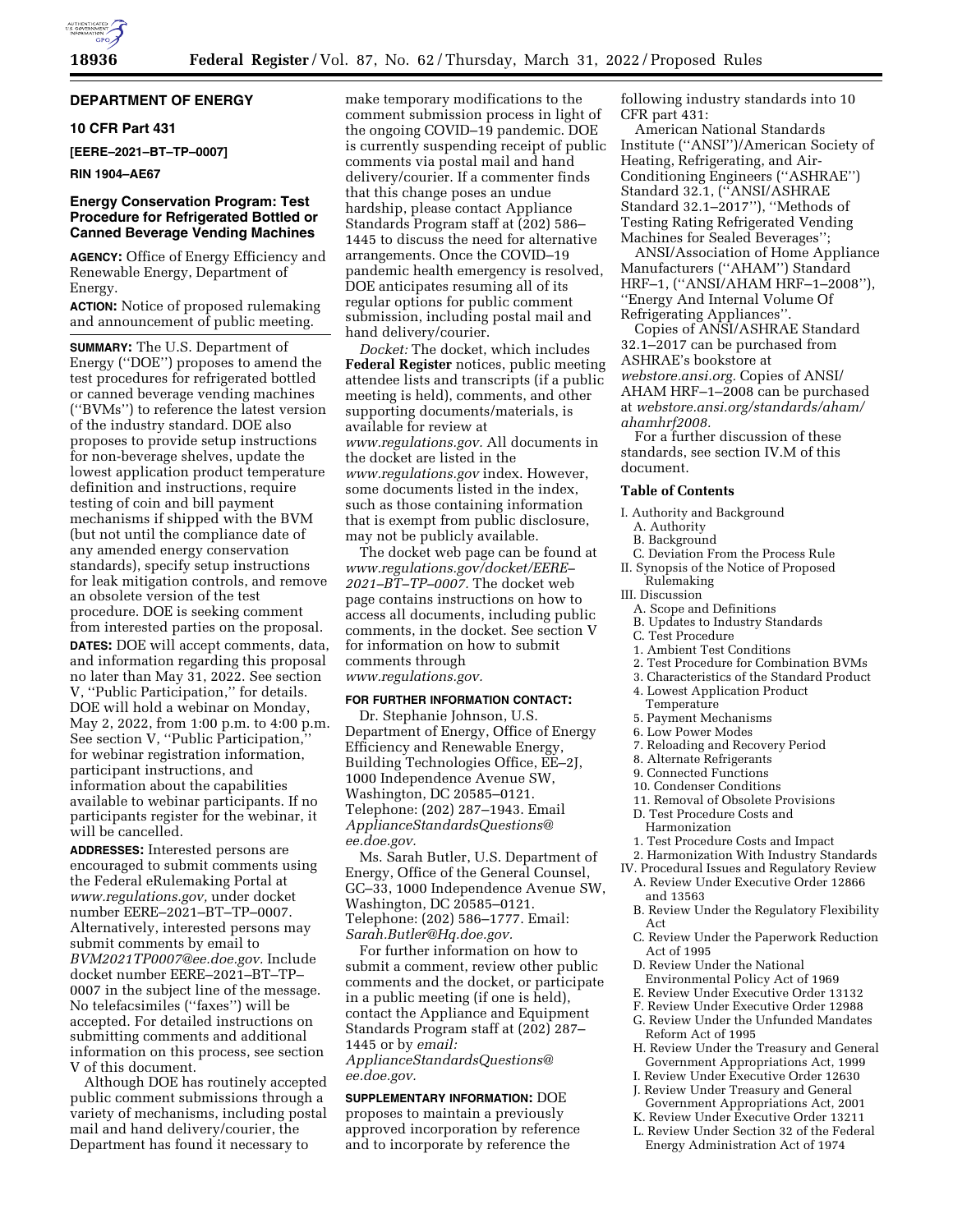M. Description of Materials Incorporated by Reference

- V. Public Participation
- A. Participation in the Webinar
- B. Procedure for Submitting Prepared General Statements for Distribution
- C. Conduct of the Webinar
- D. Submission of Comments
- E. Issues on Which DOE Seeks Comment
- VI. Approval of the Office of the Secretary

# **I. Authority and Background**

DOE is authorized to establish and amend energy conservation standards and test procedures for Refrigerated Bottled or Canned Beverage Vending Machines (''BVMs''). (42 U.S.C. 6295(v); 42 U.S.C. 6293(b)(15)) DOE's energy conservation standards and test procedures for Refrigerated Bottled or Canned Beverage Vending Machines (''BVMs'') are currently prescribed at subpart Q of part 431 of title 10 of the Code of Federal Regulations (''CFR''). The following sections discuss DOE's authority to establish test procedures for BVMs and relevant background information regarding DOE's consideration of test procedures for this product.

#### *A. Authority*

The Energy Policy and Conservation Act, as amended ("EPCA"),<sup>1</sup> authorizes DOE to regulate the energy efficiency of a number of consumer products and certain industrial equipment. (42 U.S.C. 6291–6317) Title III, Part B<sup>2</sup> of EPCA established the Energy Conservation Program for Consumer Products Other Than Automobiles, which sets forth a variety of provisions designed to improve energy efficiency. These products include BVMs, the subject of this document.  $(42 \text{ U.S.C. } 6295(v))^3$ 

3Because Congress included BVMs in Part A of Title III of EPCA, the consumer product provisions of Part A (rather than the industrial equipment provisions of Part A–1) apply to BVMs. DOE placed the regulatory requirements specific to BVMs in 10 CFR part 431, ''Energy Efficiency Program for Certain Commercial and Industrial Equipment'' as a matter of administrative convenience based on their type and will refer to BVMs as ''equipment'' throughout this document because of their placement in 10 CFR part 431. Despite the placement of BVMs in 10 CFR part 431, the relevant provisions of Title A of EPCA and 10 CFR part 430, which are applicable to all product types specified in Title A of EPCA, are applicable to BVMs. *See* 74 FR 44914, 44917 (Aug. 31, 2009) and 80 FR 45758, 45759 (Jul. 31, 2015). The regulatory provisions of 10 CFR 430.33 and 430.34 and subparts D and E of 10 CFR part 430 are applicable to BVMs. Because the procedures in 10 CFR parts 430 and 431 for petitioning DOE for obtaining a test procedure waiver are substantively the same (79 FR 26591, 26601 (May 9, 2014)), the regulations for applying

The energy conservation program under EPCA consists essentially of four parts: (1) Testing, (2) labeling, (3) Federal energy conservation standards, and (4) certification and enforcement procedures. Relevant provisions of EPCA specifically include definitions (42 U.S.C. 6291), test procedures (42 U.S.C. 6293), labeling provisions (42 U.S.C. 6294), energy conservation standards (42 U.S.C. 6295), and the authority to require information and reports from manufacturers (42 U.S.C. 6296).

The Federal testing requirements consist of test procedures that manufacturers of covered products must use as the basis for: (1) Certifying to DOE that their products comply with the applicable energy conservation standards adopted pursuant to EPCA (42 U.S.C. 6295(s)), and (2) making representations about the efficiency of those consumer products (42 U.S.C. 6293(c)). Similarly, DOE must use these test procedures to determine whether the products comply with relevant standards promulgated under EPCA. (42 U.S.C. 6295(s))

Federal energy efficiency requirements for covered products established under EPCA generally supersede State laws and regulations concerning energy conservation testing, labeling, and standards. (42 U.S.C. 6297(a)–(c)) DOE may, however, grant waivers of Federal preemption for particular State laws or regulations, in accordance with the procedures and other provisions of EPCA. (42 U.S.C. 6297(d))

Under 42 U.S.C. 6293, EPCA sets forth the criteria and procedures DOE must follow when prescribing or amending test procedures for covered products. EPCA requires that any test procedures prescribed or amended under this section be reasonably designed to produce test results which measure energy efficiency, energy use or estimated annual operating cost of a covered product during a representative average use cycle or period of use and not be unduly burdensome to conduct. (42 U.S.C. 6293(b)(3))

In addition, EPCA requires that DOE amend its test procedures for all covered products to integrate measures of standby mode and off mode energy consumption. (42 U.S.C. 6295(gg)(2)(A)) Standby mode and off mode energy consumption must be incorporated into the overall energy efficiency, energy consumption, or other energy descriptor for each covered product unless the

current test procedures already account for and incorporate standby and off mode energy consumption or such integration is technically infeasible. If an integrated test procedure is technically infeasible, DOE must prescribe a separate standby mode and off mode energy use test procedure for the covered product, if technically feasible. (42 U.S.C. 6295(gg)(2)(A)(ii)) Any such amendment must consider the most current versions of the International Electrotechnical Commission (''IEC'') Standard 62301 4 and IEC Standard 62087 5 as applicable.  $(42 \text{ U.S.C. } 6295\text{(gg)}(2)(A))$ 

With respect to BVMs, EPCA requires the test procedure to be based on the 2004 version of ANSI/ASHRAE Standard 32.1, ''Methods of Testing for Rating Vending Machines for Bottled, Canned or Other Sealed Beverages.'' (42 U.S.C. 6293(b)(15))

EPCA also requires that, at least once every 7 years, DOE evaluate test procedures for each type of covered product, including BVMs, to determine whether amended test procedures would more accurately or fully comply with the requirements for the test procedures to not be unduly burdensome to conduct and be reasonably designed to produce test results that reflect energy efficiency, energy use, and estimated operating costs during a representative average use cycle. (42 U.S.C. 6293(b)(1)(A))

If the Secretary determines, on her own behalf or in response to a petition by any interested person, that a test procedure should be prescribed or amended, the Secretary shall promptly publish in the **Federal Register**  proposed test procedures and afford interested persons an opportunity to present oral and written data, views, and arguments with respect to such procedures. The comment period on a proposed rule to amend a test procedure shall be at least 60 days and may not exceed 270 days. In prescribing or amending a test procedure, the Secretary shall take into account such information as the Secretary determines relevant to such procedure, including technological developments relating to energy use or energy efficiency of the type (or class) of covered products involved. (42 U.S.C. 6293(b)(2)) If DOE determines that test procedure revisions are not appropriate, DOE must publish its determination not to amend the test procedures. (42 U.S.C. 6293(b)(1)(A)(ii))

<sup>1</sup>All references to EPCA in this document refer to the statute as amended through the Infrastructure Investment and Jobs Act, Public Law 117–58 (Nov. 15, 2021).

<sup>2</sup>For editorial reasons, upon codification in the U.S. Code, Part B was redesignated Part A.

for a test procedure waiver for BVMs are those found at 10 CFR 431.401 rather than those found at 10 CFR 430.27.

<sup>4</sup> IEC 62301, *Household electrical appliances— Measurement of standby power* (Edition 2.0, 2011– 01).

<sup>5</sup> IEC 62087, *Methods of measurement for the power consumption of audio, video, and related equipment* (Edition 3.0, 2011–04).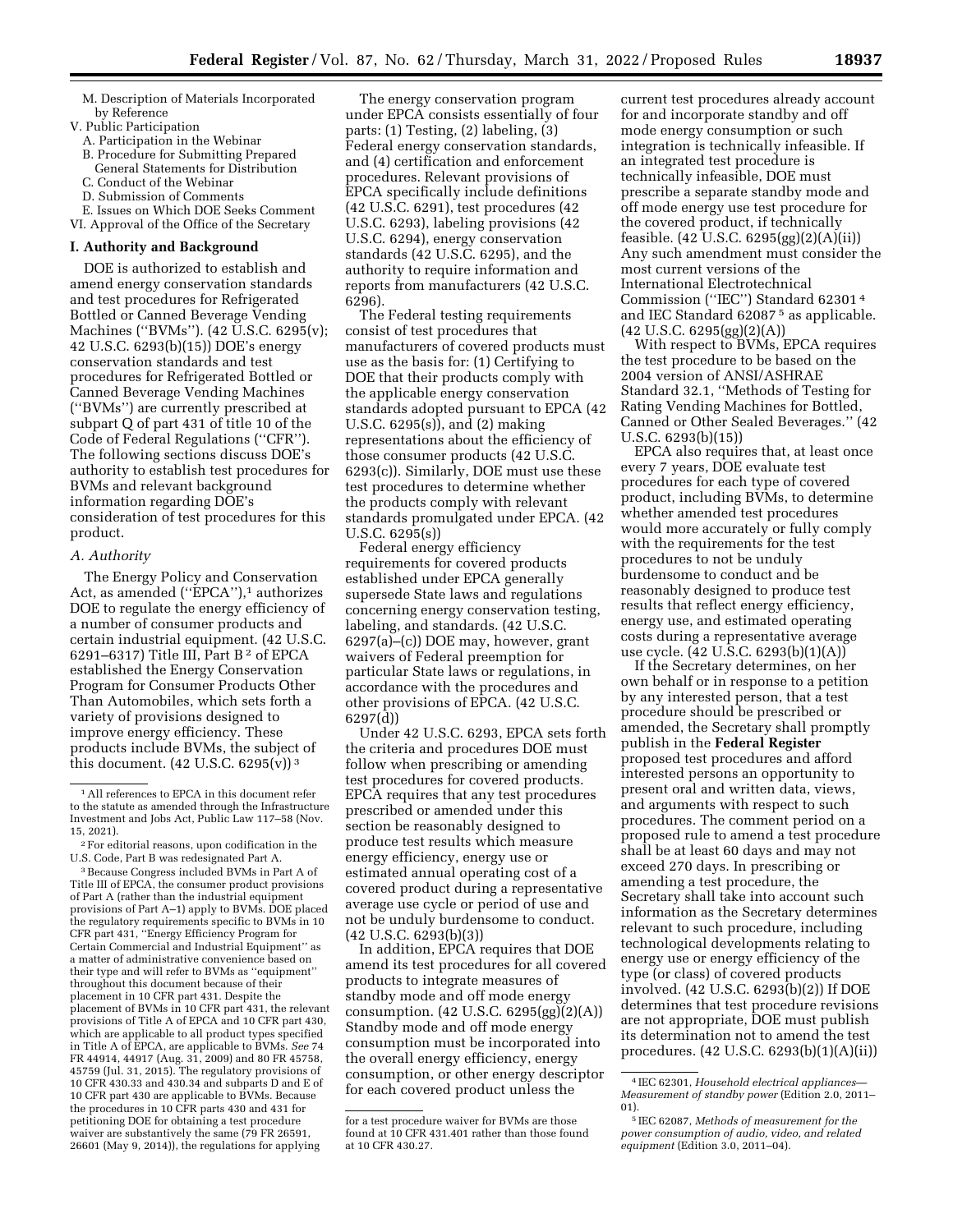DOE is publishing this notice of proposed rulemaking (''NOPR'') in satisfaction of the 7-year review requirement specified in EPCA. (42 U.S.C. 6293(b)(1)(A))

## *B. Background*

DOE's existing test procedures for BVMs appear at 10 CFR part 431, subpart Q, appendix A and appendix B, both titled ''Uniform Test Method for the Measurement of Energy Consumption of Refrigerated Bottled or Canned Beverage Vending Machines'' (''appendix A'' and ''appendix B'', respectively). On or after January 8, 2019, any representations, including compliance certifications, made with respect to the energy use or efficiency of BVMs must be made in accordance with the results of testing pursuant to appendix B.

On July 31, 2015, DOE published a test procedure final rule (''July 2015 Final Rule'') that referenced updated industry test methods, improved clarity of the procedure, accounted for new equipment features, and established the test procedures at appendix A and

appendix B.6 80 FR 45758; *See also* 81 FR 1028 (January 8, 2016). The specific amendments in the July 2015 Final Rule included, for both appendix A and appendix B: (1) Updating the referenced test method to ANSI/ASHRAE Standard 32.1–2010, ''Methods of Testing for Rating Vending Machines for Sealed Beverages,'' (''ANSI/ASHRAE Standard 32.1–2010''), (2) incorporating amendments to clarify several ambiguities in ANSI/ASHRAE Standard 32.1–2010, (3) eliminating the requirement to test at the 90-degree Fahrenheit (''°F'') ambient test condition, (4) clarifying the test procedure for combination vending machines, (5) clarifying the requirements for loading of BVMs under the DOE test procedure, (6) specifying the characteristics of a standard test package, (7) clarifying the average nextto-vend beverage temperature test condition, (8) specifying placement of thermocouples during the DOE test procedure, (9) establishing provisions for testing at the lowest application product temperature, (10) clarifying the

treatment of certain accessories during the DOE test procedure, and (11) clarifying the certification and reporting requirements for covered BVMs. 80 FR 45758, 45760. The July 2015 Final Rule also incorporated amendments in appendix B to account for the impact of low-power modes on the measured daily energy consumption (''DEC'') of BVMs. *Id.* 

On May 19, 2021, DOE published in the **Federal Register** an early assessment request for information (''May 2021 RFI'') seeking comments on the existing DOE test procedure for BVMs. 86 FR 27054. In the May 2021 RFI, DOE requested comments, information, and data regarding a number of issues, including (1) scope and definitions, (2) test procedure setup and conditions, (3) updates to industry standards, (4) low power modes and recovery periods, (5) alternate refrigerants, (6) payment mechanisms, and (7) connected functions.

DOE received comments in response to the May 2021 RFI from the interested parties listed in Table I.1.

## TABLE I.1—WRITTEN COMMENTS RECEIVED IN RESPONSE TO MAY 2021 RFI

| Commenter(s)                                                                                                                                            | Reference in this NOPR | Commenter type                        |
|---------------------------------------------------------------------------------------------------------------------------------------------------------|------------------------|---------------------------------------|
|                                                                                                                                                         | CoilPod                | Component/Material<br>Supplier.       |
| Appliance Standards Awareness Project, Natural Resources Defense Council                                                                                | ASAP and NRDC          | <b>Efficiency Organiza-</b><br>tions. |
| Pacific Gas and Electric Company, Southern California Edison, and San Diego Gas & Elec-<br>tric; collectively, the California Investor-Owned Utilities. | CA IOUS                | Utility Association.                  |
| Northwest Energy Efficiency Alliance, Northwest Power and Conservation Council                                                                          | NEEA and NPCC          | <b>Efficiency Organiza-</b><br>tions. |
|                                                                                                                                                         | NAMA                   | Trade Association.                    |

A parenthetical reference at the end of a comment quotation or paraphrase provides the location of the item in the public record.7

## *C. Deviation From the Process Rule*

In accordance with section 3(a) of part 430, subpart C, appendix A (''Appendix A''), DOE notes that it is deviating from the provision in appendix A regarding publication of further opportunity to comment following an early assessment RFI prior to a NOPR to amend the test procedure. Section 8(b) of appendix A; 10 CFR 431.4. DOE is opting to deviate from this step because in the May 2021 RFI DOE already requested and received information on the topics addressed in DOE's proposal. DOE has tentatively

determined the proposals do not require an additional pre-NOPR opportunity for public comment.

## **II. Synopsis of the Notice of Proposed Rulemaking**

In this NOPR, DOE proposes to update the test procedure at appendix B as follows:

(1) Incorporate by reference the current industry standard ANSI/ASHRAE Standard 32.1–2017.

(2) Incorporate by reference the industry standard ANSI/AHAM HRF–1–2008 referenced in ANSI/ASHRAE Standard 32.1– 2017.

(3) Maintain the existing DOE test procedure requirements that are not included in ANSI/ASHRAE Standard 32.1–2017.

(4) Provide setup instructions for nonbeverage shelves in refrigerated compartments.

(5) Amend the definition of lowest application product temperature (''LAPT'') to allow for testing BVMs only capable of operating at temperatures below the specified test temperature.

(6) Require testing of coin and bill payment mechanisms if shipped with the BVM (but not until the compliance date of any amended energy conservation standards).

(7) Specify setup instructions for leak mitigation controls consistent with the existing test procedure instructions.

(8) Remove the obsolete test procedure in appendix A.

DOE's proposed actions are summarized in Table II.1 compared to the current test procedure as well as the reason for the proposed change.

<sup>6</sup>As discussed further in this section, the test procedure at appendix B accounts for additional BVM operating modes not accounted for in appendix A and is mandatory for demonstrating compliance with the energy conservation standards

in 10 CFR 431.296(b), which are required for BVMs manufactured on or after January 8, 2019.

<sup>7</sup>The parenthetical reference provides a reference for information located in the docket of DOE's rulemaking to develop test procedures for BVMs.

<sup>(</sup>Docket No. EERE–2021–BT–TP–0007, which is maintained at *[www.regulations.gov](http://www.regulations.gov)*). The references are arranged as follows: (commenter name, comment docket ID number, page of that document).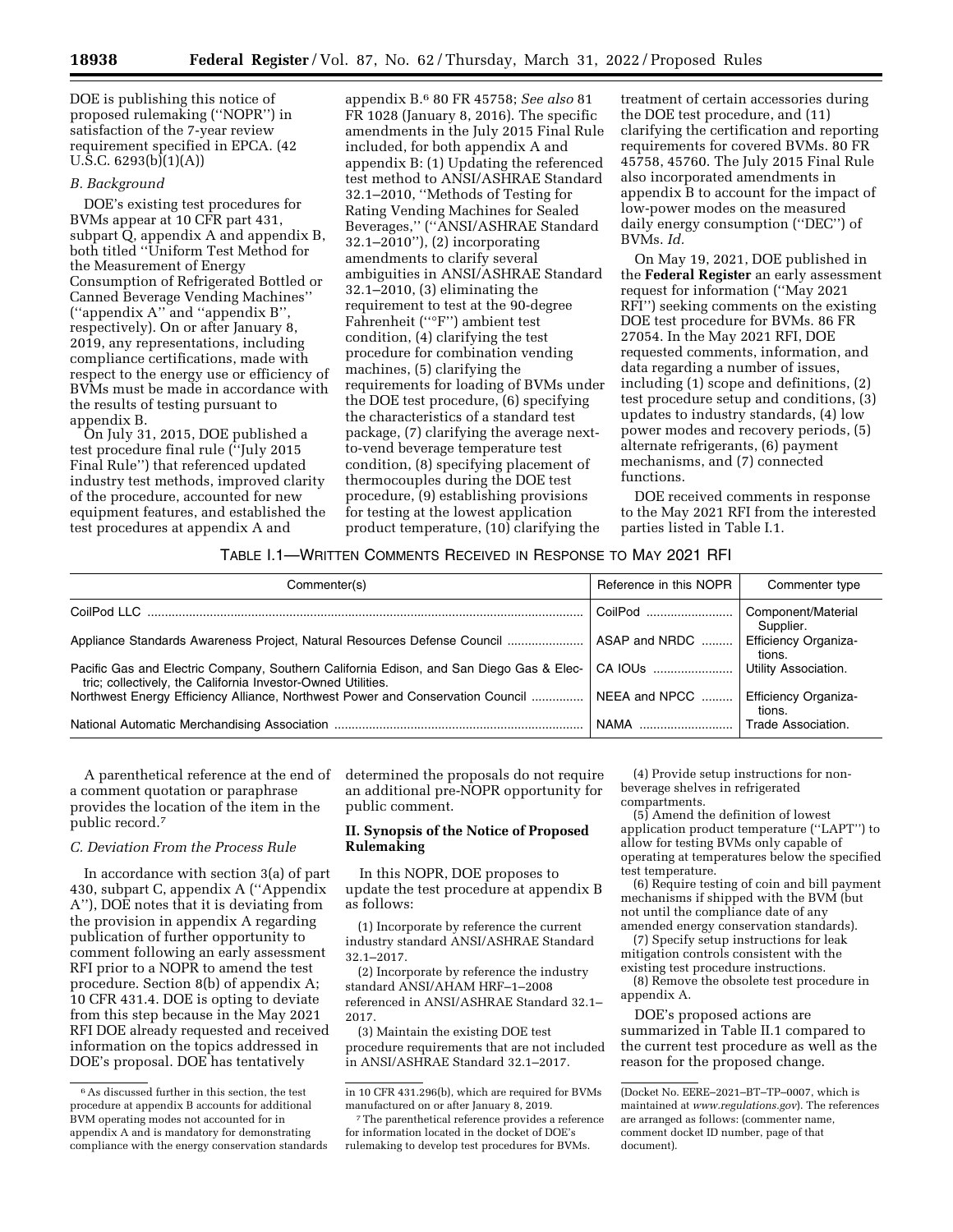## TABLE II.1—SUMMARY OF CHANGES IN PROPOSED TEST PROCEDURE RELATIVE TO CURRENT TEST PROCEDURE

| Current DOE test procedure                                                                                                                                                       | Proposed test procedure                                                                                                                                                         | Attribution                                                            |
|----------------------------------------------------------------------------------------------------------------------------------------------------------------------------------|---------------------------------------------------------------------------------------------------------------------------------------------------------------------------------|------------------------------------------------------------------------|
| Incorporates by reference ANSI/ASHRAE Standard<br>$32.1 - 2010.$                                                                                                                 | Incorporates by reference ANSI/ASHRAE Standard<br>$32.1 - 2017$ .                                                                                                               | Reference most recent industry<br>test method.                         |
| Refers to Appendix C of ANSI/ASHRAE Standard<br>32.1-2010, which references ANSI/AHAM HRF-1-<br>2004, for measurement of refrigerated volume.                                    | Incorporates by reference ANSI/AHAM HRF-1-<br>2008 for measurement of refrigerated volume, as<br>referenced in Appendix C of ANSI/ASHRAE<br>Standard 32.1-2017.                 | Incorporate by reference industry<br>test method required for testing. |
| Does not specifically address loading of non-bev-<br>erage merchandise shelves within the refrigerated<br>compartment.                                                           | Specifies that non-beverage merchandise shelves<br>within the refrigerated compartment are unloaded<br>for testing.                                                             | Improve representativeness and<br>reproducibility.                     |
| Defines LAPT only for units that operate at tempera-<br>tures above the test condition.                                                                                          | Adds a definition for LAPT and test instructions for<br>units that can only operate below the test condi-<br>tion.                                                              | Improve representativeness and<br>reproducibility.                     |
| Payment mechanisms are de-energized for testing;<br>energy calculations include a representative daily<br>energy consumption adder for payment mecha-<br>nisms.                  | Requires coin and bill payment mechanisms to be<br>energized and tested upon the compliance date<br>of any amended energy conservation standards.                               | Improve representativeness.                                            |
| Generally requires components necessary for pri-<br>mary functionality to be energized and those not<br>necessary for primary functionality to be de-ener-<br>gized for testing. | Specifies that leak mitigation controls would be en-<br>ergized or de-energized for testing depending on<br>whether they are necessary for primary<br>functionality of the BVM. | Improves representativeness.                                           |
| Includes appendix B required for testing current<br>BVMs and appendix A which is now obsolete.                                                                                   |                                                                                                                                                                                 | Improves readability.                                                  |

DOE has tentatively determined that the proposed amendments described in section III of this NOPR would not alter the measured efficiency of BVMs or require retesting or recertification solely as a result of DOE's adoption of the proposed amendments to the test procedures, if made final. The proposed amendment to require coin and bill payment mechanisms to be energized during testing would not be required until the compliance date of any amended energy conservation standards for BVMs that account for the measurement of the coin and bill payment mechanism energy, should such standards be adopted. Additionally, DOE has tentatively determined that the proposed amendments, if made final, would not increase the cost of testing. Discussion of DOE's proposed actions are addressed in detail in section III of this NOPR.

#### **III. Discussion**

#### *A. Scope and Definitions*

BVMs are commercial refrigerators (as defined at 10 CFR 431.62 8) that cool bottled or canned beverages and dispense the bottled or canned beverages on payment. 10 CFR 431.292. The defined equipment classes for BVMs include Class A, Class B, Combination A, and Combination B.

Class A means a BVM that is not a combination vending machine and in which 25 percent or more of the surface area on the front side of the beverage vending machine is transparent.

Class B means a BVM that is not considered to be Class A and is not a combination vending machine.

Combination A means a combination vending machine where 25 percent or more of the surface area on the front side of the beverage vending machine is transparent.9

Combination B means a combination vending machine that is not considered to be Combination A.

Combination vending machine means a BVM containing two or more compartments separated by a solid partition, that may or may not share a product delivery chute, in which at least one compartment is designed to be refrigerated, as demonstrated by the presence of temperature controls, and at least one compartment is not. 10 CFR 431.292.

In the May 2021 RFI, DOE requested comment on several topics regarding scope and definitions. 86 FR 27054, 27056. DOE requested comment on whether it should define ''dispense'' to better differentiate between BVMs and other commercial refrigerators as defined in 10 CFR 431.62. *Id.* DOE also requested comment on the distinction between refrigerated and nonrefrigerated compartments and whether the term ''solid partition'' in the definition of combination vending

machines needs further specificity. *Id.*  Regarding equipment classes, DOE requested comment on whether any additional clarifications are needed for the existing BVM equipment class definitions, or if there are any categories within the current classes that would require additional test provisions. *Id.* 

DOE received no comment on these issues in response to the May 2021 RFI. Additionally, DOE has not identified BVMs available on the market that would require additional specificity in the existing BVM definitions. Therefore, DOE has tentatively determined that amendments are not required and is not proposing any new or amended BVM definitions in this NOPR.

#### *B. Updates to Industry Standards*

DOE's BVM test procedure in appendix B incorporates by reference ANSI/ASHRAE Standard 32.1–2010, which was the most current version of the industry standard available at the time of the July 2015 Final Rule. 80 FR 45758, 45762. DOE specifically references section 3, ''Definitions''; section 4, ''Instruments''; section 5, ''Vendible Capacity''; section 6, ''Test Conditions''; section 7.1, ''Test Procedures—General Requirements''; and section 7.2, ''Energy Consumption Test'' of ANSI/ASHRAE Standard 32.1– 2010. Appendix B includes certain exceptions to these references, and in cases of conflict between appendix B language and the requirements of ANSI/ ASHRAE Standard 32.1–2010, the language in appendix B takes precedence. See section 1 of appendix B.

<sup>8</sup>As defined in 10 CFR 431.62, c*ommercial refrigerator* means a unit of commercial refrigeration equipment in which all refrigerated compartments in the unit are capable of operating at or above  $32 °F$  ( $\pm 2 °F$ ).

<sup>9</sup>As provided in 10 CFR 429.134(j)(2), the determination of percent transparent surface does not include the surface area surrounding any compartments that are not designed to be refrigerated (as demonstrated by the presence of temperature controls), whether or not it is transparent.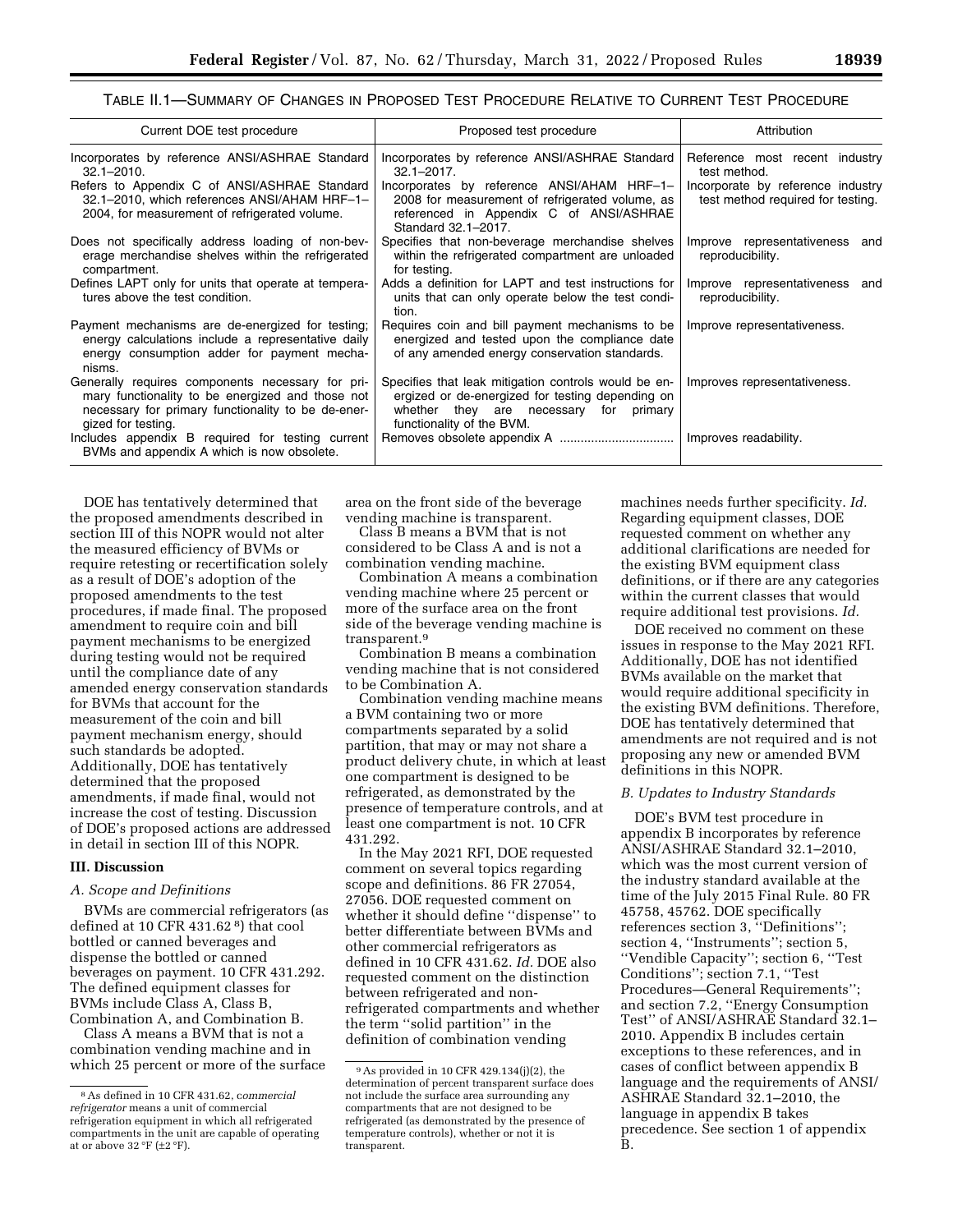At the time of the July 2015 Final Rule analysis, DOE was aware of ongoing industry meetings to consider updates to ASHRAE Standard 32.1. DOE participated in those industry meetings and, to the extent possible, sought to align its test procedure with the expected updates to ASHRAE 32.1. 80 FR 45758, 45762.

On February 2, 2017, ANSI and ASHRAE approved the latest version of Standard 32.1, ANSI/ASHRAE 32.1– 2017, ''Methods of Testing for Rating Vending Machines for Sealed Beverages,'' (''ANSI/ASHRAE Standard 32.1–2017'').

Many of the revisions included in ANSI/ASHRAE Standard 32.1–2017 harmonize the industry standard with the existing DOE test procedure. However, some substantive differences between DOE's test procedure at appendix B and ANSI/ASHRAE Standard 32.1–2017 remain, notably the following:

(1) Section 2.2.4 of appendix B contains provisions for testing accessory low power mode, and section 2.3.2 of appendix B accounts for refrigeration low power mode; whereas ANSI/ ASHRAE Standard 32.1–2017 contains no such provisions (and specifically prohibits operation in low-power mode during testing, per section 7.2.2.6.2). See section III.B.6 of this NOPR for additional discussion of low power modes.

(2) Section 2.1.3 of appendix B provides instructions for testing BVMs that are not capable of maintaining an integrated average temperature of 36 °F  $\pm$  1 °F during the 24-hour test period; whereas ANSI/ASHRAE Standard 32.1– 2017 contains no such provisions. See section II.B.4 of this NOPR for additional discussion of lowest application product temperatures.

(3) Section 2.2.1.4 of appendix B specifies a ''standard product'' consisting of standard 12-ounce aluminum beverage cans filled with a liquid with a density of 1.0 grams per milliliter ("g/mL")  $\pm$  0.1 g/mL at 36 °F; whereas ANSI/ASHRAE Standard 32.1– 2017 specifies using a 33 percent propylene glycol and 67 percent water solution. See section II.B.3 for additional discussion of standard product characteristics.

(4) Section 2.2.5.1 of appendix B provides instructions for payment mechanisms that cannot be disconnected during testing (if the payment mechanism is not removed, appendix B requires it to be in place but de-energized, or set to the lowest energy consuming state if it cannot be deenergized) and specifies a default payment mechanism energy

consumption of 0.20 kWh/day; whereas ANSI/ASHRAE Standard 32.1–2017 contains no such provisions. See section II.B.5 for additional discussion of payment mechanisms.

(5) Section 2.2.3 of appendix B requires energy management systems to be disabled and energy-saving features that cannot be disabled to be set to their most energy-consuming settings; whereas ANSI/ASHRAE Standard 32.1– 2017 also requires that energy management systems be disabled, but does not address other energy-saving features that cannot be disabled.

(6) Sections 2.2.5.2 through 2.2.5.10 of appendix B provide additional setup instructions regarding certain equipment accessories (*i.e.,* internal lighting; external customer display signs, lights, and digital screens; antisweat or other electric resistance heaters; condensate pan heaters and pumps; illuminated temperature displays; condensate filters; security covers; general purpose outlets; and crankcase heaters and other electric resistance heaters for cold weather); whereas ANSI/ASHRAE Standard 32.1– 2017 provides instructions for only a subset of these accessories (*i.e.,* video screens and lighting).

(7) Section 2.2.2 of appendix B prohibits routing thermocouple wires and other measuring equipment through the dispensing door; whereas ANSI/ ASHRAE Standard 32.1–2017 contains no such prohibition (only that they be installed in a manner that does not affect energy performance).

(8) Section 2.3.3 of appendix B provides rounding instructions on energy consumption results; whereas ANSI/ASHRAE Standard 32.1–2017 contains no such rounding instructions.

(9) ANSI/ASHRAE Standard 32.1– 2017 provides an additional recovery test (to determine the product temperature recovery time of the BVM when loaded with product at a certain temperature) and a vend test (to determine how much cold product a BVM will deliver when bottles, cans, or other sealed packages are vended at a rate of two per minute, 3 hours after a half-full machine is refilled with product at a specified beverage temperature); whereas appendix B contains no such tests. These tests assess product temperature recovery and vending performance but do not factor into the energy use measurement in ANSI/ASHRAE Standard 32.1–2017.

In addition to the differences with the DOE test procedure, ANSI/ASHRAE Standard 32.1–2017 also lists key changes from the 2010 version, summarized by the following:

• Updates definitions to specify the application to BVMs;

• Removes zone-cooled/fully cooled distinction;

• Updates AHAM HRF–1 reference to a more recent version of the standard (2008);

• Removes the 90 °F test condition for ambient temperature and maintains a single ambient temperature (75 °F);

• Clarifies test setup requirements for temperature sensor locations and test package/wire setup;

• Incorporates requirements for the controls systems; and

• Clarifies the integrated average temperature (''IAT'') calculation.

In the May 2021 RFI, DOE requested comment on whether it should update its test procedure to incorporate by reference ANSI/ASHRAE Standard 32.1–2017 and whether any of the updates included would affect measured energy consumption. 86 FR 27054, 27057. Additionally, DOE requested comment on the differences between the current DOE test procedure and ANSI/ASHRAE Standard 32.1– 2017, and whether there are any known deficiencies in ANSI/ASHRAE Standard 32.1–2017 that DOE should consider addressing in the future. *Id.* 

ASAP and NRDC and the CA IOUs commented in support of updating the current DOE test procedure to incorporate by reference ANSI/ASHRAE Standard 32.1–2017. (ASAP and NRDC, No. 4, p.1; CA IOUs, No. 6, p.2)

ASAP and NRDC, NEEA and NPCC, and the CA IOUs recommended that DOE maintain provisions for low power mode testing, which are not included in ANSI/ASHRAE Standard 32.1–2017. (ASAP and NRDC, No. 4, p. 1; NEEA and NPCC, No.7, p.3; CA IOUs No. 6, p.2) ASAP and NRDC commented that these test provisions can incentivize manufacturers to incorporate more energy management controls to reduce energy consumption. (ASAP and NRDC, No. 4, p.1) ASAP and NRDC also commented that DOE should maintain the current test procedure provision to address energy saving features that cannot be disabled, which is not included in ANSI/ASHRAE Standard 32.1–2017, to help maintain consistency for testing across different machines. (ASAP and NRDC, No. 4, p. 2) NEEA and NPCC further recommended that DOE should maintain the requirement that energy saving features be enabled during testing. (NEEA and NPCC, No.7 p.3)

ASAP and NRDC, as well as NEEA and NPCC, recommended that DOE should continue to account for payment mechanism energy consumption, which is not included in ANSI/ASHRAE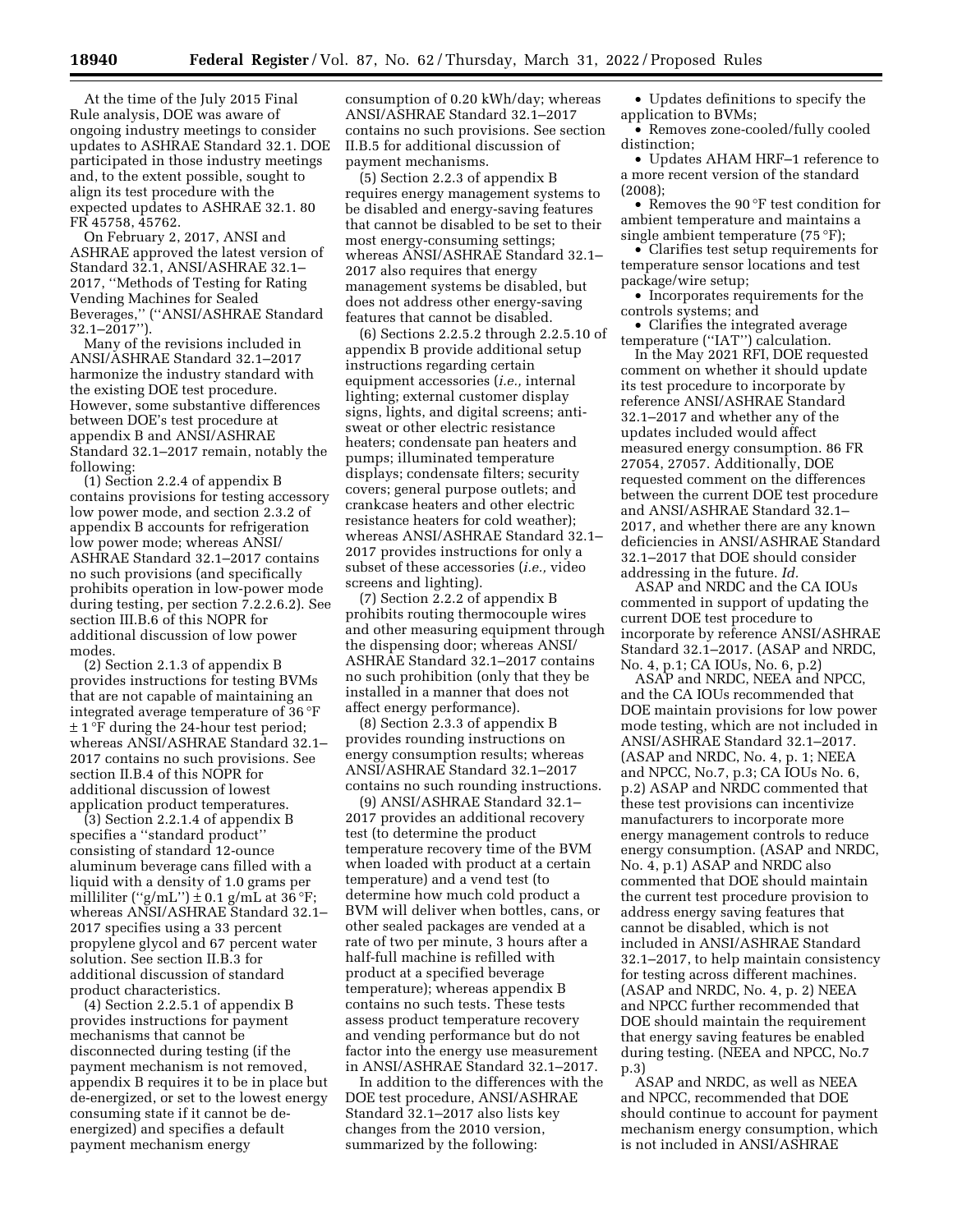Standard 32.1–2017. (ASAP and NRDC, No. 4, p.2; NEEA and NPCC, No. 7, p. 3)

Additionally, ASAP and NRDC, as well as NEEA and NPCC, supported maintaining existing accessory equipment setup instructions not included in ANSI/ASHRAE Standard 32.1–2017 to help provide clarity for lab technicians and consistency across test labs. (ASAP and NRDC, No. 4, p. 2; NEEA and NPCC, No. 7, p.3)

ASAP and NRDC, as well as NEEA and NPCC, also recommend maintaining the rounding instructions currently in the DOE test procedure (for energy consumption results) because ASHRAE Standard 32.1–2017 does not contain such instructions. (ASAP and NRDC, No. 4, p. 2; NEEA and NPCC, No. 7, p.3)

The CA IOUs also commented that they believe the ANSI/ASHRAE Standard 32.1–2017 specifications on contents of the test containers will result in higher reproducibility and should be adopted for the DOE test procedure. (CA IOUs, No. 6, p. 2)

DOE considered the comments received in response to the May 2021 RFI and proposes to incorporate by reference the most recent updated industry standard ANSI/ASHRAE Standard 32.1–2017, while maintaining the current DOE test procedure provisions not included in ANSI/ ASHRAE Standard 32.1–2017 regarding energy management systems, accessory setup instructions, wire routing, and rounding. This proposed approach is consistent with the recommendations from interested parties. DOE has tentatively determined that this proposal would not impact current BVM ratings or test costs because the proposed test procedure is substantively the same as the current DOE test procedure.

The other topics raised in comments from interested parties or noted as differences between ANSI/ASHRAE Standard 32.1–2017 and the current DOE test procedure (*i.e.,* characteristics of the standard product, lowest application product temperature, payment mechanisms, low-power modes, and additional operating modes) are discussed in detail in subsequent sections of this NOPR.

As discussed earlier in this section, Appendix C of ANSI/ASHRAE Standard 32.1–2017 refers to the 2008 version of ANSI/AHAM Standard HRF–1 ''Energy, Performance and Capacity of Household Refrigerators, Refrigerator-Freezers and Freezers'' (''ANSI/AHAM HRF–1– 2008'') for measuring the refrigerated volume of BVMs. The current DOE test procedure, by reference to ANSI/ ASHRAE Standard 32.1–2010, refers to

the 2004 version of ANSI/AHAM Standard HRF–1 (''ANSI/AHAM HRF– 1–2004'') for measuring BVM refrigerated volume. For consistency with the proposed incorporation by reference of ANSI/ASHRAE Standard 32.1–2017, DOE is also proposing to incorporate by reference ANSI/AHAM HRF–1–2008 to ensure that BVM testing is conducted to the appropriate test standard. DOE has determined that the updates made to ANSI/AHAM HRF–1 between the 2004 and 2008 versions provide clarifications and instructions for measuring components that are specific to consumer refrigeration products (*e.g.,* consideration of throughthe-door ice and water dispensers) and that current refrigerated volume measurements and ratings for BVMs would be unchanged under the proposed updated industry standard reference.

DOE requests comment on its proposal to incorporate by reference the most current industry test standard, ANSI/ASHRAE Standard 32.1–2017, including the updated reference to ANSI/AHAM HRF–1–2008 for measuring refrigerated volume. Specifically, DOE requests comment on whether the proposed amendments would affect BVM ratings as measured under the existing test procedure or whether they would impact test burden.

## *C. Test Procedure*

In the May 2021 RFI, DOE specifically asked for comment on the following topics: Ambient test conditions, test procedure for combination BVMs, characteristics of the standard product, lowest application product temperature, payment mechanisms, low power modes, reloading and recovery periods, alternate refrigerants, and connected functions. 86 FR 27054, 27057–27061. The following sections summarize the comments received on these topics DOE's responses, and any corresponding proposed amendments to the DOE test procedure.

#### 1. Ambient Test Conditions

Section 2.1.2 of appendix B requires testing and rating BVM performance in a 75 °F ambient temperature with a 45 percent relative humidity. Prior to the July 2015 Final Rule, the DOE test procedure incorporated by reference ANSI/ASHRAE Standard 32.1–2004, which included two ambient test conditions: 75 °F with a 45 percent relative humidity and 90 °F with a 65 percent relative humidity. However, compliance with DOE's energy conservation standard was determined based on performance at only the 75 °F with a 45 percent relative humidity test

condition. In the July 2015 Final Rule, DOE determined that the 75 °F with a 45 percent relative humidity test condition provides a reasonable and comparable representation of energy performance for all BVMs and removed the 90 °F with a 65 percent relative humidity condition. 80 FR 45758, 45765.

During the rulemaking leading to the July 2015 Final Rule, DOE estimated that 18 percent of Class B and Combination B BVMs are installed outdoors. 80 FR 45758, 45765. DOE determined that, although these BVMs would experience different ambient conditions than in the test procedure, it would not be feasible to test at all the conditions BVMs may experience in the field. *Id.* In ANSI/ASHRAE Standard 32.1–2017, the 90 °F with a 65 percent relative humidity test condition for the energy consumption test was removed, and the industry test standard designated the 75 °F with a 45 percent relative humidity test condition as the singular test condition.

If certain BVMs are specifically designed to operate in unique ambient conditions (*i.e.,* are intended for use only in the unique condition and are not optionally installed indoors, as are most BVMs), testing at a different ambient condition may better represent average energy use in the field.

In the May 2021 RFI, DOE requested comment on the number of BVMs that operate outdoors or in other unique environments that might differ from the single specified test condition. 86 FR 27054, 27058. DOE also requested information on how to identify and define outdoor BVMs, appropriate test methods to represent their energy consumption, and the costs associated with those methods. *Id.* 

DOE did not receive any comments on these topics in response to the May 2021 RFI. While acknowledging that BVMs may be installed and operated in a variety of locations and ambient conditions, DOE has tentatively determined that the existing single test condition provides a representative test condition for BVMs, consistent with the July 2015 Final Rule determination. DOE does not propose any changes to the current requirement to test under the single ambient test condition (75 °F and 45 percent relative humidity), consistent with the test condition specified in ASHRAE Standard 32.1– 2017.

## 2. Test Procedure for Combination BVMs

As described in section III.A, DOE defines ''combination BVM'' as a BVM containing two or more compartments separated by a solid partition, that may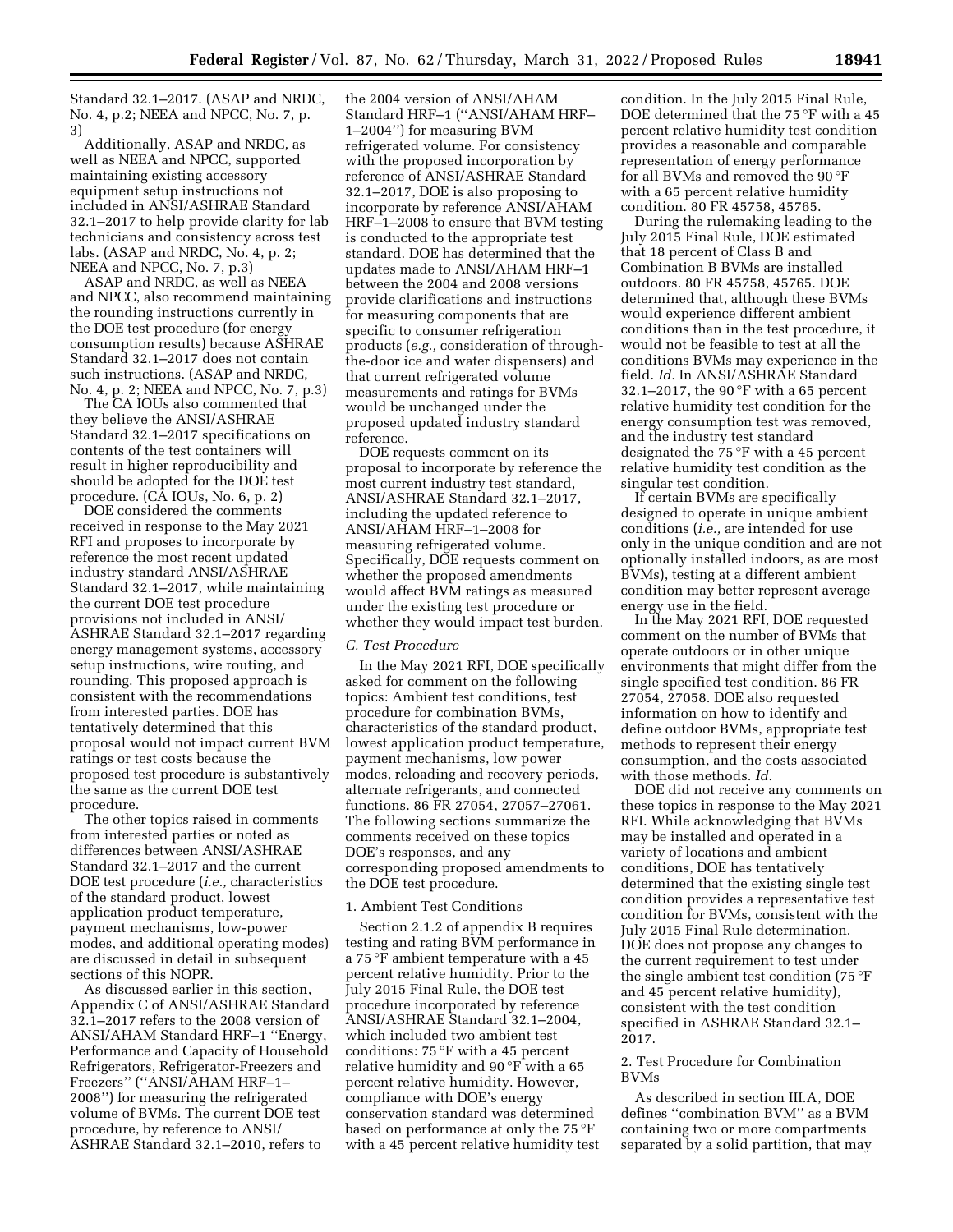or may not share a product delivery chute, in which at least one compartment is designed to be refrigerated, as demonstrated by the presence of temperature controls, and at least one compartment is not. 10 CFR 431.292. The thermal mass of items loaded into the non-refrigerated compartments (or lack of thermal mass for unloaded compartments) may affect the measured DEC of combination BVMs. Section 2.2.1.3 of appendix B specifies that the non-refrigerated compartments of combination BVMs must not be loaded with any standard products or other vendible merchandise during testing. Sections 7.2.2.2 and 7.2.2.7 of ANSI/ASHRAE Standard 32.1–2017 require combination BVMs not to be loaded with any standard products, test packages, or other vendible merchandise in the nonrefrigerated compartments.

The thermal mass of items loaded into the non-refrigerated compartments (or lack of thermal mass for unloaded compartments) may affect the measured DEC of combination BVMs. In the May 2021 RFI, DOE sought feedback on whether requiring some load in the nonrefrigerated compartment would better represent the average energy use of combination BVMs. 86 FR 27054, 27058. DOE also requested comment on the typical thermal mass of merchandise loaded into the non-refrigerated compartments of combination BVMs and the potential impact of such a load on tested energy consumption. *Id.* 

ASAP and NRDC encouraged DOE to consider requiring a load in the nonrefrigerated compartments, after investigating the typical thermal mass loaded, to provide a more representative energy consumption measurement. (ASAP and NRDC, No. 4, p. 2)

DOE did not receive comments in response to the May 2021 RFI regarding the typical thermal mass of loads in the non-refrigerated compartments on combination BVMs. Based on a review of the market, typical loads for nonrefrigerated compartments can range from small items with density similar to beverages (*e.g.,* chocolate bars), to larger low-density items (*e.g.,* bags of chips). Given the wide range of products stored in non-refrigerated compartments, DOE has not identified a typical representative load for these compartments. Additionally, DOE acknowledges that loading nonrefrigerated compartments in a consistent, repeatable manner may be difficult due to the range of shelf configurations in those compartments. DOE did not identify a standard package that could be consistently loaded into non-refrigerated shelves for testing.

Requiring such a load would introduce additional test burden compared to the existing unloaded approach.

DOE has tentatively determined that the current test procedure provides a representative, repeatable, and reproducible approach for testing combination BVMs while minimizing test burden. Accordingly, DOE is not proposing to require a load in nonrefrigerated compartments.

DOE continues to request information on typical loads for non-refrigerated compartments in combination BVMs and, if DOE were to require such loads for testing, the potential impacts on combination BVM energy consumption and test burden.

3. Characteristics of the Standard Product

Section 2.2.1.4 of appendix B specifies the standard products to be used for testing, which include the following: 12-ounce aluminum beverage cans filled with a liquid with a density of 1.0 grams per milliliter ("g/mL")  $\pm 0.1$ g/mL at 36 °F; or, for product storage racks that are not capable of vending 12 ounce cans, but are capable of vending 20-ounce bottles, 20-ounce plastic bottles filled with a liquid with a density of 1.0 g/mL  $\pm$ 0.1 g/mL at 36 °F; or, for product storage racks that are not capable of vending 12-ounce cans or 20 ounce bottles, the packaging and contents specified by the manufacturer in product literature as the standard product (*i.e.,* the specific merchandise the refrigerated bottled or canned beverage vending machine is designed to vend).

In the July 2015 Final Rule, DOE discussed the possibility of considering other standard products, including slimline cans, milk cartons, aseptic packs, pouches, and energy drinks. 80 FR 45758, 45768. These potential alternative standard products all hold liquids and otherwise would allow for testing following the current BVM test procedure instructions. However, DOE determined that the standard product for BVMs not capable of vending 12 ounce cans or 20-ounce bottles is the product specified by the manufacturer in product literature. *Id.* 

In the May 2021 RFI, DOE requested comment on whether the standard products as currently defined (*i.e.,* the products comprising the BVM test load) are representative of average BVM use and if any additional products should be defined as standard products to limit variability in testing. 86 FR 27054, 27058. Additionally, DOE requested detailed descriptions of any such products and what the appropriate method of loading would be for BVMs

designed to dispense merchandise other than the standard products. 86 FR 27054, 27058–27059.

DOE did not receive comment on these topics in response to the May 2021 RFI and proposes to maintain the current test procedure standard packages of 12-ounce cans, 20-ounce bottles, or the packaging and contents specified by the manufacturer in product literature, depending on the BVM vending capability.

Additionally, DOE stated in the May 2021 RFI that certain BVMs are marketed to vend both beverages and food, but do not contain a solid partition that separates the shelves or compartments intended for refrigerated bottled or canned beverages from those intended for other merchandise. 86 FR 27054, 27058. If the non-beverage shelves of these BVMs are not capable of vending 12-ounce cans or 20-ounce bottles, the standard product for testing is the packaging and contents specified by the manufacturer in product literature as the standard product per section 2.2.1.4 of appendix B. *Id.* 

For non-beverage shelves, manufacturers do not always specify the packaging and contents of the merchandise to be loaded. Additionally, measuring temperature at the center of mass of non-liquid merchandise packaging would provide unique challenges compared to liquid containers (*e.g.,* measuring the center of mass of a bag of chips).

Similar to the discussion regarding non-refrigerated compartments in combination BVMs in section III.C.2 of this document, DOE has tentatively determined that it cannot identify a representative non-beverage test load because of the wide range of merchandise that could be loaded in non-beverage shelves. Additionally, DOE expects that measuring the temperatures of non-beverage standard packages would be difficult to do repeatably and reproducibly (*i.e.,*  measuring the temperature in food packaging rather than in a liquid) and would increase test burden. To ensure that BVMs with non-beverage merchandising shelves are tested consistently and in a representative manner while limiting test burden, DOE is proposing to specify in a new section 2.2.1.1 of appendix B that shelves within the refrigerated compartment that are only for non-beverage merchandise must not be loaded for testing. DOE expects that manufacturers may already use this approach for testing shelves that cannot accommodate any beverage containers (*i.e.,* it is unclear how manufacturers currently test such BVMs, and DOE has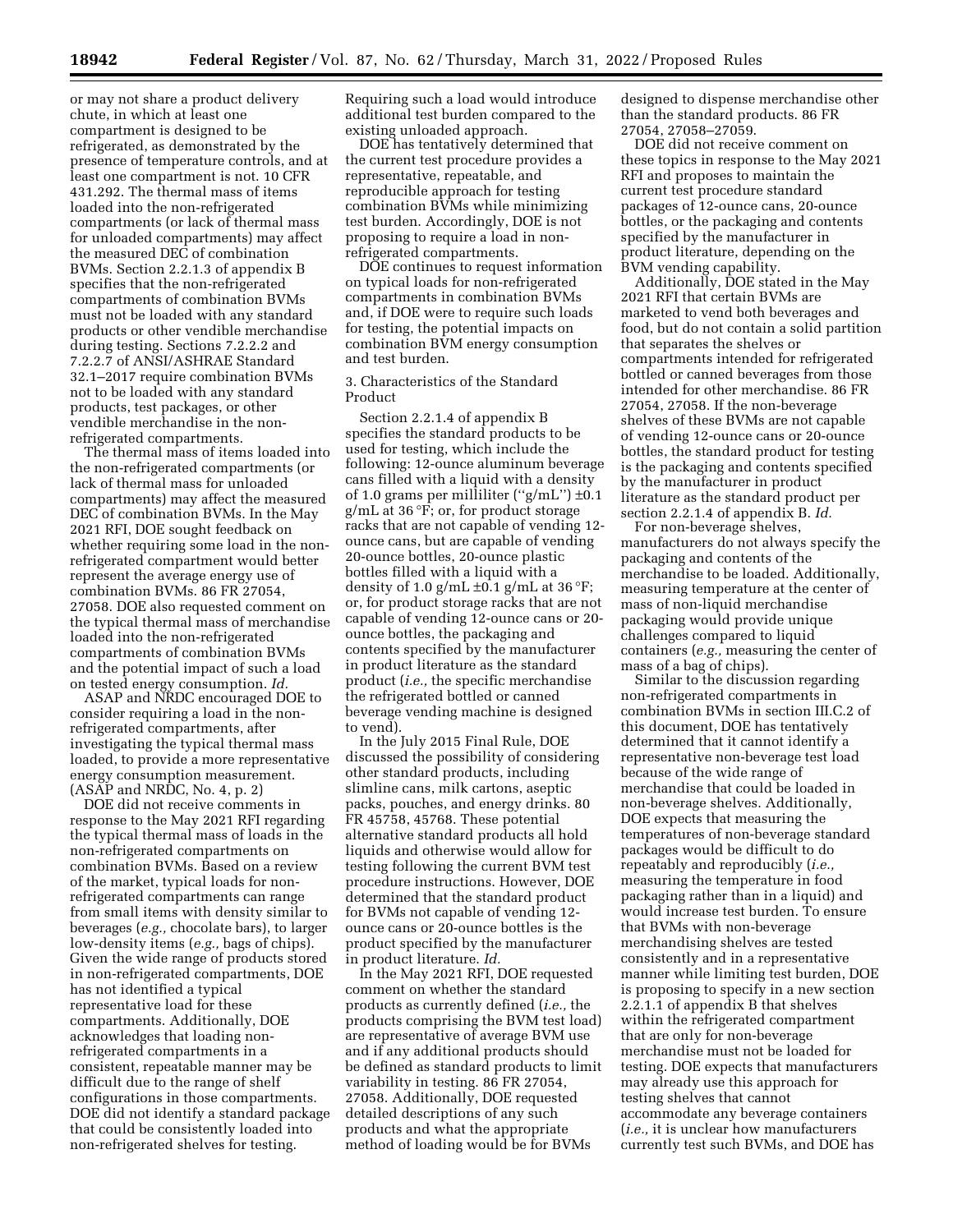not received petitions for waiver regarding this issue). DOE similarly does not expect that this proposal would result in any cost impacts for BVM manufacturers.

DOE requests comment on the proposal to specify that non-beverage merchandise shelves not be loaded for testing BVMs. DOE seeks information on how such models are currently tested and on whether this proposal would impact current BVM ratings or test burden.

As discussed in section III.B, section 2.2.1.4 of appendix B requires that the standard product 12-ounce cans or 20 ounce bottles be filled with liquid with a density of 1.0 grams per milliliter (''g/ mL'')  $\pm$  0.1 g/mL at 36  $\overline{P}$ . Whereas, ANSI/ASHRAE Standard 32.1–2017 requires the beverage temperature test packages to be filled with a 33 percent propylene glycol and 67 percent water solution. ANSI/ASHRAE Standard 32.1– 2017 does not specify whether these glycol and water percentages are based on weight or volume. In the May 2021 RFI, DOE requested comment on whether the standard products defined in appendix B require any further specifications. 86 FR 27054, 27059. DOE requested feedback on whether it should specify the contents of the test containers (*e.g.,* the 33 percent propylene glycol and 67 percent water solution, and whether these percentages are based on weight or volume) as specified in ANSI/ASHRAE Standard 32.1–2017. *Id.* 

The CA IOUs commented that they believe the ANSI/ASHRAE Standard 32.1–2017 specifications for test container contents would result in higher reproducibility and should be adopted for the DOE test procedure. (CA IOUs, No. 6, p. 2)

DOE specifies the use of a propylene glycol solution in other test procedures, such as for testing commercial refrigeration equipment.10 Commercial freezers are by definition capable of operating below 32 °F (*see* 10 CFR 431.62) and are tested at a  $0^{\circ}$ F integrated average temperature. *See*  section 2.1 of 10 CFR part 431, subpart C, appendix B. While water would freeze at operating temperatures below 32 °F, the propylene glycol solution has a reduced freezing point and remains a liquid at the test temperatures. The potential for a phase change in the test solution introduces test variability as

solid and liquid water have different heat transfer properties, and if the phase change occurs during a test, the measured temperature during the phase change may not represent actual storage temperatures.

For BVMs, the target test condition of 36 °F is above the freezing point of water and other liquids likely to be used for testing BVMs. As a result, DOE has tentatively determined that specifying an alternative propylene glycol solution for testing BVMs is not likely to reduce test variability as is the case when testing other types of equipment at temperatures below the freezing point of water. Additionally, requiring the use of a propylene glycol solution would increase test burden compared to the existing test approach, which allows more flexibility and does not require the preparation of a test solution. For these reasons, DOE is not proposing to amend the existing test procedure provisions regarding the specifications of the standard product.

## 4. Lowest Application Product Temperature

Section 2.1.1 of appendix B requires that the integrated average temperature ("IAT") of the BVM be  $36\text{°F} \pm 1\text{°F}$  over the test period. *See* table B.1 of appendix B. For BVMs only capable of operating at temperatures higher than the specified IAT of 36 °F  $\pm$  1 °F, section 2.1.3 of appendix B requires testing at the BVM's lowest application product temperature (''LAPT'').

DOE's compliance certification database 11 lists all BVM models certified to DOE, including the LAPT used for rating each model, if applicable. Of the 153 individual models included in the compliance certification database at the time of this analysis, 9 individual models (representing 3 basic models) from one manufacturer are rated at LAPTs ranging from 37.9 °F to 41.3 °F. Additional models had previously been certified to DOE (but are not included in the current DOE compliance certification database) as being rated at a LAPT below the 36 °F ± 1 °F IAT range required in the DOE test procedure. For example, models from one manufacturer were previously rated at an IAT of 32 °F, indicating that those BVMs could not operate at 36 °F  $\pm$  1 °F.

In the May 2021 RFI, DOE requested comment on whether the LAPT provisions are appropriate for testing BVMs not capable of maintaining an IAT of 36 °F  $\pm$  1 °F. 86 FR 27054, 27059. DOE further requested comment on

whether appendix B should include additional instructions for testing BVMs only capable of maintaining temperatures below the specified 36 °F ± 1 °F. *Id.* 

In response to the May 2021 RFI, the CA IOUs recommended that DOE require BVMs to operate during testing at or below the standard temperature in ANSI/ASHRAE Standard 32.1–2017 to ensure that all BVMs are tested consistently, instead of the current test procedure, which allows for testing at the lowest application product temperature. (CA IOUs, No. 6, p. 2)

DOE acknowledges that the LAPT provisions result in some BVMs being tested at a higher temperature than those capable of maintaining the required test IAT. However, for BVMs not capable of operating with temperatures of  $36 \text{°F} \pm 1 \text{°F}$ , the LAPT test provisions are representative of the actual operation of those models. Accordingly, the LAPT test provisions measure the energy use of those BVMs during a representative average use cycle or period of use as required by EPCA. (42 U.S.C. 6293(b)(3)) Additionally, any models tested and rated under the LAPT provisions are identified in DOE's compliance certification database, along with the actual IAT maintained during testing for those models, so that such information is available to customers making purchasing decisions.

DOE is proposing to maintain the current LAPT provisions and add an additional provision for testing BVMs that are only capable of maintaining temperatures below the  $36 \degree F \pm 1 \degree F$ range. For these units, DOE proposes to test at the highest thermostat setting. This would allow for testing the BVM under the setting closest to the required IAT. DOE proposes to amend the definition of LAPT in section 1.2 of appendix B to the following:

''Lowest application product temperature'' means the following:

(a) For units that operate only at temperatures above the integrated average temperature specified in Table 1 of ANSI/ ASHRAE Standard 32.1–2017: The lowest integrated average temperature a given basic model is capable of maintaining so as to comply with the temperature stabilization requirements specified in Section 7.2.2.2 of ANSI/ASHRAE Standard 32.1–2017.

(b) For units that operate only at temperatures below the integrated average temperature specified in Table 1 of ANSI/ ASHRAE Standard 32.1–2017: The highest integrated average temperature a given basic model is capable of maintaining so as to comply with the temperature stabilization requirements specified in Section 7.2.2.2 of ANSI/ASHRAE Standard 32.1–2017.

<sup>10</sup>*See* 10 CFR part 431, subpart C, appendix B, which incorporates by reference ANSI/ASHRAE Standard 72–2005, (''ANSI/ASHRAE 72–2005''), ''Method of Testing Commercial Refrigerators and Freezers.'' Section 6.2.1 of ANSI/ASHRAE 72–2005 specifies the use of propylene glycol solution in test simulators.

<sup>11</sup>Available at *[www.regulations.doe.gov/](http://www.regulations.doe.gov/certification-data)  [certification-data.](http://www.regulations.doe.gov/certification-data)*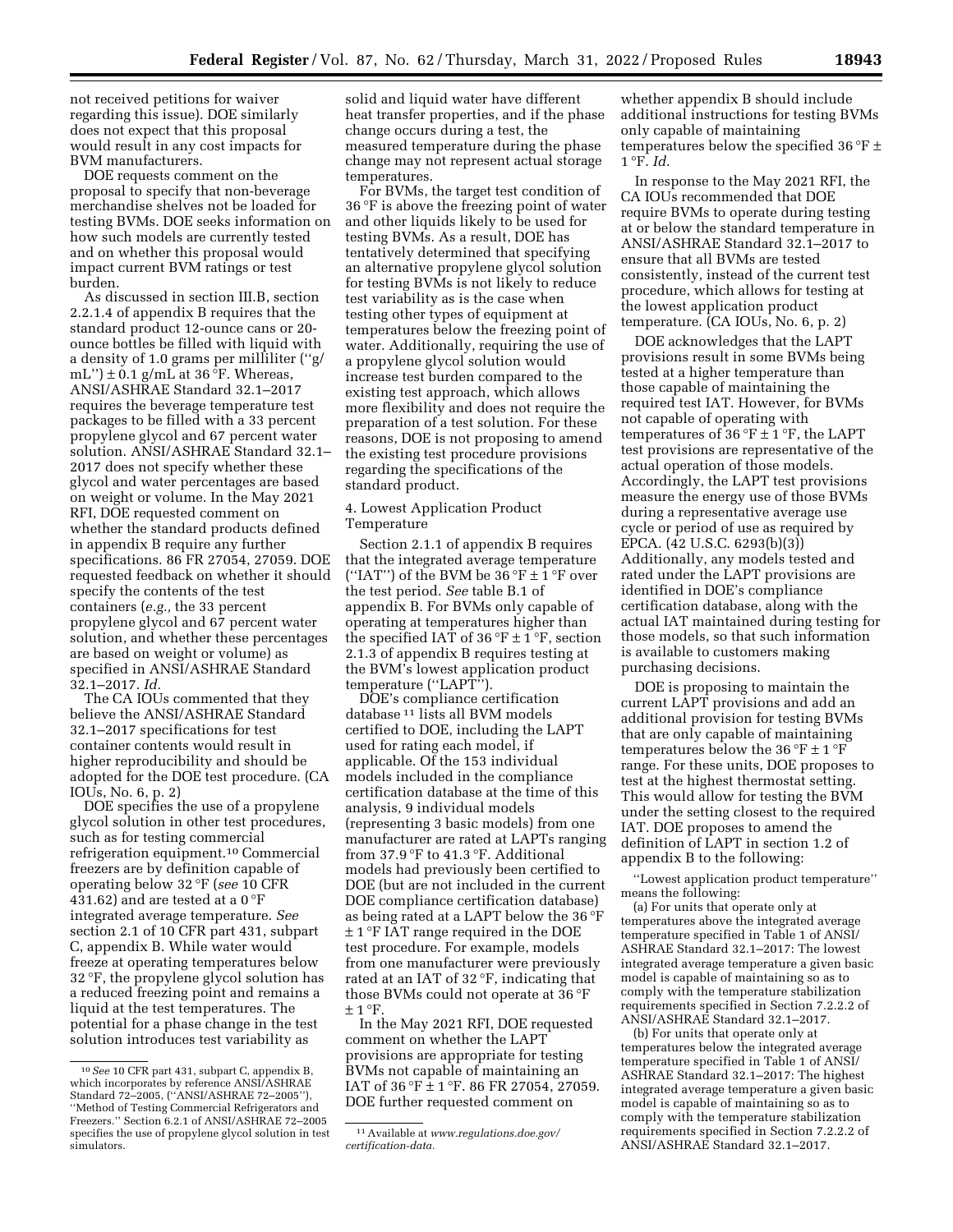DOE has tentatively determined that this proposal would not affect current BVM ratings or testing costs because DOE has not identified any BVMs currently available on the market that would be tested under the newly proposed provision addressing units that operate only at temperatures below the IAT of  $36 \degree F \pm 1 \degree F$ .

DOE requests comment on its initial determination to maintain the existing LAPT approach for units that operate only at temperatures above the IAT of 36 °F  $\pm$  1 °F. DOE requests comment on its proposal to require testing at the highest integrated average temperature a given basic model is capable of maintaining for units that are only capable of operating at temperatures below the specified IAT of  $36 \degree F \pm 1 \degree F$ .

#### 5. Payment Mechanisms

Section 2.2.5.1 of appendix B requires testing BVMs with no payment mechanism in place, the payment mechanism in-place but de-energized, or the payment mechanism in place but set to the lowest energy consuming state, if it cannot be de-energized. A default payment mechanism energy consumption value of 0.20 kilowatthours per day (''kWh/day'') is added to the measured energy consumption, according to section 2.3 of appendix B. In Section 7.1.2.2. of ANSI/ASHRAE Standard 32.1–2017, payment mechanisms are required to be disconnected during testing.

In the July 2015 Final Rule, DOE determined that because payment mechanisms are variable and are not always included in the machine at the time of sale, it is difficult to unambiguously specify a ''representative'' payment mechanism or device combination. 80 FR 45758, 45776. DOE concluded that conducting physical testing of BVMs with no payment mechanisms installed, as

opposed to testing with the payment mechanisms in place, is the most straightforward, repeatable, and unambiguous approach. *Id.* Because payment mechanisms are integral to the vending function of BVMs, DOE established the 0.20 kWh/day value based on a weighted average energy consumption of 25 different payment mechanisms available at the time of the July 2015 Final Rule, which included 11 coin mechanisms, 11 bill validators, and 3 credit card readers. 80 FR 45758, 45777.

Since the publication of the July 2015 Final Rule, the prevalence of different payment mechanisms for BVMs may have shifted. For example, credit card readers may be more common in the field compared to coin mechanisms or bill validators, or BVMs may incorporate multiple types of payment mechanisms. Based on the July 2015 Final Rule data, credit card readers had the highest idle mode power consumption. 80 FR 45758, 45777. If such a shift has occurred in the market, an amended payment mechanism energy adder may provide results that are more representative of average energy use. Alternatively, a direct test of energy consumption rather than a fixed energy use adder may be more representative of average energy use.

In the May 2021 RFI, DOE requested comment on whether BVMs are typically sold with payment mechanisms in place. 86 FR 27054, 27059. If not, DOE requested information on the types of payment mechanisms typically installed on BVMs and their associated energy use. *Id.* 

DOE did not receive any feedback on whether BVMs are typically sold with payment mechanisms.

Based on a survey of units currently available on the market, DOE has observed that coin and bill payment

mechanisms are typically included with BVMs as sold or shipped, but that credit card readers are typically sold as an optional feature and are sold separately from the BVM. DOE does not have data regarding the relative use of credit card readers as compared to coin and bill payment mechanisms.

In the May 2021 RFI, DOE additionally requested feedback on whether the current 0.20 kWh/day energy use assigned to payment mechanisms is representative of the current BVM market. 86 FR 27054, 27059.

ASAP and NRDC commented that 0.2 kWh/day may not be representative of the current market and that in the case of a BVM shipped without a payment mechanism, it would make sense to specify a default value that represents the most energy-consuming payment mechanism. (ASAP and NRDC, No. 4, p. 2) ASAP and NRDC, as well as the CA IOUs, commented that DOE should include a direct test of the energy use of payment mechanisms in the test procedure, stating that individual payment mechanism energy use can vary significantly and may depend on integrated ''smart functionality.'' (ASAP and NRDC, No. 4, p. 2; CA IOUs No. 6, p.3)

DOE conducted a review of currently available payment mechanisms to determine whether the previously derived 0.20 kWh/day default payment mechanism energy consumption is appropriate. DOE reviewed manufacturer specifications for 3 coin changers, more than 30 bill validators, and 2 credit card readers. A summary of the calculated daily energy consumptions for each payment mechanism type based on the manufacturer specifications is presented in Table III.1.

## TABLE III.1—PAYMENT MECHANISM ENERGY CONSUMPTION SUMMARY

| Payment mechanism type                                      | calculatec<br>daily energy<br>consumption<br>(kWh/dav | Range of<br>calculated<br>daily energy<br>consumption<br>(kWh/day) |
|-------------------------------------------------------------|-------------------------------------------------------|--------------------------------------------------------------------|
| Coin Changer<br><b>Bill Validator</b><br>Credit Card Reader | 0.07<br>0.11<br>0.10                                  | 0.01 to 0.12<br>$0.04$ to $0.17$<br>$0.07$ to $0.12$               |

As stated, DOE has observed that coin and bill payment mechanisms are typically included with BVMs as shipped, and that credit card readers are an additional accessory provided by the manufacturer as an option or sold separately. DOE has tentatively

determined that requiring a payment mechanism that is included with a BVM as shipped (*i.e.,* the coin and bill payment mechanism) to be energized during testing would provide a more representative measure of energy use compared to the current default value

specified in the test procedure. DOE is proposing to amend the test procedure to require that if a BVM is shipped with coin and/or bill payment mechanisms in place, the payment mechanisms shall be energized during testing. Because credit card readers are more likely to be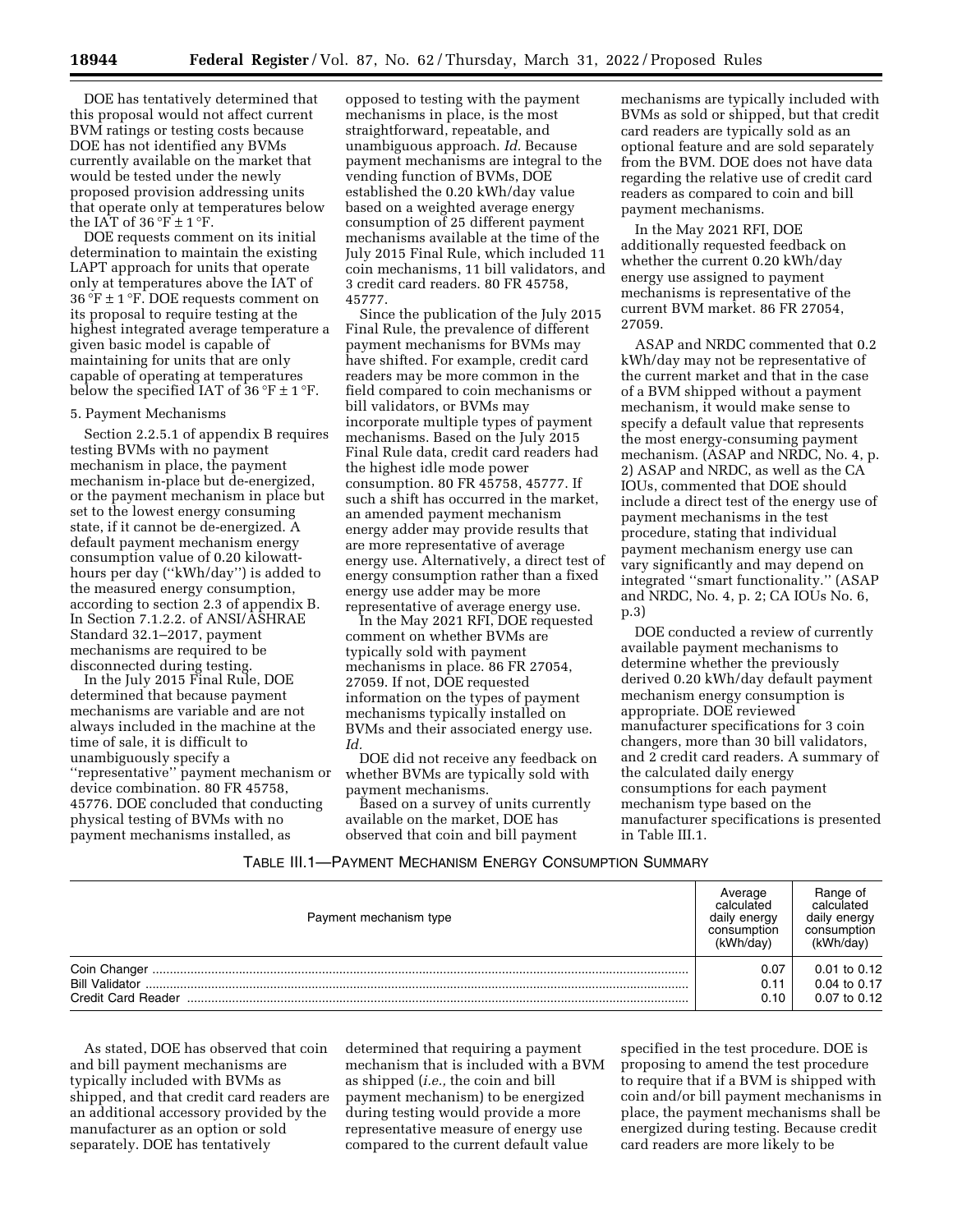optional features or sold separately, DOE is proposing to maintain the existing approach in which credit card payment mechanisms would be disconnected or de-energized, if possible, or in place but set to the lowest energy consuming state, if it cannot be de-energized, for testing.

To account for the possibility that a BVM may be shipped with no payment mechanism in place, DOE is proposing to maintain the 0.20 kWh/day energy use adder to represent the energy consumption of a payment mechanism during representative use. Based on the identified payment mechanism energy use data, 0.20 kWh/day is near the average energy use of a coin changer plus a bill validator, which DOE observed is the typical default payment mechanism setup. DOE is not proposing an energy use adder based on the most energy-consuming payment mechanisms, as recommended by ASAP and NRDC, to ensure that the energy consumption as measured from testing reflects operation during a representative average use cycle or period of use.

Because the proposal to test BVMs with energized coin and bill payment mechanisms, when included with a BVM as shipped, would likely affect existing BVM energy use ratings, DOE is proposing that these particular amendments would not be required for use until the compliance date of any future amended energy conservation standards for BVMs, should such standards be adopted. As such, DOE has tentatively determined that manufacturers would not be required to re-test or re-certify BVMs as a result of the proposed payment mechanism approach. DOE has also tentatively determined that manufacturers would incur no additional costs related to this proposal. On the compliance date of any amended energy conservation standards for BVMs, should such standards be adopted, this proposal would only require re-testing for any BVMs shipped with coin or bill payment mechanisms in place. For all other BVMs, the existing test procedure approach would remain unchanged.

DOE requests comment on its proposal to require testing with coin and bill payment mechanisms energized, if they are included in the BVM as shipped. DOE requests comment on whether this approach would result in any additional test burden. DOE additionally requests comment on its proposal to require that any credit card payment mechanisms be disconnected or de-energized, if possible, or in place but set to the lowest energy consuming state, if they

cannot be de-energized, for testing. DOE further requests information on the continued use of the 0.20 kWh/day energy use adder for BVMs shipped with no coin or bill payment mechanisms in place. DOE also requests comment on the proposal to not require the use of these amendments until the compliance date of any future amended energy conservation standards for BVMs.

### 6. Low Power Modes

Appendix B incorporates definitions and test requirements for two types of low power modes 12 (*i.e.,* accessory low power mode and refrigeration low power mode). Section 7.2.2.6.2 of ANSI/ ASHRAE Standard 32.1–2017 requires that low power modes not be allowed to operate during testing.

In the July 2015 Final Rule, DOE acknowledged that the two types of low power modes incorporated into the test procedure may not address all forms of low power modes available in the BVM market. 80 FR 45758, 45786. DOE identified ''learning-based'' energy management controls that use historic sales and traffic data to predict times of high and low traffic; however, DOE did not propose a test procedure for such controls, determining that it would be difficult to develop a repeatable test procedure to evaluate the energy savings of such controls during a 24-hour test in a laboratory. *Id.* 

In the May 2021 RFI, DOE requested comment on the availability of additional low power modes, including any ''learning-based'' energy management controls, and on whether such modes should be included in the test procedure. 86 FR 27054, 27060.

NEEA and NPCC recommended that DOE consider the energy benefits of ''learning-based'' energy management controls and include them in the test procedure. NEEA and NPCC noted that while energy savings from these technologies is still unknown, their research shows a trend in this technology being implemented into BVMs. NEEA and NPCC cited claims that ''smart'' features can provide up to 1,600 kWh in energy savings per year. (NEEA and NPCC, No. 7, p. 2)

DOE expects that the impacts of any learning-based controls would vary based on specific field installation and usage scenarios. DOE is not aware of, and interested parties have not

provided, any data that could be used to determine the impacts of learning-based controls on energy use (for example, by increasing the amount of time spent in either accessory low power mode or refrigeration low power mode, rather than vending mode). DOE also tentatively maintains its prior determination that it would be difficult to develop a repeatable and reproducible test procedure to evaluate the energy savings of such controls during a 24-hour test in a laboratory. For these reasons, DOE is not proposing to account for ''learning-based'' controls in the test procedure at this time. DOE has tentatively determined to continue accounting for operation in accessory low power mode and refrigeration low power mode, as described in the following sections.

DOE requests comment on its tentative determination to not account for learning-based controls. DOE continues to seek data and information on the implementation and operation of such controls for BVMs.

## a. Accessory Low Power Mode

Section 1.2 of appendix B defines accessory low power mode as a state in which a BVM's lighting and/or other energy-using systems are in low power mode, but that is not a refrigeration low power mode. Functions that may constitute an accessory low power mode may include, for example, dimming or turning off lights, but does not include adjustment of the refrigeration system to elevate the temperature of the refrigerated compartment(s). Section 2.2.4 of appendix B states that accessory low power mode may be engaged for the final 6 hours of the 24-hour test period and requires that the BVM be operated in the lowest energy-consuming lighting and control settings for testing this mode. Section 2.2.4 also requires that any automatic activation of refrigeration low power modes be prevented during the accessory low power mode test period.

The 24-hour test procedure starts after a BVM achieves stabilization as determined in vending mode. See section 2.1.1.1 of appendix B. Because the test period ends with 6 hours of operation in accessory low power mode, when the mode is engaged for testing, the BVM would end the test in a different operating state than at the start of the test. Although the refrigeration system and cabinet temperatures would likely not change with operation in an accessory low power mode (because accessory low power mode does not include adjustment of the refrigeration system to elevate the temperature of the refrigerated compartment), some

<sup>12</sup> ''Low power mode'' means a state in which a beverage vending machine's lighting, refrigeration, and/or other energy-using systems are automatically adjusted (without user intervention) such that they consume less energy than they consume in an active vending environment. Section 1.2, appendix B.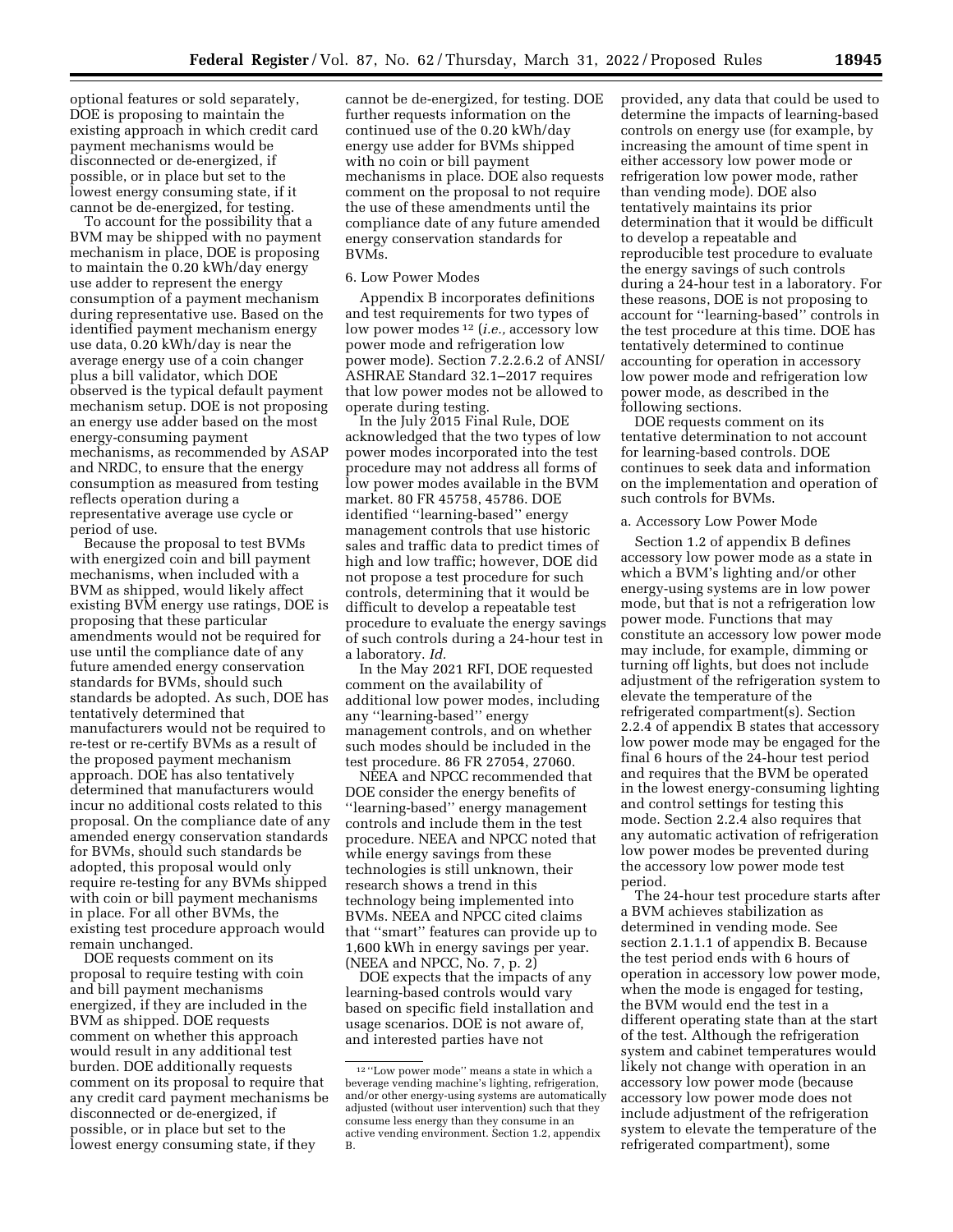transient recovery period may be required for a BVM to return to stable operation in vending mode after operating in accessory low power mode for 6 hours. If such a recovery period exists, testing the accessory low power mode during the middle of the 24-hour test period may be more representative by capturing any transition periods between operating modes.

In the May 2021 RFI, DOE requested comment on whether BVMs require any recovery period following operation in accessory low power mode to return to stable operation in vending mode. 86 FR 27054, 27060. Additionally, DOE requested information on any drawbacks or potential test burdens that would result from testing the accessory low power mode during a period other than at the end of the 24-hour test period. *Id.* 

DOE did not receive comments on this topic. Through testing, DOE has observed that measured temperatures remain unchanged during operation in vending mode and accessory low power mode. The existing test approach also limits test burden by requiring only one operating mode transition during the 24 hour test period. Moving the accessory low power mode operating period to a period other than at the end of the 24 hour test period may require technicians to provide additional input to the unit during the test (*i.e.,* once to enter accessory low power mode and again to re-enter vending mode), depending on the BVM's controls. For these reasons, DOE is not proposing any changes to the current test procedure approach of requiring accessory low power mode to be tested at the end of the 24-hour test period.

In the July 2015 Final Rule, DOE stated that BVMs may employ a variety of control strategies and control a variety of different components in accessory low power mode. 80 FR 45758, 45785. DOE established testing under the settings representing the maximum energy savings to avoid potential repeatability issues associated with identifying test control settings for BVMs with various types of accessory low power modes. *Id.* 

In the May 2021 RFI, DOE also requested comment on the typical average duration a BVM operates in accessory low power mode per day, what control settings users apply for accessory low power mode in the field, and whether multiple accessory low power mode test settings may be appropriate for BVMs with various control settings. 86 FR 27054, 27060.

The CA IOUs commented that the current DOE test method (18 hours of normal operation and 6 hours of

accessory low power mode) may not be fully representative of the most common locations and that DOE should conduct further research to verify this schedule. (CA IOUs, No. 6, p. 3)

DOE acknowledges that BVMs may be used in a variety of locations and that the actual duration of accessory low power mode use will vary based on installation location. In the NOPR preceding the July 2015 Final Rule, DOE stated that the 6-hour duration was selected as a representative length of time for the low power mode test period based on the fact that it is intended to represent off hours between periods of vending when the facility may be closed or have low occupancy. 79 FR 46908, 46926. While DOE recognized that there are a range of types of low power mode controls and time periods for which these controls are enabled, DOE determined that a timeframe of 6 hours was a reasonable representation of average field use. *Id.* 

DOE is not aware of data indicating that durations other than the currently defined 6 hours would be more representative of typical BVM operation in accessory low power mode. The intent of the accessory low power mode test period remains unchanged from the July 2015 Final Rule approach (*i.e.,*  representing off hours between periods of vending when the facility may be closed or have low occupancy). Given the lack of any data supporting a change to this approach, DOE is not proposing any changes to the 6-hour duration for accessory low power mode testing.

#### b. Refrigeration Low Power Mode

Section 1.2 of appendix B defines refrigeration low power mode as a state in which a BVM's refrigeration system is in low power mode because of elevation of the temperature of the refrigerated compartment(s). Section 2.3.2.1 of appendix B includes provisions for confirming the presence of a refrigeration low power mode, either through an increase in average next-to-vend beverage temperature or lack of compressor operation. Unlike accessory low power mode, appendix B does not include a direct test of refrigeration low power mode. Instead, BVMs with refrigeration low power mode receive a 3-percent reduction in DEC as measured. Section 2.3.2 of appendix B.

In the July 2015 Final Rule, DOE determined that a 3-percent energy reduction was more appropriate than a physical test of refrigeration low power mode because refrigeration low power modes are extremely variable in their control strategies and operation and may require instructions from the

manufacturer to accommodate specific provisions of a physical test. 80 FR 45758, 45785. DOE stated that a physical test would reduce consistency and repeatability and would make the method impractical to implement. *Id.* 

DOE established the 3-percent credit for refrigeration low power mode by testing several BVMs with this mode. DOE noted in the July 2015 Final Rule that this value is an average that is representative of the common types of refrigeration low power modes available in the marketplace. 80 FR 45758, 45786.

In the May 2021 RFI, DOE requested comment on whether any amendments are needed to the definition of refrigeration low power mode or the corresponding refrigeration low power mode validation test method. 86 FR 27054, 27060. Additionally, DOE requested comment on whether any other BVM operating modes should be considered a refrigeration low power mode but cannot meet the current definition or validation test method (*e.g.,* operating modes with little or no increase in refrigerated compartment temperature with some amount of compressor operation). *Id.* 

DOE did not receive any comment on these topics and is not proposing any changes to the current refrigeration low power mode and validation test method.

In the May 2021 RFI, DOE also requested comment on the current approach of applying a 3-percent energy reduction for any BVMs with a refrigeration low power mode. 86 FR 27054, 27060. Specifically, DOE asked for comment regarding whether a physical test to account for energy reduction associated with the low power mode is feasible, whether any test method currently exists, and the burden associated with running such a test. *Id.* 

ASAP and NRDC, and the CA IOUs encouraged DOE to include a direct physical test instead of a fixed credit for refrigeration low power mode testing and to incorporate the resulting energy consumption into the daily energy consumption calculation. (ASAP and NRDC, No. 4, p. 1; CA IOUs, No. 6, p. 2) ASAP and NRDC also stated that the 3-percent credit may be inhibiting further improvements by failing to differentiate between refrigeration low power mode control strategies. (ASAP and NRDC, No. 4, p. 1) ASAP and NRDC stated that the accessory low power mode test could potentially be expanded to capture refrigeration low power modes, including a recovery period. (*Id.*) The CA IOUs suggested that the refrigeration low power mode test procedure should include an evaluation of the time and energy to return the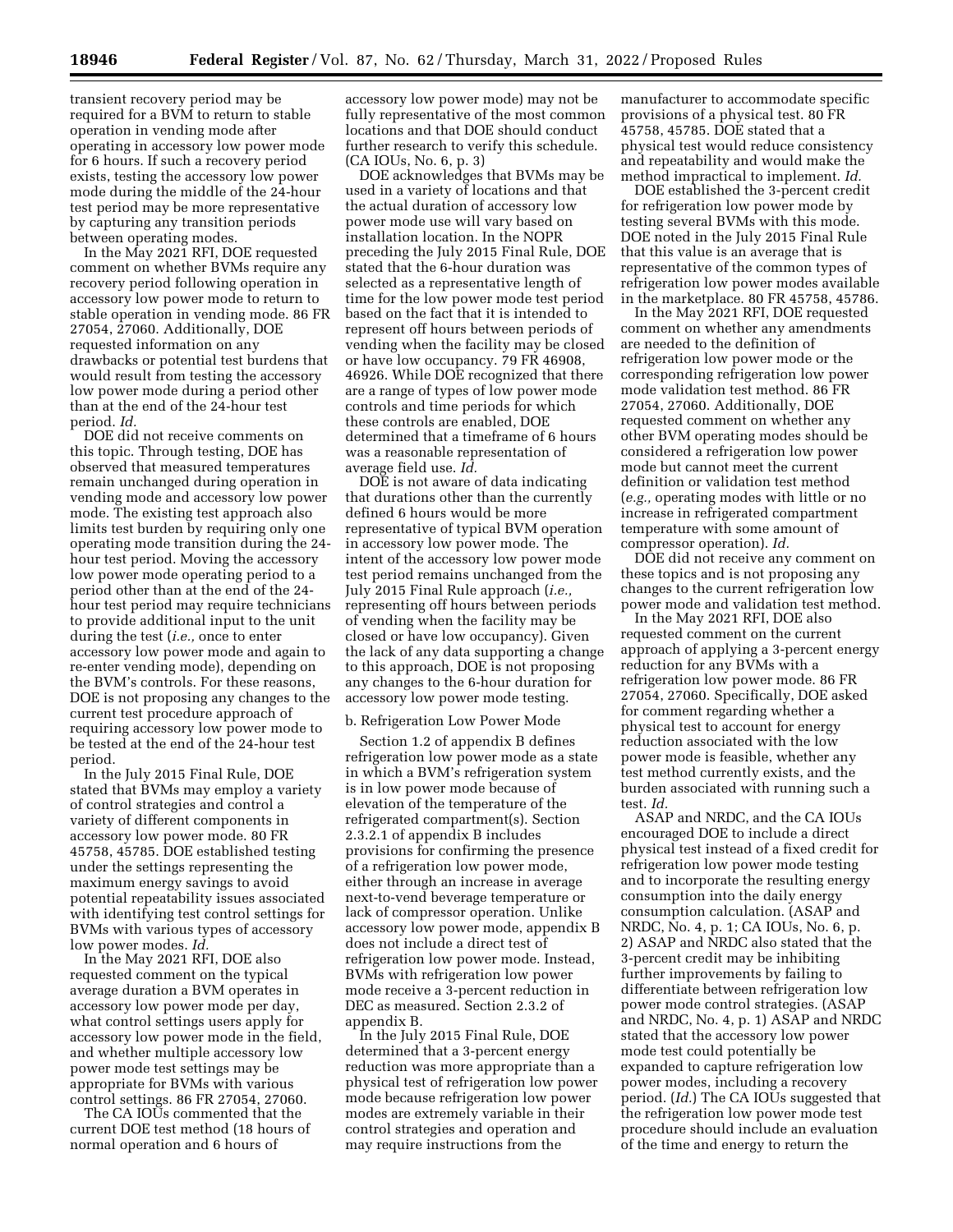standard product to an IAT of 36 °F  $\pm$ 1 °F, since the test may cause temperatures to drift. The CA IOUs estimated that this would be a primarily passive test and would likely only add 30 minutes of active work to the test method. (CA IOUs, No. 6, p. 2)

Based on a review of operating instructions for BVMs currently available with refrigeration low power mode, DOE has tentatively determined that the challenges of implementing a refrigeration low power mode test would remain the same as those considered in the July 2015 Final Rule. Specifically, DOE observed that the implementation of refrigeration low power mode would depend on the specific control parameters entered by the user or installer regarding duration, operating temperatures, and operation of the refrigeration system. Additionally, establishing a consistent, repeatable test (*i.e.,* measuring refrigeration low power mode operation over a defined duration from initiation of the low power mode until temperature recovery to the specified test temperature) may require specific instructions from the manufacturer to modify the controls in such a way to accommodate the specific requirements of a physical test. Testing on a consistent basis would also likely require an iterative process to identify the appropriate test settings. Due to the difficulty of accounting for the wide variety of refrigeration low power modes in a consistent, fair, and reasonable manner, as well as the potential burden of any such test approach, DOE is not proposing any changes to the current calculation approach to account for operation in refrigeration low power mode.

DOE is also not proposing any changes to the 3-percent credit as the energy reduction associated with refrigeration low power mode. DOE acknowledges that the actual energy impact of refrigeration low power mode would vary depending on the userspecified control parameters for that mode, including duration and temperature settings or refrigeration system control. The investigative testing used to determine the 3-percent credit assumed 6 hours of operation in refrigeration low power mode, including the time needed for temperature recovery. 79 FR 46908, 46925–46926. DOE is not proposing any changes to the 6-hour test period for accessory low power mode, and therefore is maintaining the estimate of refrigeration low power mode impact based on that same duration.

DOE requests comment on its initial determination to maintain the existing

calculation approach to account for operation in refrigeration low power mode. DOE continues to seek information and data on whether the assumed operating period (6 hours) and corresponding energy consumption impact (3 percent) are appropriate for BVMs operating in refrigeration low power mode.

#### 7. Reloading and Recovery Period

The existing DOE test procedure considers BVM performance only during stable operation (including any operation in accessory low power mode). During typical use, BVMs are regularly opened and restocked with warmer beverages. Accounting for BVM energy use during restocking periods and the subsequent product temperature recovery periods may better represent the actual energy use of BVMs during normal operation.

As stated in section III.B, ANSI/ ASHRAE Standard 32.1–2017 provides an additional recovery test to determine the temperature recovery time of the BVM when loaded with product at a certain temperature, whereas appendix B contains no such test. This recovery test does not include a measurement of the corresponding energy consumption. Table 2 in ANSI/ASHRAE Standard 32.1–2017 specifies the reloaded sealedbeverage temperature, 90 °F, and the final instantaneous average next-to-vend beverage temperature, 40 °F, for the recovery test. Additionally, Table 4 in ANSI/ASHRAE Standard 32.1–2017 lists the door open durations, between 10 and 20 minutes, required during the recovery test while reloading the BVM.

In the May 2021 RFI, DOE requested comment and supporting data on whether BVM restocking represents a significant energy consumption for BVMs. 86 FR 27054, 27061. DOE also requested comment and supporting data regarding the applicability of the recovery test described in ANSI/ ASHRAE Standard 32.1–2017. *Id.* DOE additionally requested comments and supporting data on the frequency and duration of door openings for reloading BVMs. *Id.* 

DOE did not receive any comments on these topics in response to the May 2021 RFI. Based on typical operating descriptions provided in vending industry websites,13 DOE expects that BVM restocking events are relatively infrequent, on the order of once per week, while the remainder of BVM operating time is spent in stable

operation. DOE has tentatively determined that the current test procedure based on stable operation measures energy consumption during a representative average use cycle or period of use and is therefore not proposing any additional testing to account for reloading events.

## 8. Alternate Refrigerants

In an April 10, 2015 final rule, the Environmental Protection Agency listed propane (R–290), isobutane (R–600a), and the hydrocarbon blend R–441A as acceptable refrigerants for use in BVMs, subject to a 150-gram charge limit per refrigeration circuit and other safety measures to address flammability. 80 FR 19454, 19491. Due to the flammability of these refrigerants, BVMs using hydrocarbon refrigerants may need to implement additional controls and components to mitigate the risk of ignition from any potential refrigerant leaks. The need for such controls also may vary depending on the intended installation location for BVMs.

In the May 2021 RFI, DOE requested comment on what additional components and controls manufacturers may need to add to their equipment when designing BVMs with alternative refrigerants. 86 FR 27054, 27061. DOE also requested comment on the typical settings used for such components and controls, if multiple settings are available. *Id.* DOE additionally requested comment on whether any test procedure modifications are necessary to account for the energy consumption associated with these components and controls and any corresponding impact on testing burden. *Id.* 

NAMA commented that the industry is currently partnered with Oak Ridge National Laboratory (''ORNL'') under a cooperative research and development agreement (''CRADA'') to collect information to inform how low global warming potential (''low-GWP'') refrigerants can be used to increase energy efficiency and comply with safety standards. NAMA stated that manufacturers and engineers at ORNL are currently focused on designing to protect against inadvertent leaks of flammable refrigerants and this technology may use a small amount of energy. Because of this, NAMA commented that any test procedure should not include the energy use of such safety measures. NAMA urged DOE to postpone amendments to test procedures until this research is concluded. (NAMA, No. 5, p. 2)

The current BVM test procedure requires that, unless specified otherwise, all standard components that would be used during normal operation

<sup>13</sup>See *blog.vendnetusa.com/how-often-shouldyou-restock-your-vending-machines/* and *[www.vendnm.com/often-restock-inspect-vending](https://www.vendnm.com/often-restock-inspect-vending-machine/)[machine/,](https://www.vendnm.com/often-restock-inspect-vending-machine/)* which both refer to restocking once per week.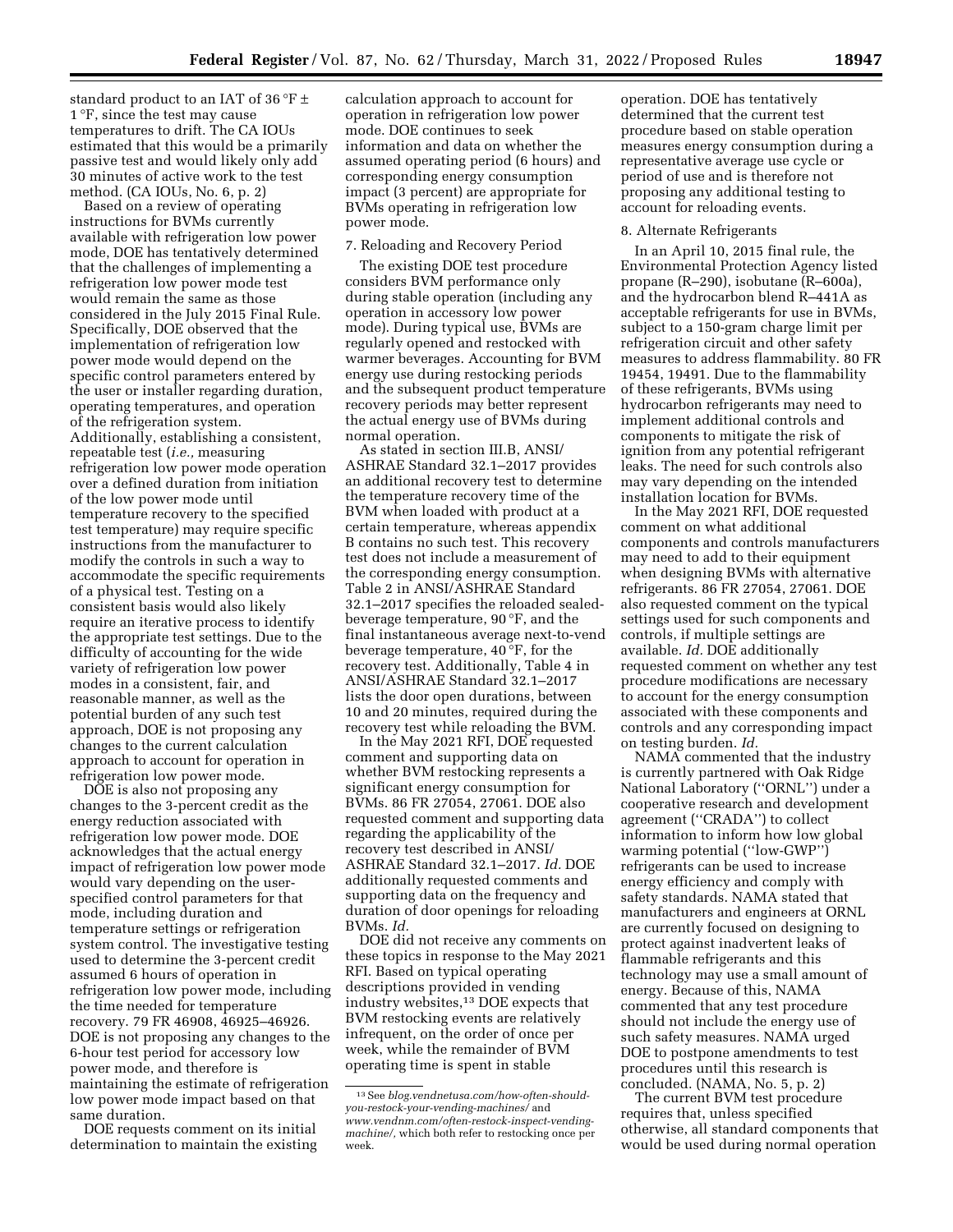of the basic model in the field and are necessary to provide sufficient functionality for cooling and vending products in field installations (*i.e.,*  product inventory, temperature management, product merchandising (including, *e.g.,* lighting or signage), product selection, and product transport and delivery) shall be in place during testing and shall be set to the maximum energy-consuming setting if manually adjustable. Section 2.2.5 of appendix B. Appendix B further requires that components not necessary for the inventory, temperature management, product merchandising (*e.g.,* lighting or signage), product selection, or product transport and delivery shall be deenergized, or if they cannot be deenergized without preventing the operation of the machine, then they shall be placed in the lowest energy consuming state. *Id.* Any components with controls that are permanently operational and cannot be adjusted by the machine operator shall be operated in their normal setting. *Id.* 

Leak mitigation controls are a component that may be offered on BVMs. To the extent that leak mitigation controls are a user controllable accessory (*i.e.,* if they can be turned off), BVMs are able to provide product inventory, temperature management, product merchandising, product selection, and product transport and delivery without the leak mitigation controls functioning. If the leak mitigation controls are permanently operational and cannot be adjusted by the user, the controls would always be operating in their normal setting. Section 2.2.5 of appendix B specifies test settings for accessories, including those not required for normal BVM operation and those with permanently operational controls. Because section 2.2.5 of appendix B already provides accessory test instructions, DOE has tentatively determined that this section currently addresses the use of leak mitigation controls during testing, but recognizes that further specification may help ensure reproducible testing. DOE is therefore proposing to amend the test procedure to provide specific instructions regarding the use of leak mitigation controls consistent with the existing requirements in appendix B. Specifically, DOE is proposing to specify in newly added section 2.2.5.11 of appendix B that if the use of leak mitigation controls is a user-controlled function (*e.g.,* if the use of the controls is optional and intended only for specific installations), the controls would be de-energized or in their lowest energy consuming state during testing. If leak mitigation controls are not usercontrolled and are always operational, DOE is proposing that the controls would be operational for testing.

DOE acknowledges that the investigative work regarding leak mitigation is ongoing. However, if leak mitigation controls always operate and cannot be de-energized by the user, accounting for the energy use of such controls would ensure that the DOE test procedure measures energy consumption during a representative average use cycle or period of use as required by EPCA. (42 U.S.C. 6293(b)(3))

As discussed, the proposed instructions regarding leak mitigation controls are consistent with the existing requirements in section 2.2.5 of appendix B. Therefore, DOE does not expect the proposed amendments to affect current BVM ratings or result in any additional testing costs.

DOE requests comment on the proposed instructions regarding leak mitigation control settings for BVM testing. Specifically, DOE requests information regarding how such controls are currently or expected to be implemented in BVMs, including whether the controls can be controlled by the user.

The CA IOUs commented to encourage the adoption of low-GWP alternative refrigerants in this and other relevant rulemakings, noting that the use of R–134a in new vending machines has been banned in California since January 1, 2019. The CA IOUs stated that as of June 10, 2021, several BVM manufacturers continue to provide R– 134a systems, but that alternate refrigeration-based BVMs are growing in market share. The CA IOUs urged DOE to consider refrigerant choice as an efficiency design option for this rulemaking. The CA IOUs also recommended that DOE monitor ANSI/ ASHRAE Standard 15–2019 ''Safety Standard for Refrigeration Systems'' (''ANSI/ASHRAE 15–2019'') and UL Standard 541 ''Refrigerated Vending Machines'' (''UL 541'') to ensure that that the new test procedure will reflect the dynamic regulatory market around refrigerants. (CA IOUs, No. 6, p. 3)

DOE has tentatively determined that the use of alternative refrigerants in BVMs does not require any specific amendments or instructions in the test procedure, except as noted with respect to leak mitigation controls. Additionally, the test procedure proposed in this NOPR, as well as the test procedure currently required for use, measures any energy efficiency benefits of alternative refrigerants. The use of alternative refrigerants to improve the efficiency of BVMs may be

considered as a technology option in the analysis for any rulemaking to consider amended energy conservation standards for BVMs. DOE is monitoring ANSI/ ASHRAE 15–2019 and UL 541 to determine the applicability of alternative refrigerants to the BVM market.

#### 9. Connected Functions

The current DOE test procedure for BVMs does not include specific test requirements regarding connected or smart features, but section 2.2.5 of appendix B provides instructions regarding accessories. Section 2.2.5 of appendix B generally requires all components necessary to provide sufficient functionality for cooling and vending products in field installations (*i.e.,* product inventory, temperature management, product merchandising (including, *e.g.,* lighting or signage), product selection, and product transport and delivery) to be in place during testing and set to the maximum energyconsuming setting if manually adjustable. Other components not necessary for such functionality are deenergized or set to their lowest energy consuming state.

In the May 2021 RFI, DOE requested comment on the prevalence of connected functions, the BVM functions associated with them, how often they are used, and their corresponding energy use impacts. 86 FR 27054, 27061. DOE also requested comment on whether the existing DOE test procedure instructions for accessories in section 2.2.5 of appendix B adequately address test settings for connected functions. *Id.* 

NEEA and NPCC recommended that DOE include all energy consuming accessories or features in the BVM test procedure because their research indicates a trend in ''intelligent'' vending machines. NEEA and NPCC noted that these vending machines offer several additional features including the following: Machine/inventory management, flexible payment options, remote communication, Wi-Fi, phone charging, printing, and UV light sanitation. (NEEA and NPCC, No. 7, p. 2,3)

ASAP and NRDC commented that the existing DOE test provisions regarding de-energizing non-essential accessories may affect connected functions that impact the overall energy use of a BVM, and encouraged DOE to investigate and capture the energy consumption associated with the connected functions that would normally be de-energized during testing. (ASAP and NRDC, No. 4, p. 3)

Based on a review of BVMs available on the market, the types of connected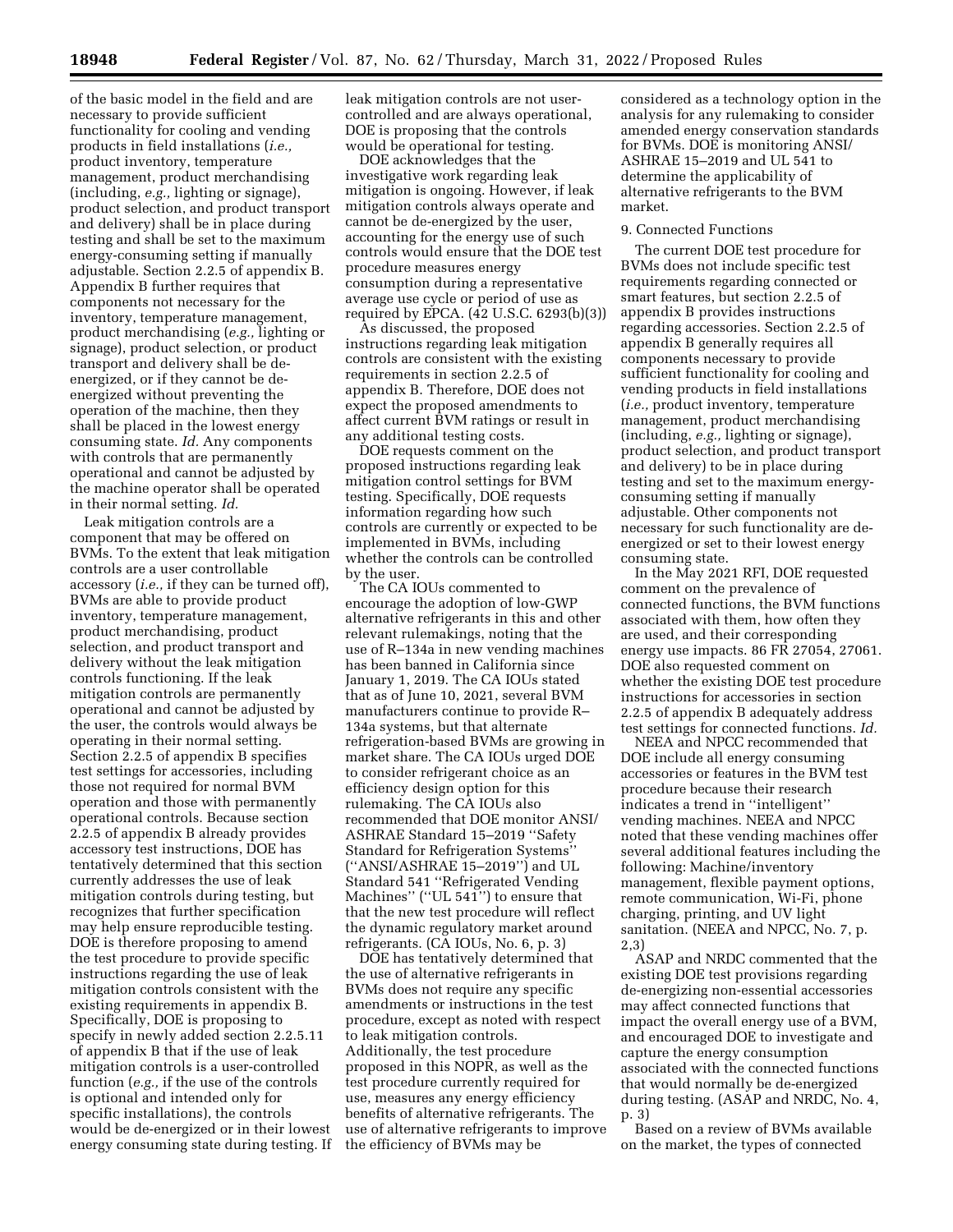functions identified in the NEEA and NPCC comment do not appear to be common. Additionally, DOE lacks information on how frequently such functions would be used on BVMs with such functions. Without this data, DOE has no information to suggest that the current testing approach would produce results that are unrepresentative of an average use cycle or period of use. DOE therefore is not proposing any changes to the current test procedure approach in section 2.2.5 of appendix B as applicable to connected functions. As described, this approach requires testing with connected functions energized if they are necessary to provide sufficient functionality for cooling and vending products in field installations. Connected functions that are not necessary to provide sufficient functionality for cooling and vending products in field installations are deenergized or placed in the lowest energy consuming state.

DOE requests comment on its tentative determination to maintain the existing test procedure approach in section 2.2.5 of appendix B as applicable to connected functions. DOE continues to request information and data on the prevalence of connected functions, the BVM functions associated with them, how often they are used, and their corresponding energy use impacts.

#### 10. Condenser Conditions

In response to the May 2021 RFI, CoilPod commented that condenser coils become clogged in service, significantly impacting energy efficiency, and that the test procedure does not account for such coil fouling. CoilPod questioned whether it would be possible for the test procedure to account for the lack of coil cleanings by BVM owners. CoilPod stated that energy savings of approximately 20 percent could result from coil cleaning units. (CoilPod, No. 3, p. 1)

DOE acknowledges that the energy consumption of BVMs can change over the lifetime of the equipment due to lack of maintenance or other factors. However, the DOE test procedure considers the performance of new BVMs without considering any potential longterm performance of the unit. Regarding the specific topic of condenser coil fouling, the end user is responsible for properly maintaining the BVM, including any condenser cleaning. Accordingly, DOE is not proposing to amend its test procedure to account for operation with clogged condensers.

While DOE does not account for lifetime energy consumption in its test procedures, it does consider energy consumption over the lifetime of the

equipment in the analysis conducted in support of developing potential amended energy conservation standards. In such an analysis, DOE may apply adjustment factors to consider performance degradation over time.

DOE requests any additional information and data on how BVM energy consumption may change over the lifetime of the equipment. DOE also requests comment on whether any performance degradation occurs consistently for all BVMs, or whether the impacts vary depending on equipment type or specific equipment designs.

#### 11. Removal of Obsolete Provisions

As discussed in section I.B, appendix B is required for testing BVMs manufactured on or after January 8, 2019. As such, appendix A is now obsolete for new units being manufactured. Therefore, DOE is proposing to remove appendix A. DOE is not proposing to redesignate appendix B as appendix A in order to avoid confusion regarding the appropriate version of the test procedure required for use.

Additionally, the introductory note to appendix B currently explains when manufacturers are required to use either appendix A or appendix B for compliance with energy conservation standards and representations of energy use. DOE is proposing to amend the introductory note to remove the obsolete instructions and to instead provide clarifying language regarding application of the payment mechanism provisions, as discussed in section III.C.5 of this document.

#### *D. Test Procedure Costs and Harmonization*

## 1. Test Procedure Costs and Impact

In this NOPR, DOE proposes to amend the existing test procedure for BVMs by referencing the most recent industry test standard, providing setup instructions for non-beverage shelves, updating the LAPT definition and instructions, requiring testing of coin and bill payment mechanisms if shipped with the BVM (but not until the compliance date of any amended energy conservation standards), specifying setup instructions for leak mitigation controls, and removing the obsolete appendix A. DOE has tentatively determined that these proposed amendments would not impact testing costs.

Other than the proposed amendment to measure coin and bill payment mechanisms, the proposals in this NOPR are generally consistent with the requirements under the existing DOE test procedure. The proposed amendments harmonize with the industry standard or provide additional test instructions, but do not substantively change testing as currently required in appendix B. Accordingly, DOE has tentatively determined that manufacturers would be able to rely on data generated under the current test procedure should any of these additional proposed amendments be finalized, and would not incur additional costs as a result of the amended test procedure.

Regarding the proposal to test with coin and bill payment mechanisms energized, DOE does not expect this proposal to impact testing costs until the compliance date of any amended energy conservation standards for BVMs, should such standards be adopted. At that time, the proposal would only require re-testing for any BVMs shipped with coin or bill payment mechanisms in place. For all other BVMs, the existing test procedure approach would remain unchanged. For any BVMs requiring re-testing upon the compliance date of any amended energy conservation standards for BVMs, DOE estimates re-testing costs of approximately \$8,300 per basic model.14

DOE requests comment on the tentative determination that manufacturers would not incur any additional costs as a result of the proposed amended test procedure. DOE also requests comment on its estimate of per-test costs, should manufacturers retest their BVM basic models to comply with any future amended BVM energy conservation standards.

In response to the May 2021 RFI, NAMA commented to express concern over ongoing business interruptions and economic hardships caused by the COVID–19 pandemic. NAMA stated that amending test procedures at this time would place an undue burden on the industry and urged DOE to postpone amending test procedures. (NAMA, No. 5, p. 1, 2)

As discussed, the proposed amendments would improve the clarity of the DOE test procedure while not substantively changing the existing test approach and the proposal to test with any coin and bill payment mechanisms energized would not be required for use

<sup>14</sup> DOE estimates that the BVM per-test cost is approximately \$4,150, which includes the testing costs associated with running the low-power mode tests (*e.g.,* running the low power mode test with the optional refrigeration low power mode verification). For each certified basic model, DOE requires a sample size of two units  $(\$4,150 \times 2 =$ \$8,300).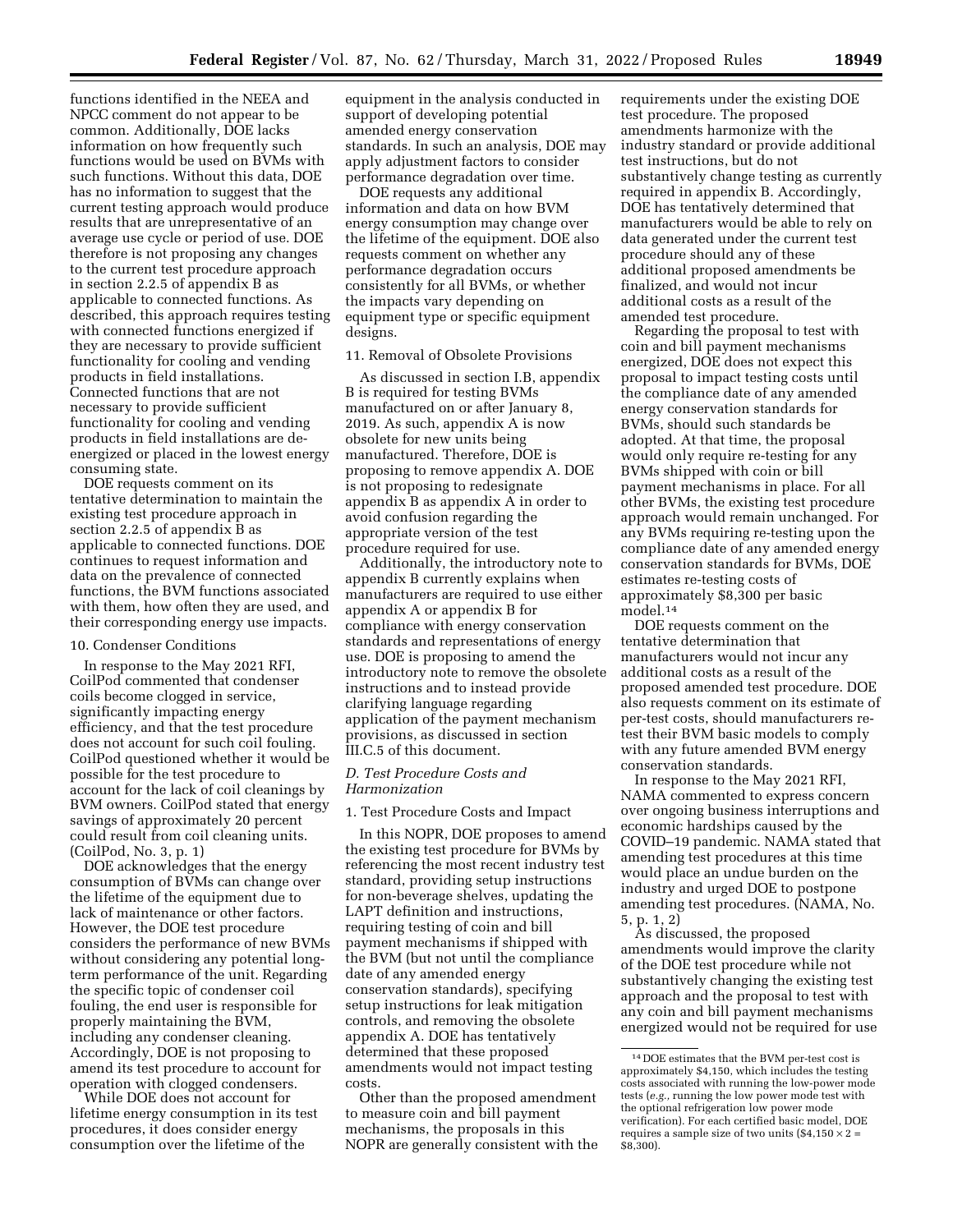until the compliance date of any amended energy conservation standards for BVMs, should such standards be adopted. As a result, DOE has tentatively determined that the proposed amendments would not result in any additional costs for manufacturers and manufacturers would be able to rely on data generated under the current test procedure for BVMs already available on the market, until the compliance date of any amended energy conservation standards at which time any BVMs shipped with coin and bill payment mechanisms in place would be required to re-test.

2. Harmonization With Industry Standards

DOE's established practice is to adopt relevant industry standards as DOE test procedures unless such methodology would be unduly burdensome to conduct or would not produce test results that reflect the energy efficiency, energy use, water use (as specified in EPCA) or estimated operating costs of that product during a representative average use cycle or period of use. 10 CFR 431.4; Section 8(c) of appendix A of 10 CFR part 430 subpart C. In cases where the industry standard does not meet EPCA statutory criteria for test procedures DOE will make modifications through the rulemaking process to these standards as the DOE test procedure.

As discussed, the test procedure at appendix B incorporates by reference ANSI/ASHRAE Standard 32.1–2010. This standard provides definitions, test conditions, and test methods for measuring refrigerated volume and energy consumption of BVMs. The industry standards that DOE proposes to incorporate by reference via amendments described in this notice are discussed in further detail in section IV.M of this document. DOE requests comments on the benefits and burdens of the proposed updates and additions to industry standards referenced in the test procedure for BVMs.

DOE notes that the BVM test procedure at appendix B includes a number of deviations to ANSI/ASHRAE Standard 32.1–2010. Specifically, appendix B only refers to certain sections of ANSI/ASHRAE Standard 32.1–2010, includes additional definitions, provides detailed setup and settings instructions, accounts for operation in low power modes and payment mechanism energy consumption, and provides rounding instructions. These deviations were established to limit test burden (*i.e.,* by not requiring additional testing as specified in ANSI/ASHRAE Standard

32.1–2010), improve representativeness, and improve repeatability and reproducibility of the DOE test procedure as compared to the procedure in ANSI/ASHRAE Standard 32.1–2010. As discussed in sections III.B and III.C of this NOPR, DOE is proposing to incorporate by reference the most recent version of the industry standard, ANSI/ ASHRAE Standard 32.1–2017. This version of the standard addresses certain deviations between appendix B and ANSI/ASHRAE Standard 32.1– 2010. For other deviations not addressed in ANSI/ASHRAE Standard 32.1–2017, DOE has tentatively determined that the existing deviations in appendix B are necessary and appropriate.

## **IV. Procedural Issues and Regulatory Review**

### *A. Review Under Executive Order 12866 and 13563*

Executive Order (''E.O.'') 12866, ''Regulatory Planning and Review,'' as supplemented and reaffirmed by E.O. 13563, ''Improving Regulation and Regulatory Review, 76 FR 3821 (Jan. 21, 2011), requires agencies, to the extent permitted by law, to (1) propose or adopt a regulation only upon a reasoned determination that its benefits justify its costs (recognizing that some benefits and costs are difficult to quantify); (2) tailor regulations to impose the least burden on society, consistent with obtaining regulatory objectives, taking into account, among other things, and to the extent practicable, the costs of cumulative regulations; (3) select, in choosing among alternative regulatory approaches, those approaches that maximize net benefits (including potential economic, environmental, public health and safety, and other advantages; distributive impacts; and equity);  $\overline{4}$  to the extent feasible, specify performance objectives, rather than specifying the behavior or manner of compliance that regulated entities must adopt; and (5) identify and assess available alternatives to direct regulation, including providing economic incentives to encourage the desired behavior, such as user fees or marketable permits, or providing information upon which choices can be made by the public. DOE emphasizes as well that E.O. 13563 requires agencies to use the best available techniques to quantify anticipated present and future benefits and costs as accurately as possible. In its guidance, OIRA has emphasized that such techniques may include identifying changing future compliance costs that might result from technological innovation or anticipated

behavioral changes. For the reasons stated in the preamble, this proposed regulatory action is consistent with these principles.

Section 6(a) of E.O. 12866 also requires agencies to submit ''significant regulatory actions'' to the Office of Information and Regulatory Affairs (''OIRA'') for review. OIRA has determined that this proposed regulatory action does not constitute a ''significant regulatory action'' under section 3(f) of E.O. 12866. Accordingly, this action was not submitted to OIRA for review under E.O. 12866.

### *B. Review Under the Regulatory Flexibility Act*

The Regulatory Flexibility Act (5 U.S.C. 601 *et seq.*) requires preparation of an initial regulatory flexibility analysis (''IRFA'') for any rule that by law must be proposed for public comment, unless the agency certifies that the rule, if promulgated, will not have a significant economic impact on a substantial number of small entities. As required by Executive Order 13272, ''Proper Consideration of Small Entities in Agency Rulemaking,'' 67 FR 53461 (August 16, 2002), DOE published procedures and policies on February 19, 2003, to ensure that the potential impacts of its rules on small entities are properly considered during the DOE rulemaking process. 68 FR 7990. DOE has made its procedures and policies available on the Office of the General Counsel's website: *energy.gov/gc/officegeneral-counsel.* 

DOE reviewed this proposed rule under the provisions of the Regulatory Flexibility Act and the procedures and policies published on February 19, 2003. DOE certifies that the proposed rule, if adopted, would not have significant economic impact on a substantial number of small entities. The factual basis of this certification is set forth in the following paragraphs.

Under 42 U.S.C. 6293, EPCA sets forth the criteria and procedures DOE must follow when prescribing or amending test procedures for covered products. EPCA requires that any test procedures prescribed or amended under this section be reasonably designed to produce test results which measure energy efficiency, energy use or estimated annual operating cost of a covered product during a representative average use cycle or period of use and not be unduly burdensome to conduct. (42 U.S.C. 6293(b)(3))

In addition, EPCA requires that DOE amend its test procedures for all covered products to integrate measures of standby mode and off mode energy consumption. (42 U.S.C. 6295(gg)(2)(A))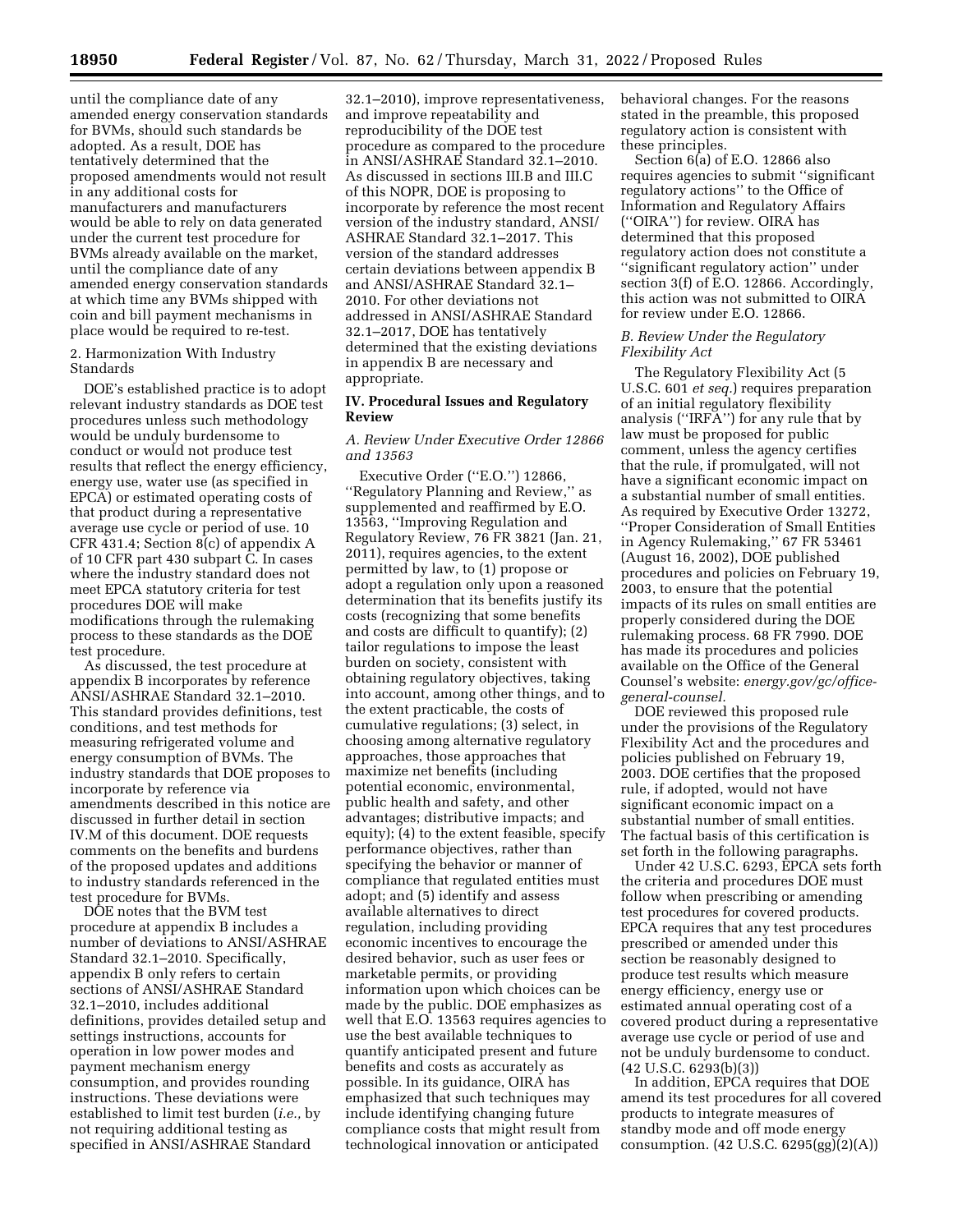Standby mode and off mode energy consumption must be incorporated into the overall energy efficiency, energy consumption, or other energy descriptor for each covered product unless the current test procedures already account for and incorporate standby and off mode energy consumption or such integration is technically infeasible. If an integrated test procedure is technically infeasible, DOE must prescribe a separate standby mode and off mode energy use test procedure for the covered product, if technically feasible. (42 U.S.C. 6295(gg)(2)(A)(ii)) Any such amendment must consider the most current versions of the International Electrotechnical Commission (''IEC'') Standard 62301 15 and IEC Standard 62087 16 as applicable. (42 U.S.C. 6295(gg)(2)(A))

With respect to Refrigerated Bottled or Canned Beverage Vending Machines (''BVMs''), EPCA requires the test procedure to be based on the 2004 version of ANSI/ASHRAE Standard 32.1, ''Methods of Testing for Rating Vending Machines for Bottled, Canned or Other Sealed Beverages.'' (42 U.S.C. 6293(b)(15))

EPCA also requires that, at least once every 7 years, DOE evaluate test procedures for each type of covered product, including BVMs, to determine whether amended test procedures would more accurately or fully comply with the requirements for the test procedures to not be unduly burdensome to conduct and be reasonably designed to produce test results that reflect energy efficiency, energy use, and estimated operating costs during a representative average use cycle. (42 U.S.C. 6293(b)(1)(A))

DOE is publishing this proposed rulemaking in satisfaction of the 7-year review requirement specified in EPCA.  $(42 \text{ U.S.C. } 6293(b)(1)(A))$ 

In this NOPR, DOE proposes to update 10 CFR 431.294, ''Uniform test method for the measurement of energy consumption of refrigerated bottled or canned beverage vending machines,'' as follows:

(1) Incorporate by reference the current industry standard ANSI/ASHRAE Standard 32.1–2017.

(2) Incorporate by reference the industry standard ANSI/AHAM HRF–1–2008 referenced in ANSI/ASHRAE Standard 32.1– 2017.

(3) Maintain the existing DOE test procedure requirements that are not included in ANSI/ASHRAE Standard 32.1–2017.

(4) Provide setup instructions for nonbeverage shelves in refrigerated compartments.

(5) Amend the definition of LAPT to allow for testing BVMs only capable of operating at temperatures below the specified test temperature.

(6) Require testing of coin and bill payment mechanisms if shipped with the BVM (but not until the compliance date of any amended energy conservation standards).

(7) Specify setup instructions for leak mitigation controls consistent with the existing test procedure instructions.

(8) Remove the obsolete test procedure in appendix A.

For manufacturers of BVMs, the Small Business Administration (''SBA'') has set a size threshold, which defines those entities classified as ''small businesses'' for the purposes of the statute. DOE used the SBA's small business size standards to determine whether any small entities would be subject to the requirements of the rule. *See* 13 CFR part 121. The equipment covered by this rule is classified under North American Industry Classification System (''NAICS'') code 333318,17 ''Other Commercial and Service Industry Machinery Manufacturing.'' The SBA sets a threshold of 1,000 employees or less for an entity to be considered as a small business for this category.

DOE reviewed its Compliance Certification Database (''CCD'') 18 and California Energy Commission's Modernized Appliance Efficiency Database System (''MAEDbS'') 19 to create a list of companies that import, private label, produce or manufacture the products covered by this rulemaking. DOE relied on public data and subscription-based market research tools (*e.g.,* reports from Dun & Bradstreet 20) to determine company location, headcount, and annual revenue. DOE screened out companies that do not offer BVMs covered by this proposed rulemaking, do not meet the SBA's definition of a ''small business,'' or are foreign-owned and operated.

DOE identified six original equipment manufacturers (''OEMs'') of BVMs sold in the United States. Of the six OEMs identified, three OEMs meet the SBA

definition of a ''small business'' and are not foreign-owned or operated.

In this NOPR, DOE proposes to amend the existing test procedure for BVMs by referencing the most recent industry test standard, providing setup instructions for non-beverage shelves, updating the LAPT definition and instructions, requiring testing of coin and bill payment mechanisms if shipped with the BVM (but not until the compliance date of any amended energy conservation standards), specifying setup instructions for leak mitigation controls, and removing the obsolete appendix A. DOE has tentatively determined that these proposed amendments would not impact testing costs.

Other than the proposed amendment to measure coin and bill payment mechanisms, the proposals in this NOPR are generally consistent with the requirements under the existing DOE test procedure. The proposed amendments harmonize with the industry standard or provide additional test instructions, but do not substantively change testing as currently required in appendix B. Accordingly, DOE has tentatively determined that manufacturers would be able to rely on data generated under the current test procedure should any of these additional proposed amendments be finalized, and would not incur additional costs as a result of the amended test procedure.

Regarding the proposal to test with coin and bill payment mechanisms energized, DOE does not expect this proposal to impact testing costs until the compliance date of amended energy conservation standards for BVMs, should such standards be adopted. At that time, the proposal would require retesting for BVMs shipped with coin or bill payment mechanisms in place. DOE estimates that the cost for third-party lab testing is approximately \$8,300 per basic model. For all other BVMs, the existing test procedure approach would remain unchanged.

Although the re-testing of BVMs shipped with coin or bill payment mechanisms is not required at this time, DOE developed cost estimates for the three small BVM manufacturers,<sup>21</sup> should amended energy conservation standards be adopted in the future. For its analysis, DOE assumed that all the unique basic models identified in CCD and MAEDbS have coin or bill payment mechanisms and would need to be re-

<sup>15</sup> IEC 62301, *Household electrical appliances— Measurement of standby power* (Edition 2.0, 2011– 01).

<sup>16</sup> IEC 62087, *Methods of measurement for the power consumption of audio, video, and related equipment* (Edition 3.0, 2011–04).

<sup>17</sup>The size standards are listed by NAICS code and industry description and are available at: *[www.sba.gov/document/support--table-size](https://www.sba.gov/document/support--table-size-standards)[standards](https://www.sba.gov/document/support--table-size-standards)* (Last accessed on December 22, 2021).

<sup>18</sup>U.S. Department of Energy's Compliance Certification Database, available at: *[www.regulations.doe.gov/certification-data](http://www.regulations.doe.gov/certification-data)* (last accessed December 16, 2021).

<sup>19</sup>California Energy Commission's Modernized Appliance Efficiency Database System, available at: *cacertappliances.energy.ca.gov/Pages/Search/ AdvancedSearch.aspx* (last access December 16, 2021).

<sup>20</sup>The Dun & Bradstreet Hoovers subscription login is available online at *app.dnbhoovers.com/* 

<sup>21</sup> ''Small BVM manufacturers'' refers to the ''small business'' OEMs identified as the small entities that would be subject to this proposal, consistent with DOE's policies and procedures. *See*  68 FR 7990.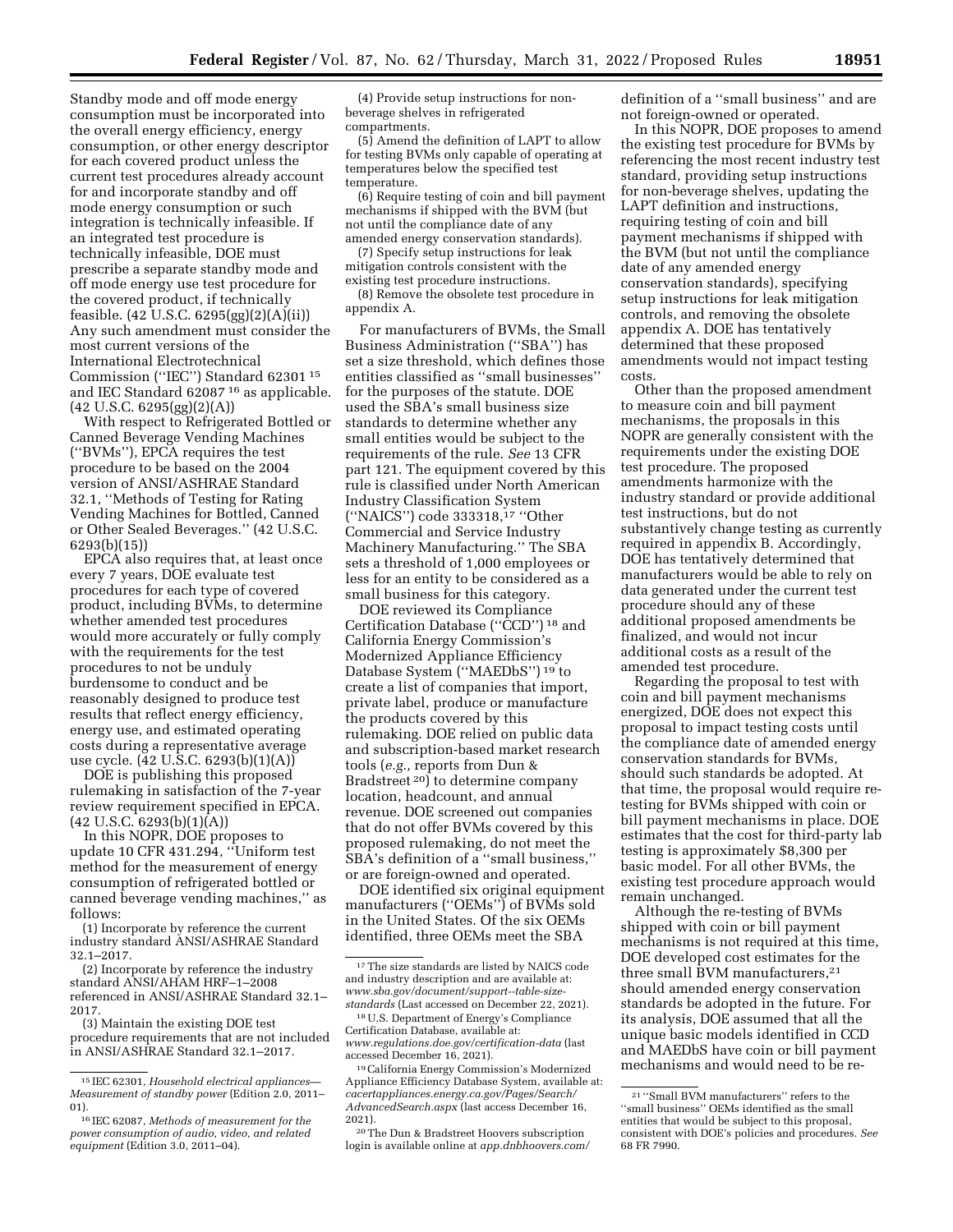tested. Additionally, DOE's cost estimate of \$8,300 per basic model includes the testing costs associated with running all the optional tests (*e.g.,*  running the low power mode test with the optional refrigeration low power mode verification). DOE used these conservative assumptions in its analysis to avoid underestimating the potential test burden on small BVM manufacturers.

The three small BVM manufacturers, on average, offer 10 unique basic models and have an average annual revenue of approximately \$39.3 million.22 DOE estimates that the average cost for a small BVM manufacturer to re-test all of their BVM basic models would be less than one percent of their annual revenue. The small BVM manufacturer with the highest expected test burden offers 19 BVM models and has an annual revenue of \$19.0 million. DOE estimates their re-testing costs could reach \$157,700,23 which represents approximately 0.8 percent of their annual revenue.

DOE has tentatively determined that the proposed amendments in this NOPR would result in minimal cost impacts for small BVM manufacturers. Furthermore, these minimal re-testing costs would not be incurred unless and until amended energy conservation standards for BVMs are adopted and would only apply to BVM basic models shipped with coin or bill payment mechanisms in place. Therefore, DOE initially concludes that the impacts of the proposed test procedure amendments proposed in this NOPR would not have a ''significant economic impact on a substantial number of small entities,'' and that the preparation of an IRFA is not warranted. DOE will transmit the certification and supporting statement of factual basis to the Chief Counsel for Advocacy of the Small Business Administration for review under 5 U.S.C. 605(b).

DOE requests comment on the number of small BVM manufacturers and the cost impacts of this proposed rule on those small manufacturers.

## *C. Review Under the Paperwork Reduction Act of 1995*

Manufacturers of BVMs must certify to DOE that their products comply with any applicable energy conservation standards. To certify compliance, manufacturers must first obtain test data

for their products according to the DOE test procedures, including any amendments adopted for those test procedures. DOE has established regulations for the certification and recordkeeping requirements for all covered consumer products and commercial equipment, including BVMs. (*See generally* 10 CFR part 429.) The collection-of-information requirement for the certification and recordkeeping is subject to review and approval by OMB under the Paperwork Reduction Act (''PRA''). This requirement has been approved by OMB under OMB control number 1910–1400. Public reporting burden for the certification is estimated to average 35 hours per response, including the time for reviewing instructions, searching existing data sources, gathering and maintaining the data needed, and completing and reviewing the collection of information. DOE is not proposing to amend the certification and recordkeeping requirements for BVMs.

Notwithstanding any other provision of the law, no person is required to respond to, nor shall any person be subject to a penalty for failure to comply with, a collection of information subject to the requirements of the PRA, unless that collection of information displays a currently valid OMB Control Number.

## *D. Review Under the National Environmental Policy Act of 1969*

In this NOPR, DOE proposes test procedure amendments that it expects will be used to develop and implement future energy conservation standards for the BVM test procedure, ''Uniform Test Method for the Measurement of Energy Consumption of Refrigerated Bottled or Canned Vending Machines''. 10 CFR 431.294. DOE has determined that this proposed rule falls into a class of actions that are categorically excluded from review under the National Environmental Policy Act of 1969 (42 U.S.C. 4321 *et seq.*) and DOE's implementing regulations at 10 CFR part 1021. Specifically, DOE has determined that adopting test procedures for measuring energy efficiency of consumer products and industrial equipment is consistent with activities identified in 10 CFR part 1021, appendix A to subpart D, A5 and A6. Accordingly, neither an environmental assessment nor an environmental impact statement is required.

#### *E. Review Under Executive Order 13132*

Executive Order 13132, ''Federalism,'' 64 FR 43255 (Aug. 4, 1999) imposes certain requirements on agencies formulating and implementing policies or regulations that preempt State law or

that have federalism implications. The Executive order requires agencies to examine the constitutional and statutory authority supporting any action that would limit the policymaking discretion of the States and to carefully assess the necessity for such actions. The Executive order also requires agencies to have an accountable process to ensure meaningful and timely input by State and local officials in the development of regulatory policies that have federalism implications. On March 14, 2000, DOE published a statement of policy describing the intergovernmental consultation process it will follow in the development of such regulations. 65 FR 13735. DOE has examined this proposed rule and has determined that it would not have a substantial direct effect on the States, on the relationship between the national government and the States, or on the distribution of power and responsibilities among the various levels of government. EPCA governs and prescribes Federal preemption of State regulations as to energy conservation for the products that are the subject of this proposed rule. States can petition DOE for exemption from such preemption to the extent, and based on criteria, set forth in EPCA. (42 U.S.C. 6297(d)) No further action is required by Executive Order 13132.

### *F. Review Under Executive Order 12988*

Regarding the review of existing regulations and the promulgation of new regulations, section 3(a) of Executive Order 12988, ''Civil Justice Reform,'' 61 FR 4729 (Feb. 7, 1996), imposes on Federal agencies the general duty to adhere to the following requirements: (1) Eliminate drafting errors and ambiguity, (2) write regulations to minimize litigation, (3) provide a clear legal standard for affected conduct rather than a general standard, and (4) promote simplification and burden reduction. Section 3(b) of Executive Order 12988 specifically requires that Executive agencies make every reasonable effort to ensure that the regulation (1) clearly specifies the preemptive effect, if any, (2) clearly specifies any effect on existing Federal law or regulation, (3) provides a clear legal standard for affected conduct while promoting simplification and burden reduction, (4) specifies the retroactive effect, if any, (5) adequately defines key terms, and (6) addresses other important issues affecting clarity and general draftsmanship under any guidelines issued by the Attorney General. Section 3(c) of Executive Order 12988 requires Executive agencies to review regulations in light of applicable standards in sections 3(a) and 3(b) to

<sup>22</sup> DOE relied on the estimated annual revenue figures from Dun and Bradstreet to determine the annual revenue of the three small BVM manufacturers. (The D&B login is accessible at: *app.dnbhoovers.com/)* 

<sup>&</sup>lt;sup>23</sup> Testing costs of \$8,300 per basic model for 19 BVM models (\$8,300 x 19 = \$157,700).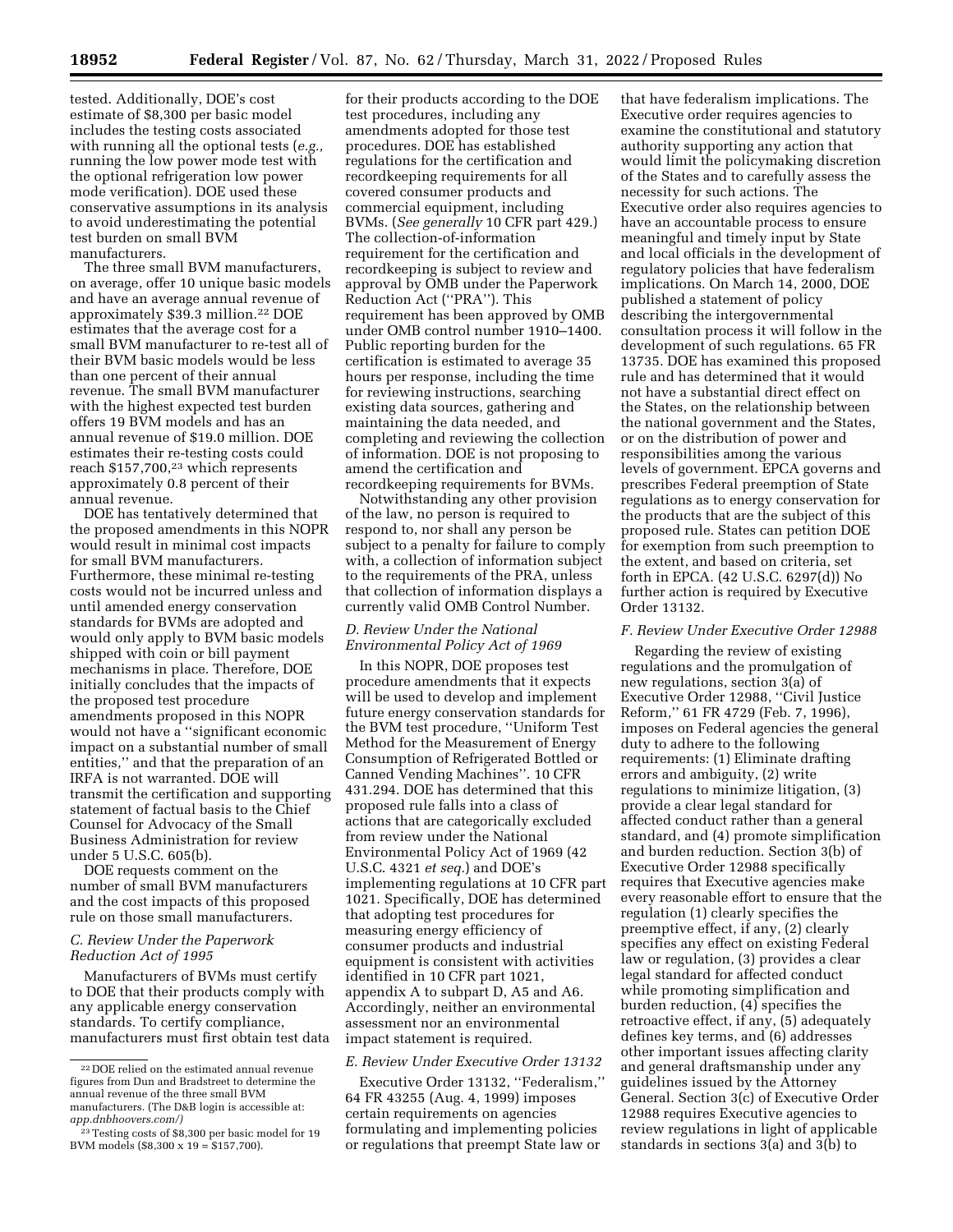determine whether they are met or it is unreasonable to meet one or more of them. DOE has completed the required review and determined that, to the extent permitted by law, the proposed rule meets the relevant standards of Executive Order 12988.

## *G. Review Under the Unfunded Mandates Reform Act of 1995*

Title II of the Unfunded Mandates Reform Act of 1995 (''UMRA'') requires each Federal agency to assess the effects of Federal regulatory actions on State, local, and Tribal governments and the private sector. Public Law 104–4, sec. 201 (codified at 2 U.S.C. 1531). For a proposed regulatory action likely to result in a rule that may cause the expenditure by State, local, and Tribal governments, in the aggregate, or by the private sector of \$100 million or more in any one year (adjusted annually for inflation), section 202 of UMRA requires a Federal agency to publish a written statement that estimates the resulting costs, benefits, and other effects on the national economy. (2 U.S.C. 1532(a), (b)) The UMRA also requires a Federal agency to develop an effective process to permit timely input by elected officers of State, local, and Tribal governments on a proposed ''significant intergovernmental mandate,'' and requires an agency plan for giving notice and opportunity for timely input to potentially affected small governments before establishing any requirements that might significantly or uniquely affect small governments. On March 18, 1997, DOE published a statement of policy on its process for intergovernmental consultation under UMRA. 62 FR 12820; also available at *energy.gov/gc/office-general-counsel.*  DOE examined this proposed rule according to UMRA and its statement of policy and determined that the rule contains neither an intergovernmental mandate, nor a mandate that may result in the expenditure of \$100 million or more in any year, so these requirements do not apply.

## *H. Review Under the Treasury and General Government Appropriations Act, 1999*

Section 654 of the Treasury and General Government Appropriations Act, 1999 (Pub. L. 105–277) requires Federal agencies to issue a Family Policymaking Assessment for any rule that may affect family well-being. This proposed rule would not have any impact on the autonomy or integrity of the family as an institution. Accordingly, DOE has concluded that it is not necessary to prepare a Family Policymaking Assessment.

### *I. Review Under Executive Order 12630*

DOE has determined, under Executive Order 12630, ''Governmental Actions and Interference with Constitutionally Protected Property Rights'' 53 FR 8859 (March 18, 1988), that this proposed regulation would not result in any takings that might require compensation under the Fifth Amendment to the U.S. Constitution.

## *J. Review Under Treasury and General Government Appropriations Act, 2001*

Section 515 of the Treasury and General Government Appropriations Act, 2001 (44 U.S.C. 3516 note) provides for agencies to review most disseminations of information to the public under guidelines established by each agency pursuant to general guidelines issued by OMB. OMB's guidelines were published at 67 FR 8452 (Feb. 22, 2002), and DOE's guidelines were published at 67 FR 62446 (Oct. 7, 2002). Pursuant to OMB Memorandum M–19–15, Improving Implementation of the Information Quality Act (April 24, 2019), DOE published updated guidelines which are available at *[www.energy.gov/sites/prod/](http://www.energy.gov/sites/prod/files/2019/12/f70/DOE%20Final%20Updated%20IQA%20Guidelines%20Dec%202019.pdf)  [files/2019/12/f70/DOE%20Final](http://www.energy.gov/sites/prod/files/2019/12/f70/DOE%20Final%20Updated%20IQA%20Guidelines%20Dec%202019.pdf) [%20Updated%20IQA%20Guidelines](http://www.energy.gov/sites/prod/files/2019/12/f70/DOE%20Final%20Updated%20IQA%20Guidelines%20Dec%202019.pdf) [%20Dec%202019.pdf.](http://www.energy.gov/sites/prod/files/2019/12/f70/DOE%20Final%20Updated%20IQA%20Guidelines%20Dec%202019.pdf)* DOE has reviewed this proposed rule under the OMB and DOE guidelines and has concluded that it is consistent with applicable policies in those guidelines.

#### *K. Review Under Executive Order 13211*

Executive Order 13211, ''Actions Concerning Regulations That Significantly Affect Energy Supply, Distribution, or Use,'' 66 FR 28355 (May 22, 2001), requires Federal agencies to prepare and submit to OMB, a Statement of Energy Effects for any proposed significant energy action. A ''significant energy action'' is defined as any action by an agency that promulgated or is expected to lead to promulgation of a final rule, and that (1) is a significant regulatory action under Executive Order 12866, or any successor order; and (2) is likely to have a significant adverse effect on the supply, distribution, or use of energy; or (3) is designated by the Administrator of OIRA as a significant energy action. For any proposed significant energy action, the agency must give a detailed statement of any adverse effects on energy supply, distribution, or use should the proposal be implemented, and of reasonable alternatives to the action and their expected benefits on energy supply, distribution, and use.

The proposed regulatory action to amend the test procedure for measuring

the energy efficiency of BVMs is not a significant regulatory action under Executive Order 12866. Moreover, it would not have a significant adverse effect on the supply, distribution, or use of energy, nor has it been designated as a significant energy action by the Administrator of OIRA. Therefore, it is not a significant energy action, and, accordingly, DOE has not prepared a Statement of Energy Effects.

#### *L. Review Under Section 32 of the Federal Energy Administration Act of 1974*

Under section 301 of the Department of Energy Organization Act (Pub. L. 95– 91; 42 U.S.C. 7101), DOE must comply with section 32 of the Federal Energy Administration Act of 1974, as amended by the Federal Energy Administration Authorization Act of 1977. (15 U.S.C. 788; ''FEAA'') Section 32 essentially provides in relevant part that, where a proposed rule authorizes or requires use of commercial standards, the notice of proposed rulemaking must inform the public of the use and background of such standards. In addition, section 32(c) requires DOE to consult with the Attorney General and the Chairman of the Federal Trade Commission (''FTC'') concerning the impact of the commercial or industry standards on competition.

The proposed modifications to the test procedure for BVMs would incorporate testing methods contained in certain sections of the following commercial standards: ANSI/ASHRAE Standard 32.1–2017. DOE has evaluated these standards and is unable to conclude whether they fully comply with the requirements of section 32(b) of the FEAA (*i.e.,* whether it was developed in a manner that fully provides for public participation, comment, and review.) DOE will consult with both the Attorney General and the Chairman of the FTC concerning the impact of these test procedures on competition, prior to prescribing a final rule.

## *M. Description of Materials Incorporated by Reference*

In this NOPR, DOE proposes to incorporate by reference the 2017 test standard published by ANSI/ASHRAE, titled ''Methods of Testing for Rating Refrigerated Vending Machines for Sealed Beverages.'' ANSI/ASHRAE Standard 32.1–2017 is an industryaccepted test procedure that measures capacity and efficiency of BVMs. The test procedure proposed in this NOPR references various sections of ANSI/ ASHRAE Standard 32.1–2017 that address definitions, test setup,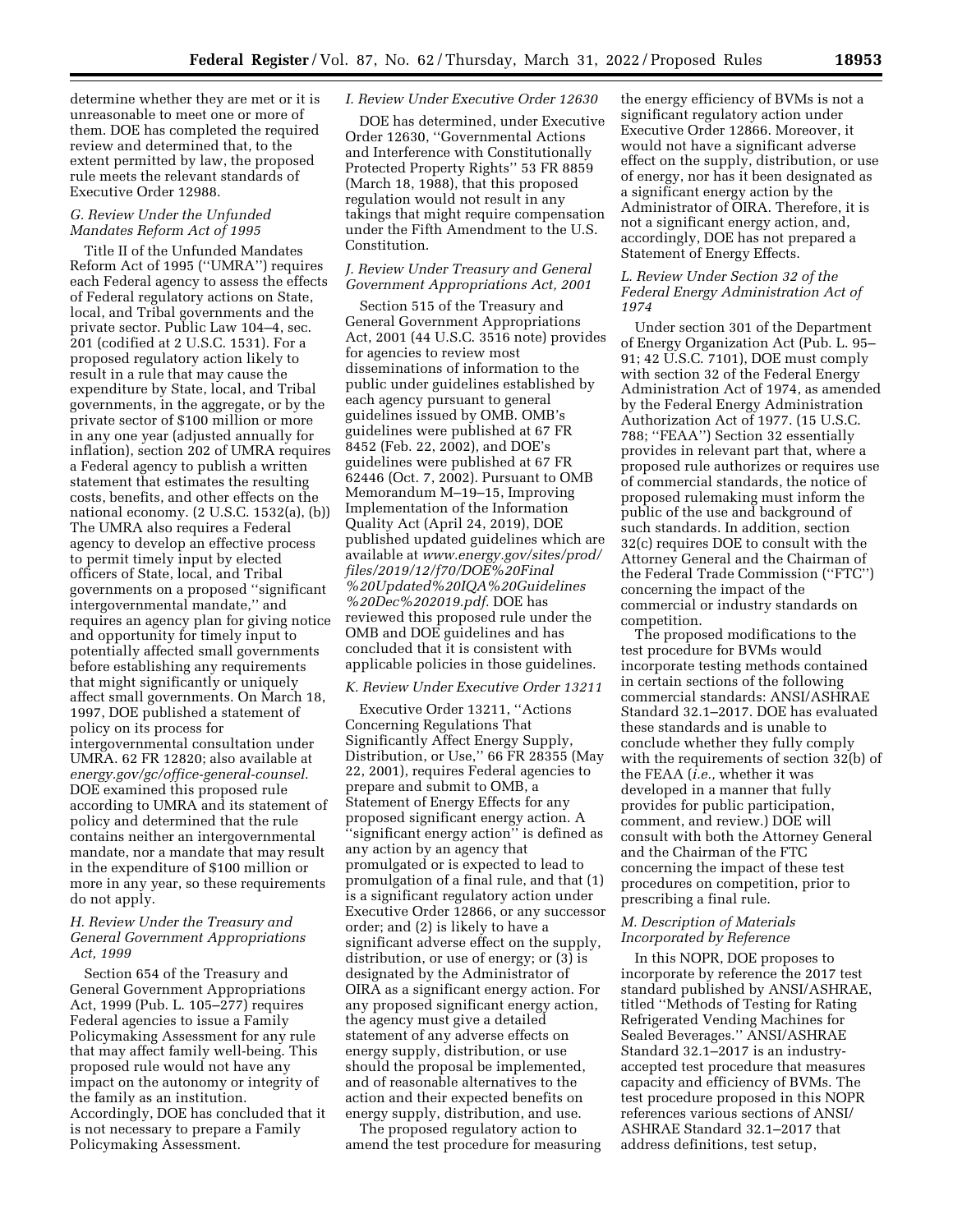instrumentation, test conduct, and calculations. ANSI/ASHRAE Standard 32.1–2017 is readily available at ANSI's website at *webstore.ansi.org.* 

DOE also proposes to incorporate by reference the 2008 test standard published by ANSI/AHAM, titled ''Energy And Internal Volume Of Refrigerating Appliances.'' ANSI/AHAM HRF–1–2008 is referenced by ANSI/ ASHRAE Standard 32.1–2017 as the industry-accepted method for determining refrigerated volume for BVMs. By reference to ANSI/ASHRAE Standard 32.1–2017, the test procedure proposed in this NOPR refers only to the refrigerated volume section of ANSI/ AHAM HRF–1–2008. ANSI/AHAM HRF–1–2008 can be purchased at *webstore.ansi.org/standards/aham/ ahamhrf2008.* 

#### **V. Public Participation**

#### *A. Participation in the Webinar*

The time and date for the webinar meeting are listed in the **DATES** section at the beginning of this document. Webinar registration information, participant instructions, and information about the capabilities available to webinar participants will be published at *[www.regulations.gov/](http://www.regulations.gov/docket/EERE-2021-BT-TP-0007) [docket/EERE–2021–BT–TP–0007.](http://www.regulations.gov/docket/EERE-2021-BT-TP-0007)*  Participants are responsible for ensuring their systems are compatible with the webinar software.

## *B. Procedure for Submitting Prepared General Statements for Distribution*

Any person who has an interest in the topics addressed in this document, or who is representative of a group or class of persons that has an interest in these issues, may request an opportunity to make an oral presentation at the webinar. Such persons may submit to *[ApplianceStandardsQuestions@](mailto:ApplianceStandardsQuestions@ee.doe.gov) [ee.doe.gov.](mailto:ApplianceStandardsQuestions@ee.doe.gov)* Persons who wish to speak should include with their request a computer file in WordPerfect, Microsoft Word, PDF, or text (ASCII) file format that briefly describes the nature of their interest in this proposed rulemaking and the topics they wish to discuss. Such persons should also provide a daytime telephone number where they can be reached.

## *C. Conduct of the Webinar*

DOE will designate a DOE official to preside at the webinar/public meeting and may also use a professional facilitator to aid discussion. The meeting will not be a judicial or evidentiary-type public hearing, but DOE will conduct it in accordance with section 336 of EPCA (42 U.S.C. 6306). A court reporter will be present to record

the proceedings and prepare a transcript. DOE reserves the right to schedule the order of presentations and to establish the procedures governing the conduct of the webinar/public meeting. There shall not be discussion of proprietary information, costs or prices, market share, or other commercial matters regulated by U.S. anti-trust laws. After the webinar/public meeting and until the end of the comment period, interested parties may submit further comments on the proceedings and any aspect of the proposed rulemaking.

The webinar will be conducted in an informal, conference style. DOE will present a general overview of the topics addressed in this proposed rulemaking, allow time for prepared general statements by participants, and encourage all interested parties to share their views on issues affecting this proposed rulemaking. Each participant will be allowed to make a general statement (within time limits determined by DOE), before the discussion of specific topics. DOE will permit, as time permits, other participants to comment briefly on any general statements.

At the end of all prepared statements on a topic, DOE will permit participants to clarify their statements briefly. Participants should be prepared to answer questions by DOE and by other participants concerning these issues. DOE representatives may also ask questions of participants concerning other matters relevant to this proposed rulemaking. The official conducting the webinar/public meeting will accept additional comments or questions from those attending, as time permits. The presiding official will announce any further procedural rules or modification of the above procedures that may be needed for the proper conduct of the webinar/public meeting.

A transcript of the webinar will be included in the docket, which can be viewed as described in the Docket section at the beginning of this document. In addition, any person may buy a copy of the transcript from the transcribing reporter.

### *D. Submission of Comments*

DOE will accept comments, data, and information regarding this proposed rule no later than the date provided in the **DATES** section at the beginning of this proposed rule.24 Interested parties

may submit comments using any of the methods described in the **ADDRESSES** section at the beginning of this document.

*Submitting comments via [www.regulations.gov.](http://www.regulations.gov)* The *[www.regulations.gov](http://www.regulations.gov)* web page will require you to provide your name and contact information. Your contact information will be viewable to DOE Building Technologies staff only. Your contact information will not be publicly viewable except for your first and last names, organization name (if any), and submitter representative name (if any). If your comment is not processed properly because of technical difficulties, DOE will use this information to contact you. If DOE cannot read your comment due to technical difficulties and cannot contact you for clarification, DOE may not be able to consider your comment.

However, your contact information will be publicly viewable if you include it in the comment or in any documents attached to your comment. Any information that you do not want to be publicly viewable should not be included in your comment, nor in any document attached to your comment. Persons viewing comments will see only first and last names, organization names, correspondence containing comments, and any documents submitted with the comments.

Do not submit to *[www.regulations.gov](http://www.regulations.gov)*  information for which disclosure is restricted by statute, such as trade secrets and commercial or financial information (hereinafter referred to as Confidential Business Information (''CBI'')). Comments submitted through *[www.regulations.gov](http://www.regulations.gov)* cannot be claimed as CBI. Comments received through the website will waive any CBI claims for the information submitted. For information on submitting CBI, see the Confidential Business Information section.

DOE processes submissions made through *[www.regulations.gov](http://www.regulations.gov)* before

<sup>24</sup> DOE has historically provided a 75-day comment period for test procedure NOPRs pursuant to the North American Free Trade Agreement, U.S.- Canada-Mexico (''NAFTA''), Dec. 17, 1992, 32 I.L.M. 289 (1993); the North American Free Trade Agreement Implementation Act, Public Law 103–

<sup>182, 107</sup> Stat. 2057 (1993) (codified as amended at 10 U.S.C.A. 2576) (1993) (''NAFTA Implementation Act''); and Executive Order 12889, ''Implementation of the North American Free Trade Agreement,'' 58 FR 69681 (Dec. 30, 1993). However, on July 1, 2020, the Agreement between the United States of America, the United Mexican States, and the United Canadian States (''USMCA''), Nov. 30, 2018, 134 Stat. 11 (*i.e.,* the successor to NAFTA), went into effect, and Congress's action in replacing NAFTA through the USMCA Implementation Act, 19 U.S.C. 4501 *et seq.* (2020), implies the repeal of E.O. 12889 and its 75-day comment period requirement for technical regulations. Thus, the controlling laws are EPCA and the USMCA Implementation Act. Consistent with EPCA's public comment period requirements for consumer products, the USMCA only requires a minimum comment period of 60 days. Consequently, DOE now provides a 60-day public comment period for test procedure NOPRs.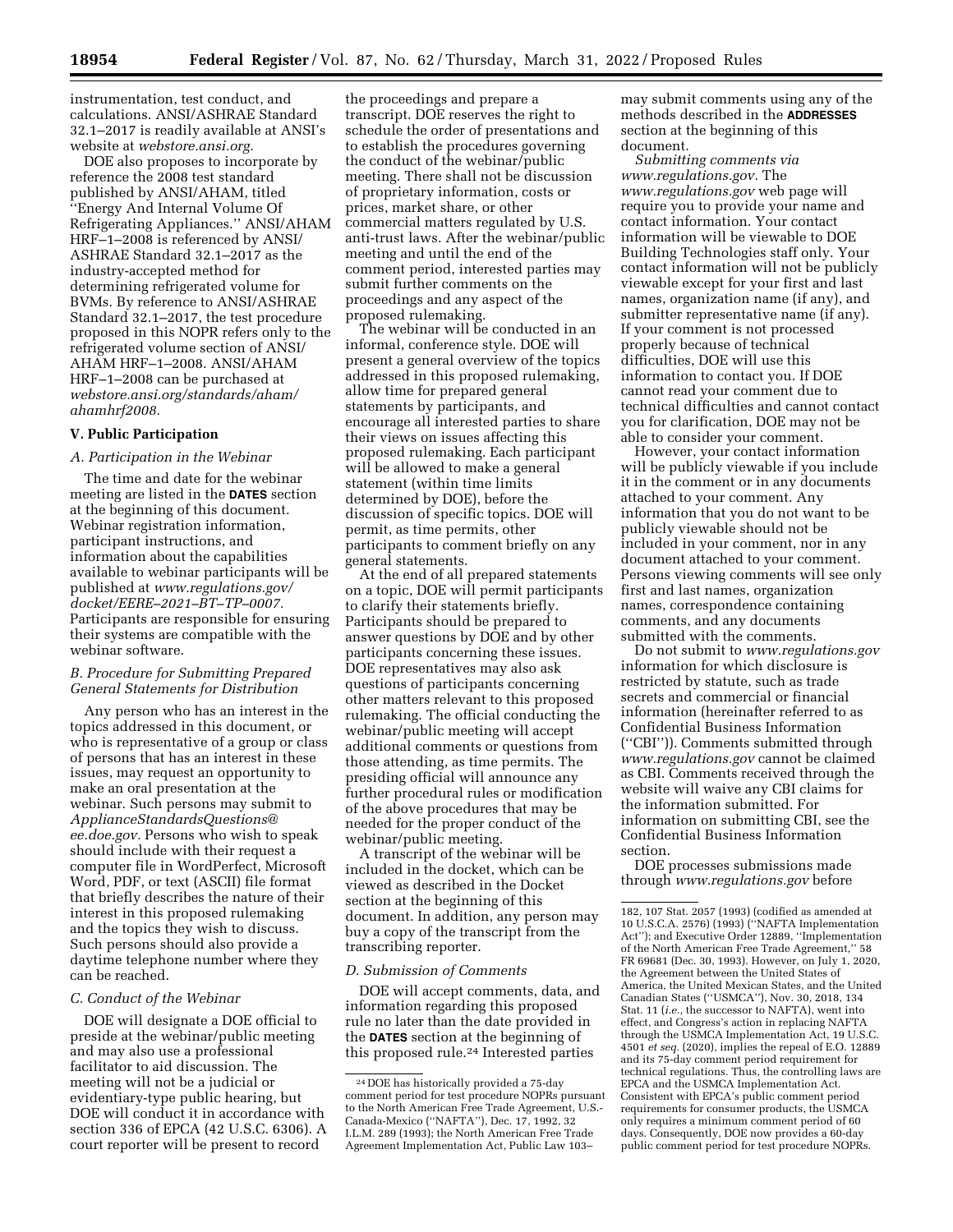posting. Normally, comments will be posted within a few days of being submitted. However, if large volumes of comments are being processed simultaneously, your comment may not be viewable for up to several weeks. Please keep the comment tracking number that *[www.regulations.gov](http://www.regulations.gov)*  provides after you have successfully uploaded your comment.

*Submitting comments via email.*  Comments and documents submitted via email also will be posted to *[www.regulations.gov.](http://www.regulations.gov)* If you do not want your personal contact information to be publicly viewable, do not include it in your comment or any accompanying documents. Instead, provide your contact information on a cover letter. Include your first and last names, email address, telephone number, and optional mailing address. The cover letter will not be publicly viewable as long as it does not include any comments.

Include contact information each time you submit comments, data, documents, and other information to DOE. No faxes will be accepted.

Comments, data, and other information submitted to DOE electronically should be provided in PDF (preferred), Microsoft Word or Excel, or text (ASCII) file format. Provide documents that are not secured, written in English and free of any defects or viruses. Documents should not contain special characters or any form of encryption and, if possible, they should carry the electronic signature of the author.

*Campaign form letters.* Please submit campaign form letters by the originating organization in batches of between 50 to 500 form letters per PDF or as one form letter with a list of supporters' names compiled into one or more PDFs. This reduces comment processing and posting time.

*Confidential Business Information.*  Pursuant to 10 CFR 1004.11, any person submitting information that he or she believes to be confidential and exempt by law from public disclosure should submit via email two well-marked copies: One copy of the document marked confidential including all the information believed to be confidential, and one copy of the document marked non-confidential with the information believed to be confidential deleted. DOE will make its own determination about the confidential status of the information and treat it according to its determination.

It is DOE's policy that all comments may be included in the public docket, without change and as received, including any personal information

provided in the comments (except information deemed to be exempt from public disclosure).

## *E. Issues on Which DOE Seeks Comment*

Although DOE welcomes comments on any aspect of this proposal, DOE is particularly interested in receiving comments and views of interested parties concerning the following issues:

(1) DOE requests comment on its proposal to incorporate by reference the most current industry test standard, ANSI/ASHRAE Standard 32.1–2017, including the updated reference to ANSI/AHAM HRF–1–2008 for measuring refrigerated volume. Specifically, DOE requests comment on whether the proposed amendments would affect BVM ratings as measured under the existing test procedure or whether they would impact test burden.

(2) DOE continues to request information on typical loads for nonrefrigerated compartments in combination BVMs and, if DOE were to require such loads for testing, the potential impacts on combination BVM energy consumption and test burden.

(3) DOE requests comment on the proposal to specify that non-beverage merchandise shelves not be loaded for testing BVMs. DOE seeks information on how such models are currently tested and on whether this proposal would impact current BVM ratings or test burden.

(4) DOE requests comment on its initial determination to maintain the existing LAPT approach for units that operate only at temperatures above the IAT of  $36 \text{°F} \pm 1 \text{°F}$ . DOE requests comment on its proposal to require testing at the highest integrated average temperature a given basic model is capable of maintaining for units that are only capable of operating at temperatures below the specified IAT of  $36 °F \pm 1 °F$ .

(5) DOE requests comment on its proposal to require testing with coin and bill payment mechanisms energized, if they are included in the BVM as shipped. DOE requests comment on whether this approach would result in any additional test burden. DOE additionally requests comment on its proposal to require that any credit card payment mechanisms be disconnected or de-energized, if possible, or in place but set to the lowest energy consuming state, if they cannot be de-energized, for testing. DOE further requests information on the continued use of the 0.20 kWh/day energy use adder for BVMs shipped with no coin or bill payment mechanisms in place. DOE also requests comment on the proposal to not require

the use of these amendments until the compliance date of any future amended energy conservation standards for BVMs.

(6) DOE requests comment on its tentative determination to not account for learning-based controls. DOE continues to seek data and information on the implementation and operation of such controls for BVMs.

(7) DOE requests comment on its initial determination to maintain the existing calculation approach to account for operation in refrigeration low power mode. DOE continues to seek information and data on whether the assumed operating period (6 hours) and corresponding energy consumption impact (3 percent) are appropriate for BVMs operating in refrigeration low power mode.

(8) DOE requests comment on the proposed instructions regarding leak mitigation control settings for BVM testing. Specifically, DOE requests information regarding how such controls are currently or expected to be implemented in BVMs, including whether the controls can be controlled by the user.

(9) DOE requests comment on its tentative determination to maintain the existing test procedure approach in section 2.2.5 of appendix B as applicable to connected functions. DOE continues to request information and data on the prevalence of connected functions, the BVM functions associated with them, how often they are used, and their corresponding energy use impacts.

(10) DOE requests any additional information and data on how BVM energy consumption may change over the lifetime of the equipment. DOE also requests comment on whether any performance degradation occurs consistently for all BVMs, or whether the impacts vary depending on equipment type or specific equipment designs.

(11) DOE requests comment on the tentative determination that manufacturers would not incur any additional costs as a result of the proposed amended test procedure. DOE also requests comment on its estimate of per-test costs, should manufacturers retest their BVM basic models to comply with any future amended BVM energy conservation standards.

(12) DOE requests comment on the number of small BVM manufacturers and the cost impacts of this proposed rule on those small manufacturers.

## **VI. Approval of the Office of the Secretary**

The Secretary of Energy has approved publication of this notice of proposed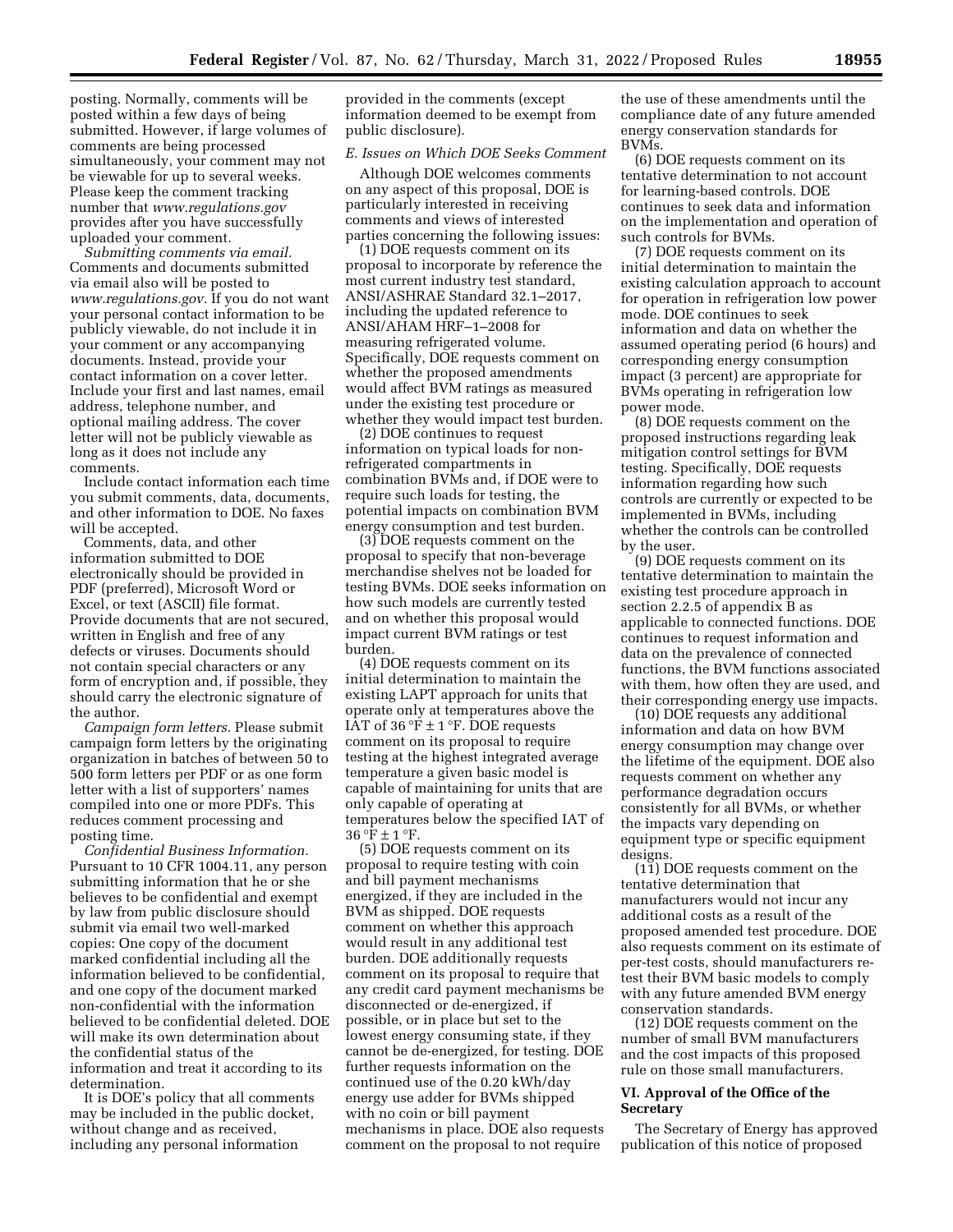rulemaking and announcement of public meeting.

# **List of Subjects in 10 CFR Part 431**

Administrative practice and procedure, Confidential business information, Energy conservation test procedures, Incorporation by reference, and Reporting and recordkeeping requirements.

#### **Signing Authority**

This document of the Department of Energy was signed on March 17, 2022, by Kelly J. Speakes-Backman, Principal Deputy Assistant Secretary for Energy Efficiency and Renewable Energy, pursuant to delegated authority from the Secretary of Energy. That document with the original signature and date is maintained by DOE. For administrative purposes only, and in compliance with requirements of the Office of the Federal Register, the undersigned DOE Federal Register Liaison Officer has been authorized to sign and submit the document in electronic format for publication, as an official document of the Department of Energy. This administrative process in no way alters the legal effect of this document upon publication in the **Federal Register**.

Signed in Washington, DC, on March 18, 2022.

#### **Treena V. Garrett**

*Federal Register Liaison Officer, U.S. Department of Energy.* 

For the reasons stated in the preamble, DOE is proposing to amend part 431 of Chapter II of Title 10, Code of Federal Regulations as set forth below:

## **PART 431—ENERGY EFFICIENCY PROGRAM FOR CERTAIN COMMERCIAL AND INDUSTRIAL EQUIPMENT**

■ 1. The authority citation for part 431 continues to read as follows:

**Authority:** 42 U.S.C. 6291–6317; 28 U.S.C. 2461 note.

■ 2. Section 431.292 is amended by revising the definition for ''V'' to read as follows:

\* \* \* \* \*

*V* means the refrigerated volume (ft3) of the refrigerated bottled or canned beverage vending machine, as measured by Appendix C of ANSI/ASHRAE 32.1, including the referenced methodology in AHAM HREF–1–2008 (both incorporated by reference, see § 431.293).

■ 3. Section 431.293 is revised to read as follows:

### **§ 431.293 Materials incorporated by reference.**

(a) Certain material is incorporated by reference into this subpart with the approval of the Director of the Federal Register in accordance with 5 U.S.C. 552(a) and 1 CFR part 51. To enforce any edition other than that specified in this section, DOE must publish a document in the **Federal Register** and the material must be available to the public. All approved material is available for inspection at DOE, and at the National Archives and Records Administration (NARA). Contact DOE at: The U.S. Department of Energy, Office of Energy Efficiency and Renewable Energy, Building Technologies Program, Sixth Floor, 950 L'Enfant Plaza SW, Washington, DC 20024, (202) 586–9127, *[Buildings@](mailto:Buildings@ee.doe.gov) [ee.doe.gov,](mailto:Buildings@ee.doe.gov) [https://www.energy.gov/](https://www.energy.gov/eere/buildings/building-technologies-office)  [eere/buildings/building-technologies](https://www.energy.gov/eere/buildings/building-technologies-office)[office.](https://www.energy.gov/eere/buildings/building-technologies-office)* For information on the availability of this material at NARA, email: *[fr.inspection@nara.gov,](mailto:fr.inspection@nara.gov)* or go to: *[www.archives.gov/federal-register/cfr/](http://www.archives.gov/federal-register/cfr/ibr-locations.html)  [ibr-locations.html.](http://www.archives.gov/federal-register/cfr/ibr-locations.html)* The material may be obtained from the sources in the following paragraphs of this section.

(b) *ASHRAE.* American Society of Heating, Refrigerating and Air-Conditioning Engineers, 1791 Tullie Circle NE, Atlanta, GA 30329; (404) 636–8400; *[www.ashrae.org.](http://www.ashrae.org)* 

(1) ANSI/ASHRAE Standard 32.1– 2017, (''ANSI/ASHRAE 32.1''), ''Methods of Testing for Rating Refrigerated Vending Machines for Sealed Beverages,'' approved February 2, 2017, IBR approved for § 431.292 and appendix B to this subpart.

(2) [Reserved]

(c) *AHAM.* Association of Home Appliance Manufacturers, 1111 19th Street NW, Suite 402, Washington, DC 20036; (202) 872–5955; *[www.aham.org.](http://www.aham.org)* 

(1) AHAM HRF–1–2008 (''HRF–1– 2008''), ''*Energy and Internal Volume of Refrigerating Appliances,*'' including *Errata to Energy and Internal Volume of Refrigerating Appliances,* Correction Sheet issued November 17, 2009, IBR approved for § 431.292 and appendix B to this subpart.

(2) [Reserved]

(d) *ASTM.* ASTM International, 100 Barr Harbor Drive, P.O. Box C700, West Conshohocken, PA 19428–2959; (877) 909–2786; *[www.astm.org.](http://www.astm.org)* 

(1) ASTM E1084–86 (Reapproved 2009), ''Standard Test Method for Solar Transmittance (Terrestrial) of Sheet Materials Using Sunlight,'' approved April 1, 2009, IBR approved for § 431.292.

## **Appendix A to Subpart Q of Part 431 [Removed and Reserved]**

■ 4. Remove and reserve appendix A to subpart Q of part 431. ■ 5. Appendix B to subpart Q of part 431 is revised to read as follows:

## **Appendix B to Subpart Q of Part 431— Uniform Test Method for the Measurement of Energy Consumption of Refrigerated Bottled or Canned Beverage Vending Machines**

**Note:** Any representations made with respect to energy use or efficiency to demonstrate compliance with the energy conservation standards at 10 CFR 431.296, for which compliance was required as of January 8, 2019 must be made in accordance with the results of testing pursuant to this appendix using the payment mechanism testing requirements specified in section 2.2.5.1(a) of this appendix. Any representations made on or after the compliance date of any amended energy conservation standards, must be made in accordance with the results of testing pursuant to this appendix and must use the payment mechanism testing requirements specified in section 2.2.5.1(b) of this appendix.

*0. Incorporation by reference.*  DOE incorporated by reference in § 431.293 the entire standard for AHAM HRF–1–2008 and ANSI/ASHRAE 32.1; however, only enumerated provisions of those documents are applicable to this appendix as follows: 0.1. AHAM HRF–1–2008

(i) Section 4, ''Method for Computing Refrigerated Volume of Refrigerators and Wine Chillers,'' as referenced in section 3.1 of this appendix.

0.2. ANSI/ASHRAE 32.1

(i) Section 3 ''Definitions'' as referenced in section 1 of this appendix.

(ii) Section 4 ''Instruments'' as referenced in section 2 of this appendix.

(iii) Section 5 ''Vending Machine Capacity'' and Normative Appendix C ''Measurement of Volume'' as referenced in sections 2 and 3.1 of this appendix.

(iv) Section 6 ''Test Conditions'' as referenced in section 2 of this appendix.

(v) Section 7.1 ''Test Procedures—General Requirements'' (except Section 7.1.2 ''Functionality'' and Section 7.1.5.1 ''Beverage Temperature Test Packages'') and Section 7.2 ''Energy Consumption Test'' (except Section 7.2.2.6) as referenced in section 2 of this appendix.

1. *General.* In cases where there is a conflict, the language of the test procedure in this appendix takes precedence over ANSI/ ASHRAE 32.1.

1.1. *Definitions.* In addition to the definitions specified in Section 3, ''Definitions,'' of ANSI/ASHRAE 32.1 the following definitions are also applicable to this appendix.

*Accessory low power mode* means a state in which a beverage vending machine's lighting and/or other energy-using systems are in low power mode, but that is not a refrigeration low power mode. Functions that

<sup>(2) [</sup>Reserved]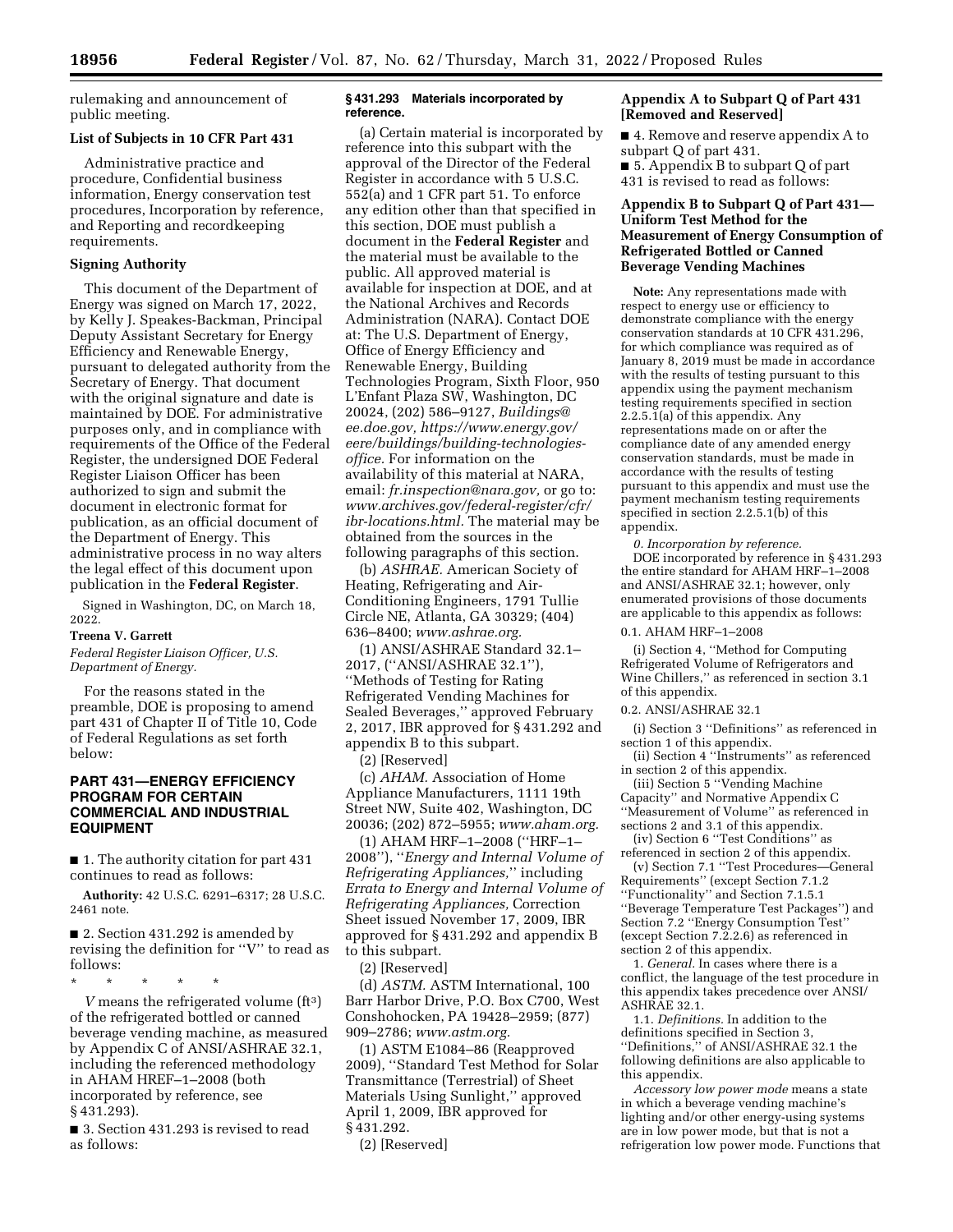may constitute an accessory low power mode may include, for example, dimming or turning off lights, but does not include adjustment of the refrigeration system to elevate the temperature of the refrigerated compartment(s).

*External accessory standby mode* means the mode of operation in which any external, integral customer display signs, lighting, or digital screens are connected to mains power; do not produce the intended illumination, display, or interaction functionality; and can be switched into another mode automatically with only a remote user-generated or an internal signal.

*Low power mode* means a state in which a beverage vending machine's lighting, refrigeration, and/or other energy-using systems are automatically adjusted (without user intervention) such that they consume less energy than they consume in an active vending environment.

*Lowest application product temperature*  means either:

(a) For units that operate only at temperatures above the integrated average temperature specified in Table 1 of ANSI/ ASHRAE 32.1, the lowest integrated average temperature a given basic model is capable of maintaining so as to comply with the temperature stabilization requirements specified in Section 7.2.2.2 of ANSI/ASHRAE 32.1; or

(b) For units that operate only at temperatures below the integrated average temperature specified in Table 1 of ANSI/ ASHRAE 32.1, the highest integrated average temperature a given basic model is capable of maintaining so as to comply with the temperature stabilization requirements specified in Section 7.2.2.2 of ANSI/ASHRAE Standard 32.1.

*Refrigeration low power mode* means a state in which a beverage vending machine's refrigeration system is in low power mode because of elevation of the temperature of the refrigerated compartment(s). To qualify as low power mode, the unit must satisfy the requirements described in section 2.3.2.1 of this appendix.

2. *Test Procedure.* Conduct testing according to Section 4, ''Instruments''; Section 5, ''Vendible Capacity''; Section 6, ''Test Conditions''; Section 7.1, ''Test Procedures—General Requirements'' (except Section 7.1.2 ''Functionality'' and Section 7.1.5.1 ''Beverage Temperature Test Packages''); and Section 7.2, ''Energy Consumption Test'' (except Section 7.2.2.6) of ANSI/ASHRAE 32.1, except as described in the following sections.

2.1. *Lowest Application Product Temperature.* If a refrigerated bottled or canned beverage vending machine is not capable of maintaining an integrated average temperature of 36 °F ( $\pm$ 1 °F) during the 24 hour test period, the unit must be tested at the lowest application product temperature, as defined in section 1.1 of this appendix.

2.2. *Equipment Installation and Test Set Up.* Except as provided in this section 2.2 of this appendix, the test procedure for energy consumption of refrigerated bottled or canned beverage vending machines shall be conducted in accordance with the methods specified in Sections 7.1 through 7.2.2.7

under ''Test Procedures'' of ANSI/ASHRAE 32.1.

2.2.1. *Equipment Loading.* Configure refrigerated bottled or canned beverage vending machines to hold the maximum number of standard products.

2.2.1.1. *Non-Beverage Shelves.* Any shelves within the refrigerated compartment(s) intended only for non-beverage merchandise shall not be loaded for testing.

2.2.1.2. *Standard Products.* The standard product shall be standard 12-ounce aluminum beverage cans filled with a liquid with a density of 1.0 grams per milliliter (g/ mL) ±0.1 g/mL at 36 °F. For product storage racks that are not capable of vending 12 ounce cans, but are capable of vending 20 ounce bottles, the standard product shall be 20-ounce plastic bottles filled with a liquid with a density of 1.0 g/mL  $\pm$ 0.1 g/mL at 36 °F. For product storage racks that are not capable of vending 12-ounce cans or 20-ounce bottles, the standard product shall be the packaging and contents specified by the manufacturer in product literature as the standard product (*i.e.,* the specific merchandise the refrigerated bottled or canned beverage vending machine is designed to vend).

2.2.1.3. *Standard Test Packages.* A standard test package is a standard product, as specified in section 2.2.1.2 of this appendix, altered to include a temperaturemeasuring instrument at its center of mass.

2.2.2. *Sensor Placement.* The integrated average temperature of next-to-vend beverages shall be measured in standard test packages in the next-to-vend product locations specified in Section 7.1.5.2 of ANSI/ASHRAE 32.1. Do not run the thermocouple wire and other measurement apparatus through the dispensing door; the thermocouple wire and other measurement apparatus must be configured and sealed so as to minimize air flow between the interior refrigerated volume and the ambient room air. If a manufacturer chooses to employ a method other than routing thermocouple and sensor wires through the door gasket and ensuring the gasket is compressed around the wire to ensure a good seal, then it must maintain a record of the method used in the data underlying that basic model's certification pursuant to 10 CFR 429.71.

2.2.3. *Vending Mode Test Period.* The vending mode test period begins after temperature stabilization has been achieved, as described in ANSI/ASHRAE 32.1 Section 7.2.2.2 and continues for 18 hours for equipment with an accessory low power mode or for 24 hours for equipment without an accessory low power mode. For the vending mode test period, equipment that has energy-saving features that cannot be disabled shall have those features set to the most energy-consuming settings, except for as specified in section 2.2.4 of this appendix. In addition, all energy management systems shall be disabled. Provide, if necessary, any physical stimuli or other input to the machine needed to prevent automatic activation of low power modes during the vending mode test period.

2.2.4. *Accessory Low Power Mode Test Period.* For equipment with an accessory low power mode, the accessory low power mode

may be engaged for 6 hours, beginning 18 hours after the temperature stabilization requirements established in Section 7.2.2.2 of ANSI/ASHRAE 32.1 have been achieved, and continuing until the end of the 24-hour test period. During the accessory low power mode test, operate the refrigerated bottled or canned beverage vending machine with the lowest energy-consuming lighting and control settings that constitute an accessory low power mode. The specification and tolerances for integrated average temperature in Table 2 of ANSI/ASHRAE 32.1 still apply, and any refrigeration low power mode must not be engaged. Provide, if necessary, any physical stimuli or other input to the machine needed to prevent automatic activation of refrigeration low power modes during the accessory low power mode test period.

2.2.5. *Accessories.* Unless specified otherwise in this appendix or ANSI/ASRAE 32.1, all standard components that would be used during normal operation of the basic model in the field and are necessary to provide sufficient functionality for cooling and vending products in field installations (*i.e.,* product inventory, temperature management, product merchandising (including, *e.g.,* lighting or signage), product selection, and product transport and delivery) shall be in place during testing and shall be set to the maximum energyconsuming setting if manually adjustable. Components not necessary for the inventory, temperature management, product merchandising (*e.g.,* lighting or signage), product selection, or product transport and delivery shall be de-energized. If systems not required for the primary functionality of the machine as stated in this section cannot be de-energized without preventing the operation of the machine, then they shall be placed in the lowest energy consuming state. Components with controls that are permanently operational and cannot be adjusted by the machine operator shall be operated in their normal setting and consistent with the requirements of sections 2.2.3 and 2.2.4 of this appendix. The specific components and accessories listed in the subsequent sections shall be operated as stated during the test, except when controlled as part of a low power mode during the low power mode test period.

2.2.5.1. *Payment Mechanisms.*  (a) For purposes of demonstrating compliance with the energy conservation standards specified in § 431.296(b) for which compliance was required as of January 8, 2019, refrigerated bottled or canned beverage vending machines must be tested with no payment mechanism in place, the payment mechanism in-place but de-energized, or the payment mechanism in place but set to the lowest energy consuming state, if it cannot be de-energized. A default payment mechanism energy consumption value of 0.20 kWh/day shall be added to the primary rated energy consumption per day, as noted in section 2.3

(b) Refrigerated bottled or canned beverage vending machines required to comply with any amended energy conservation standards must be tested with any coin and or bill payment mechanisms shipped with the

of this appendix.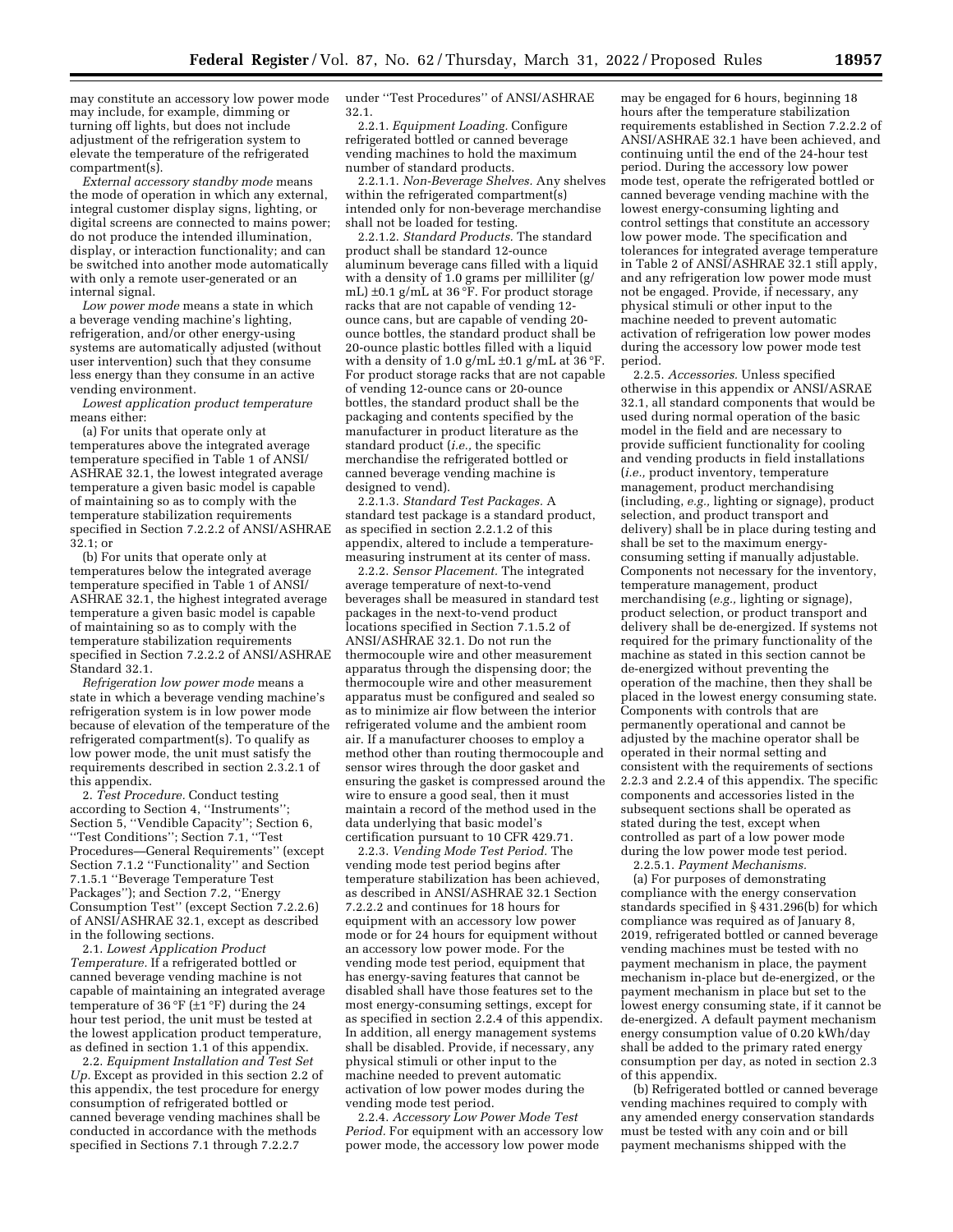model in place and energized. Credit card reader payment mechanisms shall be tested with the payment mechanism in-place but de-energized, or the payment mechanism in place but set to the lowest energy consuming state, if it cannot be de-energized. For refrigerated bottled or canned beverage vending machines shipped with no payment mechanism in place, or only a credit card reader payment mechanism in place, a default payment mechanism energy consumption value of 0.20 kWh/day shall be added to the primary rated energy consumption per day, as noted in section 2.3 of this appendix.

2.2.5.2. *Internal Lighting.* All lighting that is contained within or is part of the internal physical boundary of the refrigerated bottled or canned beverage vending machine, as established by the top, bottom, and side panels of the equipment, shall be placed in its maximum energy consuming state.

2.2.5.3. *External Customer Display Signs, Lights, and Digital Screens.* All external customer display signs, lights, and digital screens that are independent from the refrigeration or vending performance of the refrigerated bottled or canned beverage vending machine must be disconnected, disabled, or otherwise de-energized for the duration of testing. Customer display signs, lighting, and digital screens that are integrated into the beverage vending machine cabinet or controls such that they cannot be de-energized without disabling the refrigeration or vending functions of the refrigerated bottled or canned beverage vending machine or modifying the circuitry must be placed in external accessory standby mode, if available, or their lowest energyconsuming state. Digital displays that also serve a vending or money processing function must be placed in the lowest energyconsuming state that still allows the money processing feature to function.

2.2.5.4. *Anti-sweat or Other Electric Resistance Heaters.* Anti-sweat or other electric resistance heaters must be operational during the entirety of the test procedure. Units with a user-selectable setting must have the heaters energized and set to the most energy-consumptive position. Units featuring an automatic, non-useradjustable controller that turns on or off based on environmental conditions must be operating in the automatic state. Units that are not shipped with a controller from the point of manufacture, but are intended to be used with a controller, must be equipped with an appropriate controller when tested.

2.2.5.5. *Condensate Pan Heaters and Pumps.* All electric resistance condensate heaters and condensate pumps must be installed and operational during the test. Prior to the start of the test, including the 24 hour period used to determine temperature stabilization prior to the start of the test period, as described in ANSI/ASHRAE 32.1 Section 7.2.2.2, the condensate pan must be dry. For the duration of the test, including the 24 hour time period necessary for temperature stabilization, allow any condensate moisture generated to accumulate in the pan. Do not manually add or remove

water from the condensate pan at any time during the test. Any automatic controls that initiate the operation of the condensate pan heater or pump based on water level or ambient conditions must be enabled and operated in the automatic setting.

2.2.5.6. *Illuminated Temperature Displays.*  All illuminated temperature displays must be energized and operated during the test the same way they would be energized and operated during normal field operation, as recommended in manufacturer product literature, including manuals.

2.2.5.7. *Condenser Filters.* Remove any nonpermanent filters provided to prevent particulates from blocking a model's condenser coil.

2.2.5.8. *Security Covers.* Remove any devices used to secure the model from theft or tampering.

2.2.5.9. *General Purpose Outlets.* During the test, do not connect any external load to any general purpose outlets available on a unit.

2.2.5.10. *Crankcase Heaters and Other Electric Resistance Heaters for Cold Weather.*  Crankcase heaters and other electric resistance heaters for cold weather must be operational during the test. If a control system, such as a thermostat or electronic controller, is used to modulate the operation of the heater, it must be activated during the test and operated in accordance with the manufacturer's instructions.

2.2.5.11. *Refrigerant Leak Mitigation Controls.* If the use of leak mitigation controls is a user-controlled function (*e.g.,* if the use of the controls is optional and intended only for specific installations), the controls shall be de-energized or in their lowest energy consuming state during testing. If leak mitigation controls are not user-controlled and are always operational, the controls shall be energized and operational for testing.

2.3. *Determination of Daily Energy Consumption.* The daily energy consumption shall be equal to the primary rated energy consumption per day (ED), in kWh, determined in accordance with the calculation procedure in Section 7.2.3.1, ''Calculation of Daily Energy Consumption,'' of ANSI/ASHRAE 32.1 plus the default payment mechanism energy consumption value from section 2.2.5.1 of this appendix, if applicable. In Section 7.2.3.1 of ANSI/ ASHRAE 32.1, the energy consumed during the test shall be the energy measured during the vending mode test period and accessory low power mode test period, as specified in sections 2.2.3 and 2.2.4 of this appendix, as applicable.

2.3.1. *Refrigeration Low Power Mode.* For refrigerated bottled or canned beverage vending machines with a refrigeration low power mode, multiply the value determined in section 2.3 of this appendix by 0.97 to determine the daily energy consumption of the unit tested. For refrigerated bottled or canned beverage vending machines without a refrigeration low power mode, the value determined in section 2.3 of this appendix is the daily energy consumption of the unit tested.

2.3.1.1. *Refrigeration Low Power Mode Validation Test Method.* This test method is not required for the certification of refrigerated bottled or canned beverage vending machines. To verify the existence of a refrigeration low power mode, initiate the refrigeration low power mode in accordance with manufacturer instructions contained in product literature and manuals, after completion of the 6-hour low power mode test period. Continue recording all the data specified in Section 7.2.2.3 of ANSI/ASHRAE 32.1 until existence of a refrigeration low power mode has been confirmed or denied. The refrigerated bottled or canned beverage vending machine shall be deemed to have a refrigeration low power mode if either:

(a) The following three requirements have been satisfied:

(1) The instantaneous average next-to-vend beverage temperature must reach at least 4 °F above the integrated average temperature or lowest application product temperature, as applicable, within 6 hours.

(2) The instantaneous average next-to-vend beverage temperature must be maintained at least  $4^{\circ}$ F above the integrated average temperature or lowest application product temperature, as applicable, for at least 1 hour.

(3) After the instantaneous average next-tovend beverage temperature is maintained at or above 4 °F above the integrated average temperature or lowest application product temperature, as applicable, for at least 1 hour, the refrigerated beverage vending machine must return to the specified integrated average temperature or lowest application product temperature, as applicable, automatically without direct physical intervention.

(b) Or, the compressor does not cycle on for the entire 6 hour period, in which case the instantaneous average beverage temperature does not have to reach 4 °F above the integrated average temperature or lowest application product temperature, as applicable, but, the equipment must still automatically return to the integrated average temperature or lowest application product temperature, as applicable, after the 6 hour period without direct physical intervention.

2.3.2. *Calculations and Rounding.* In all cases, the daily energy consumption must be calculated with raw measured values and the final result rounded to units of 0.01 kWh/ day.

3. *Determination of Refrigeration Volume and Surface Area.* 

3.1. *Refrigerated Volume.* Determine the ''refrigerated volume'' of refrigerated bottled or canned beverage vending machines in accordance with Section 5.3, ''Refrigerated Volume,'' and Appendix C, ''Measurement of Volume,'' of ANSI/ASHRAE 32.1 including the referenced methodology in Section 4, ''Method for Computing Refrigerated Volume of Refrigerators and Wine Chillers,'' of AHAM HRF–1–2008. For combination vending machines, the ''refrigerated volume'' does not include any non-refrigerated compartment(s).

3.2. *Determination of Surface Area.* Note: This section is not required for the certification of refrigerated bottled or canned beverage vending machines. Determine the